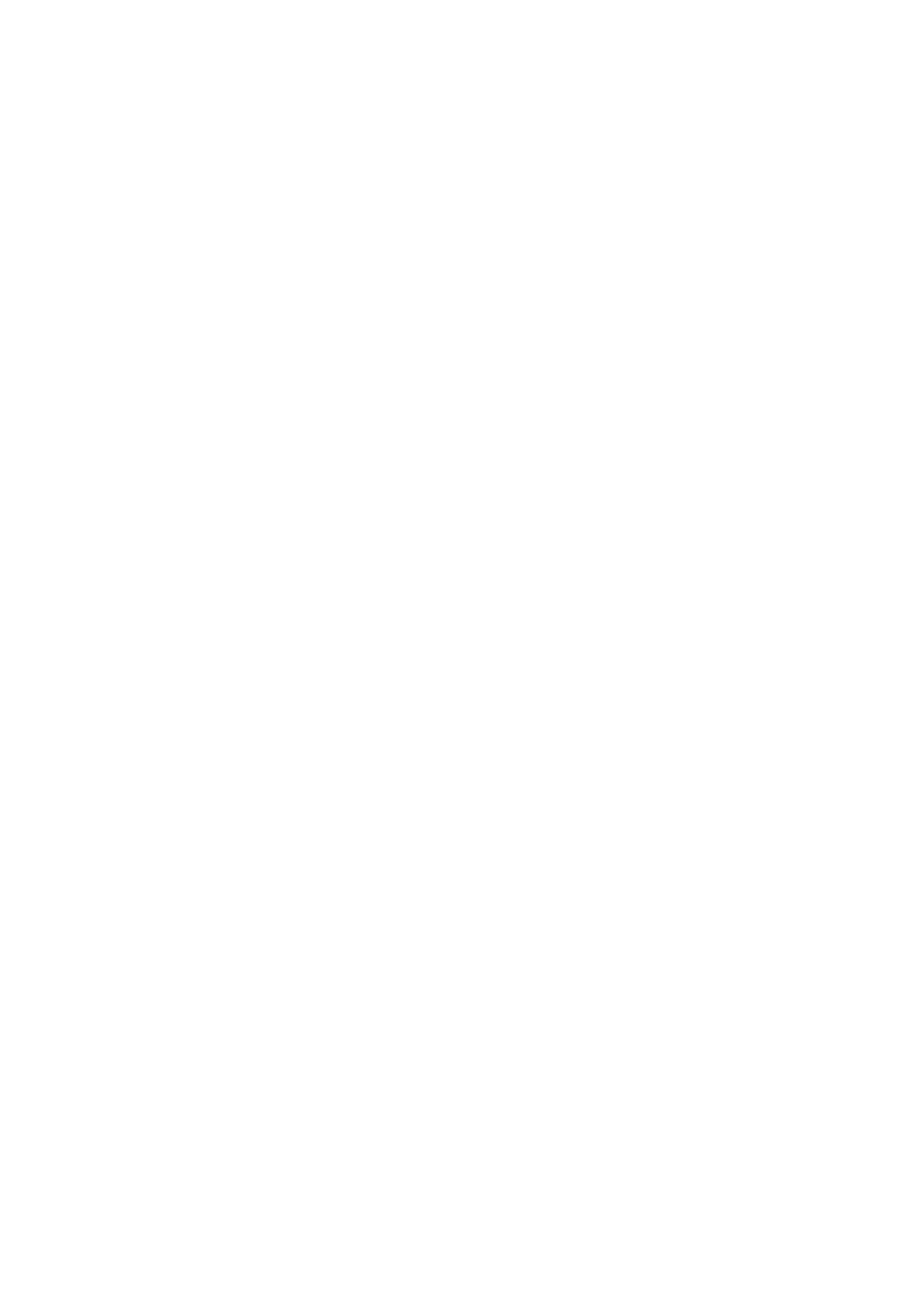# Table of Contents

| Q&A on "Direct Experiences" (Q0113) 11                   |  |
|----------------------------------------------------------|--|
|                                                          |  |
|                                                          |  |
|                                                          |  |
| Q&A on "Transcendence in Totality of Direct Experiences" |  |
|                                                          |  |
|                                                          |  |
|                                                          |  |
|                                                          |  |
|                                                          |  |
|                                                          |  |
| How to Escape from "Gateless Pass" (Q0118) 34            |  |
|                                                          |  |
|                                                          |  |
|                                                          |  |
|                                                          |  |
|                                                          |  |
|                                                          |  |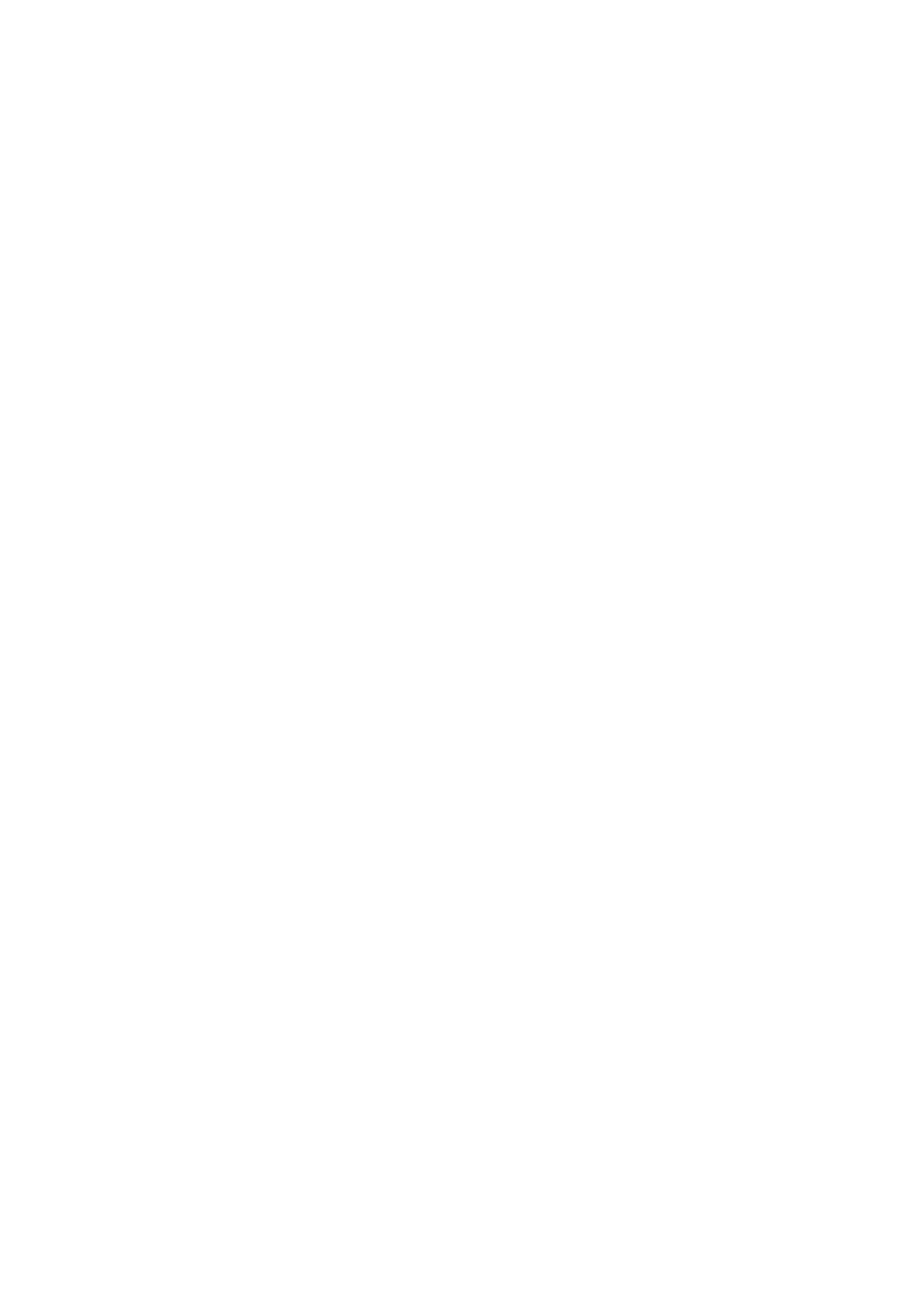# **Foreword**

Since last year, due to the wild spreading of Covid-19 pandemic all over the world, many areas have been under the depression of tragic calamity and severe economic downturn; overall, all suffered pretty difficult times. Restrictions imposed on activities, plus mental depression, have rendered many people into lifeless moods. Nevertheless, to those who had already learned Dharma teachings and established habitual Dharma practices, even in such depressing circumstances of hardship, they could remain relatively at ease. This is due to the ″anti-pandemic″ stability they have acquired through comprehending the Dharma teachings on Impermanence and No-grasping and engaging in daily Dharma practices.

Learning and practicing Dharma is so beneficial; however, genuinely comprehending the essence of Dharma teachings is not easy. The fundamental concepts in Dharma, such as ″Blank Essence″, ″Dharmakaya″, are readily deemed too abstract and obstruse, and are difficult to comprehend. In recent years, I finally realized that all theories and practices in Dharma are simply pointing toward ″Returning to Direct Experiences″. If one could comprehend this point, then all theories and reasons for practices in Dharma would be naturally harmonized.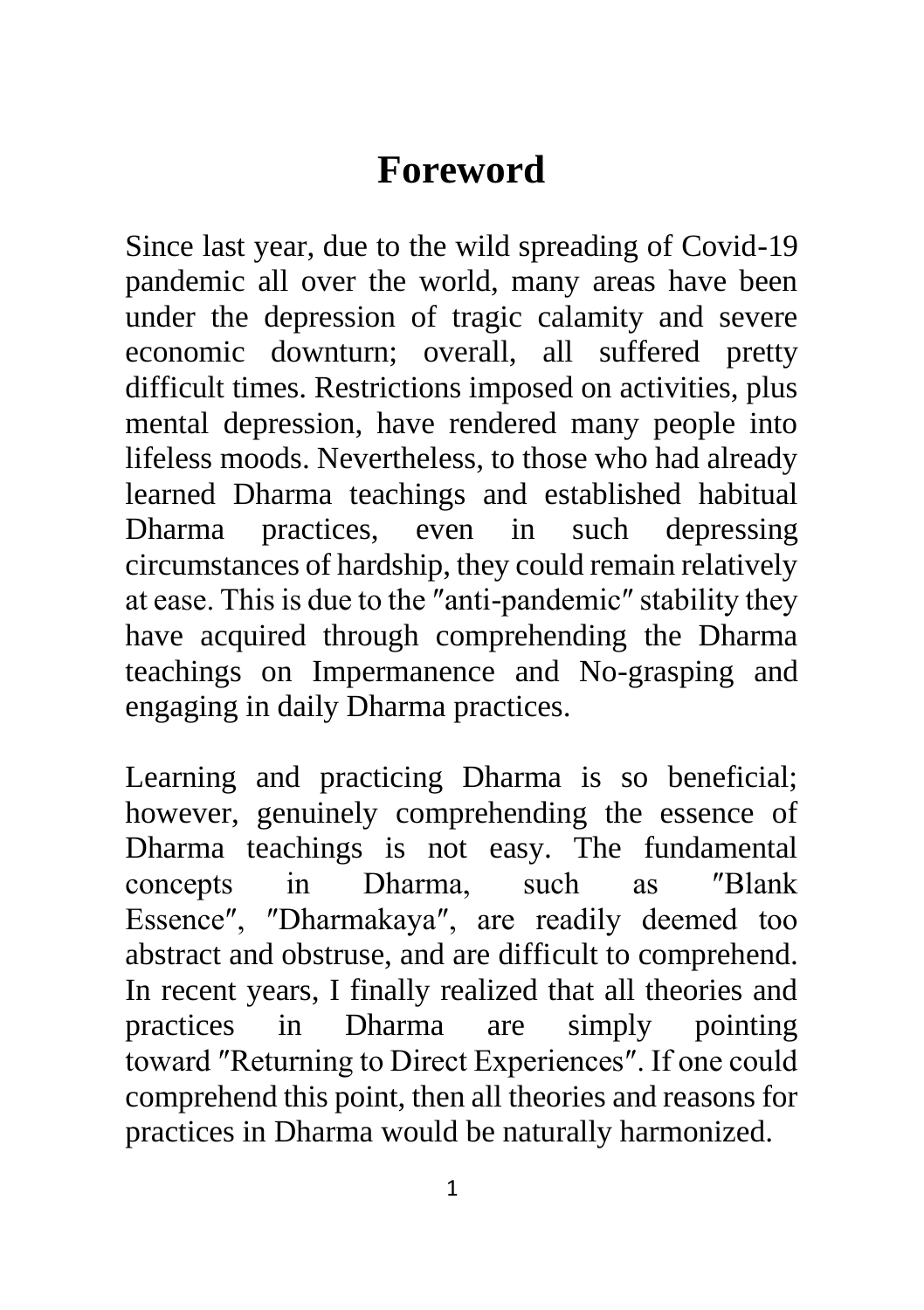Under my guidance, disciple Ji Hu gathered my works in Chinese, composed in recent years, on this topic, and edited them in their chronological order to form a book for interested parties to study. A pdf file containing this book has been posted at our websites (http://www.originalpurity.org/gurulin/pdf/B120.pdf), and the book has been published, for free distribution, in Taiwan in February 2021.

A copy of this book was mailed to a Dharma friend Jia Yue, and in her email acknowledging receipt of the book she expressed the Bodhi wish to sponsor printing of an English version of this important book to benefit the English readers. Hence, I reviewed the works compiled in the book, and with disciple Ji Hu′s help, found out that most of the works were translated into English already, and some of the English versions also had Polish versions already. Thus, I asked disciple Ji Hu to compile the English works, and, for those with Polish version, to include the Polish version right after the English work.

In the Chinese book there are 4 articles, containing my replies to questions raised by disciples, and they did not have English versions. Disciple Ji Hu asked me to translate them into English to benefit readers and render the English book more complete. Thus, I have done so and included them in the English book.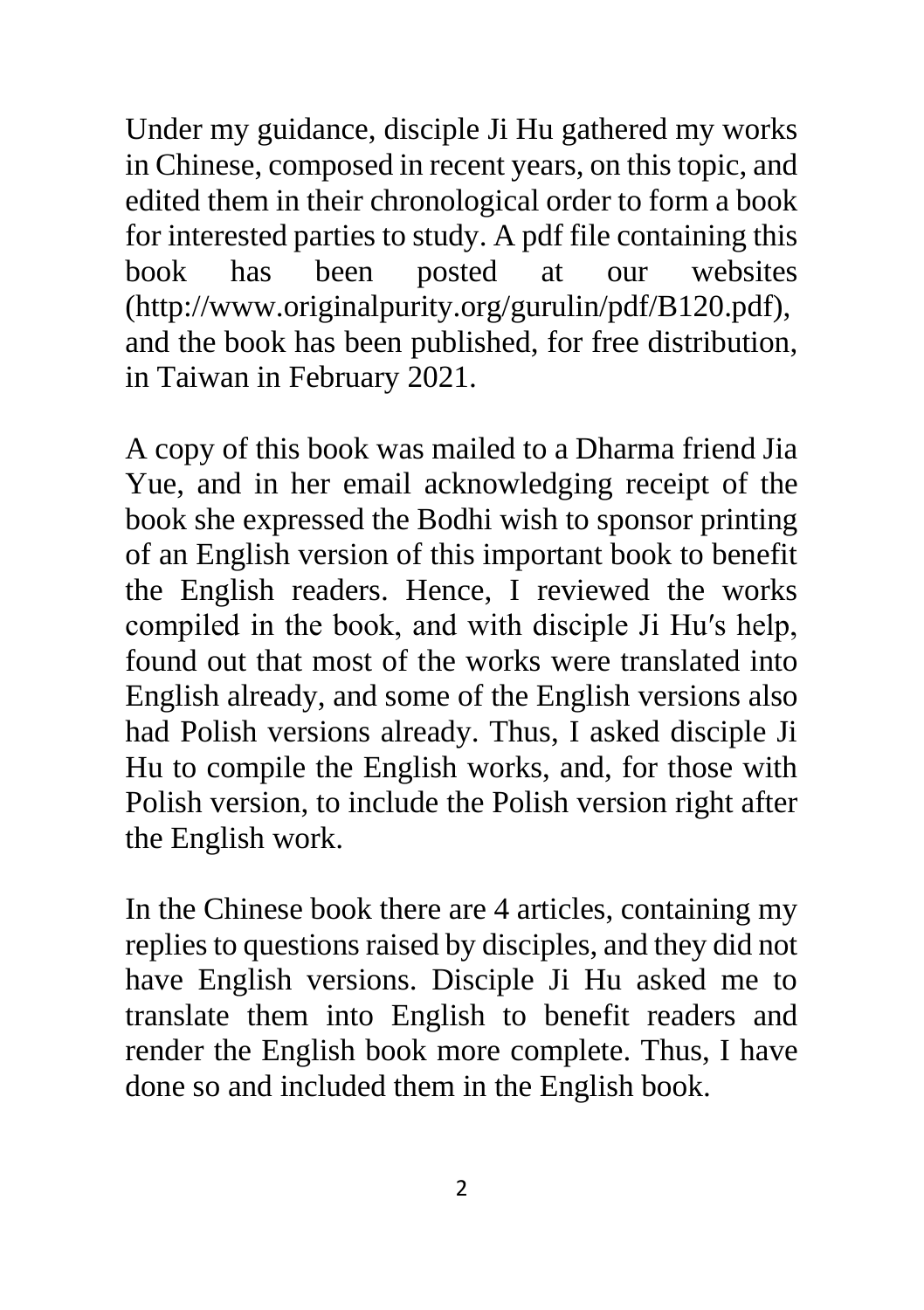May this book in English, with some Polish versions included, benefit English and Polish readers, so that they will gain straightforward comprehension of Dharma and thereby attain full enlightenment soon!

May 30, 2021 El Cerrito, California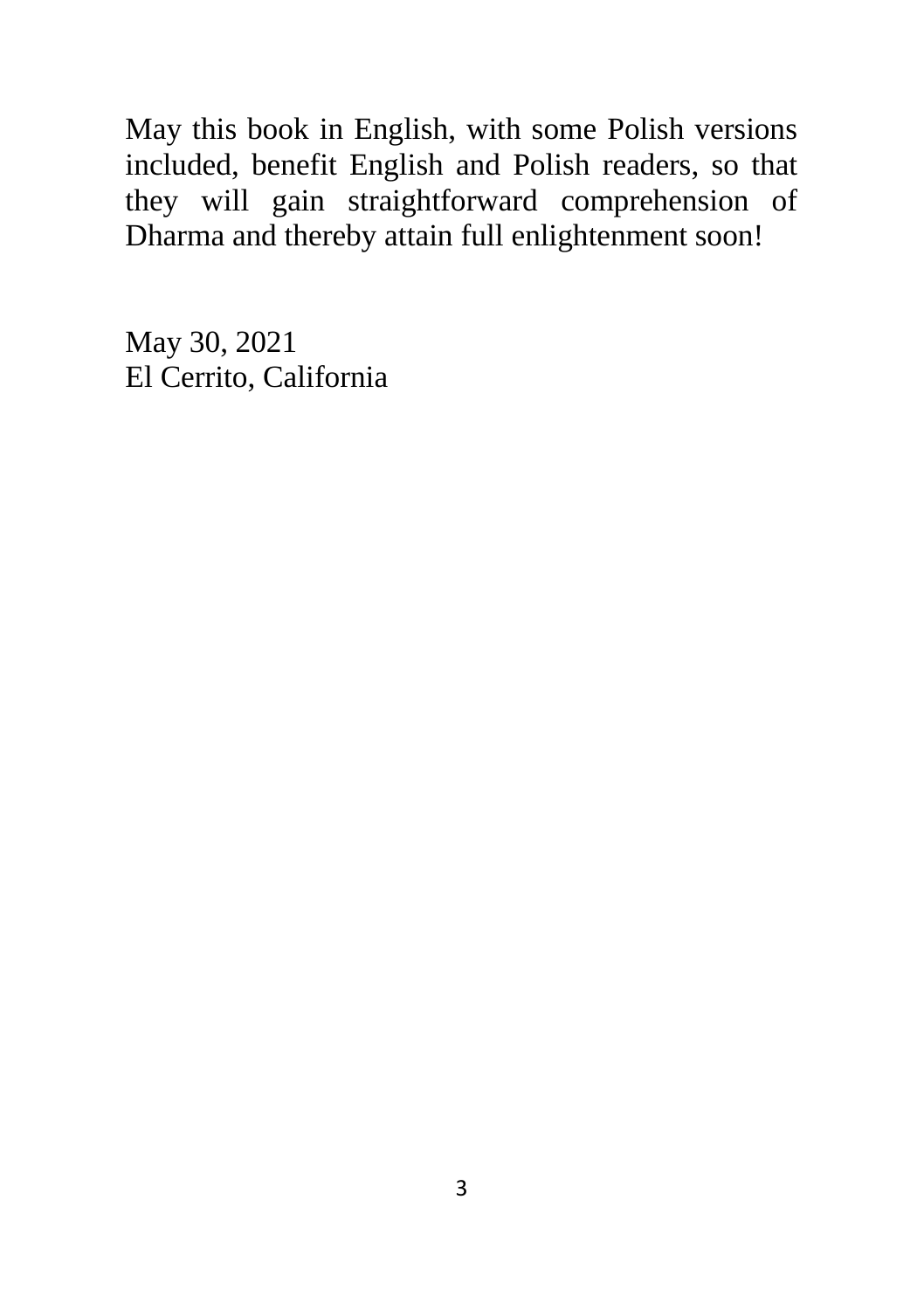# **Oneness of Direct Experiences**

Our direct experiences are indivisible union of shapes, colors, sounds, smells, tastes, feelings and intentions. Within this unity there is no particular "self" that can be specially cared about, and no ″others″ that can be indifferent about (the ordinary distinction of ″self and others″ is only a mental grasping to concepts). Within this unity of direct experiences there is also no duality of ″objects and subject″ (the ordinary distinction of ″sentient beings and material objects″ is also only a mental grasping to concepts).

If one can abide in the unity of direct experiences, then one naturally stays far away from ″perverse delusions″ as referred to in Sutras. Once a Dharma practitioner has reached the state of being ″naturally free from thoughts,″ then it will be possible for one to remain in such abiding.

Thus abiding one will naturally be in accordance with "phenomena are identical to Blank Essence, and Blank Essence is identical to phenomena,″ and thus staying free from the error of understanding ″Blank Essence″ as ″absolute nothingness.″

Practicing Dharma some might stay astray due to grasping to certain teachings. If one can abide with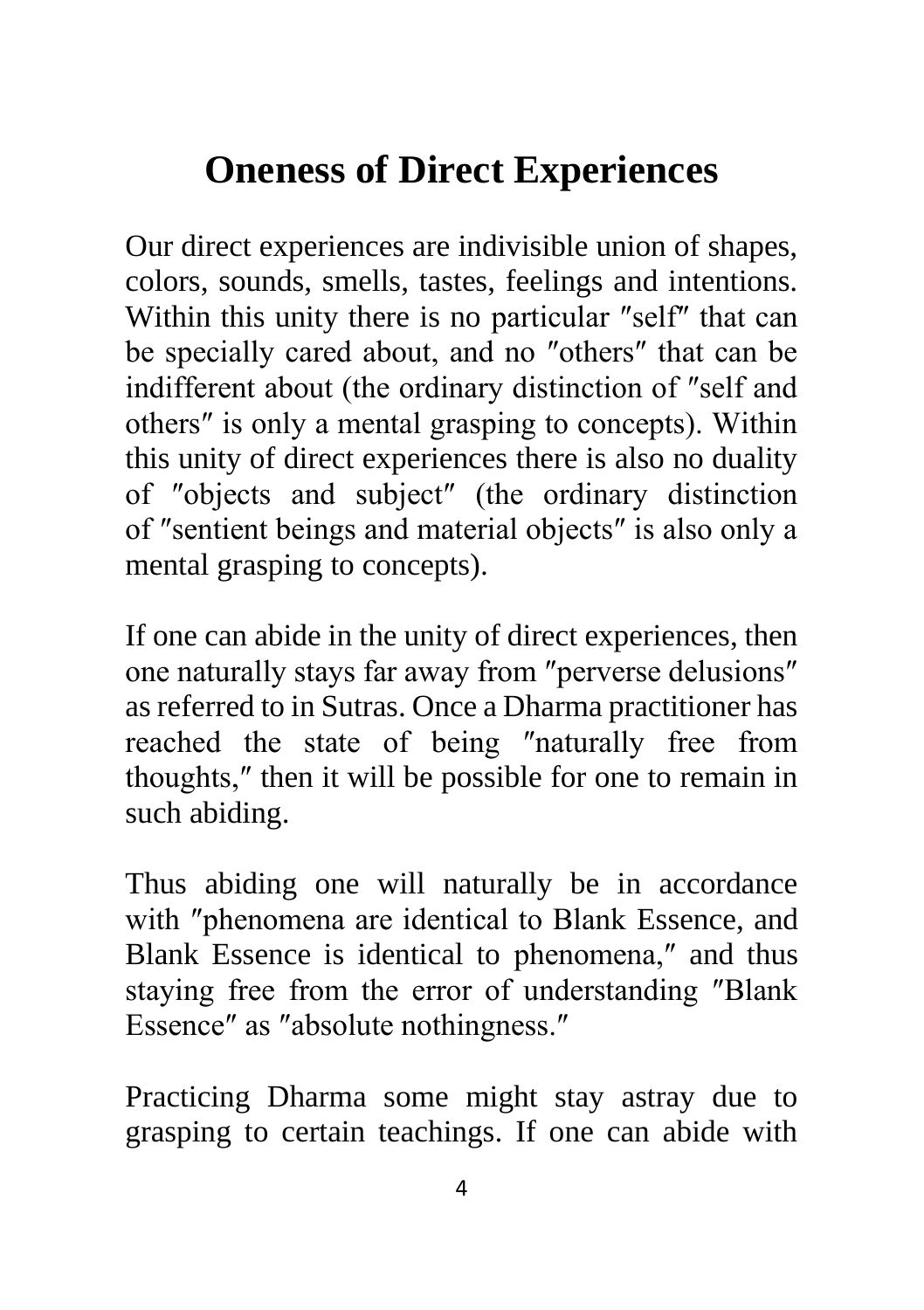pure mind in the unity of direct experiences, then one can ″abide in no abiding,″ and remain liberated in all circumstances. Thus abiding, mind is free from attachments, is indeed a shortcut to ultimate emancipation—Pureland is right here and now!

Written in Chinese on June 24, 2016 Gao Xiong, Taiwan Translated into English on June 29, 2016 Taipei, Taiwan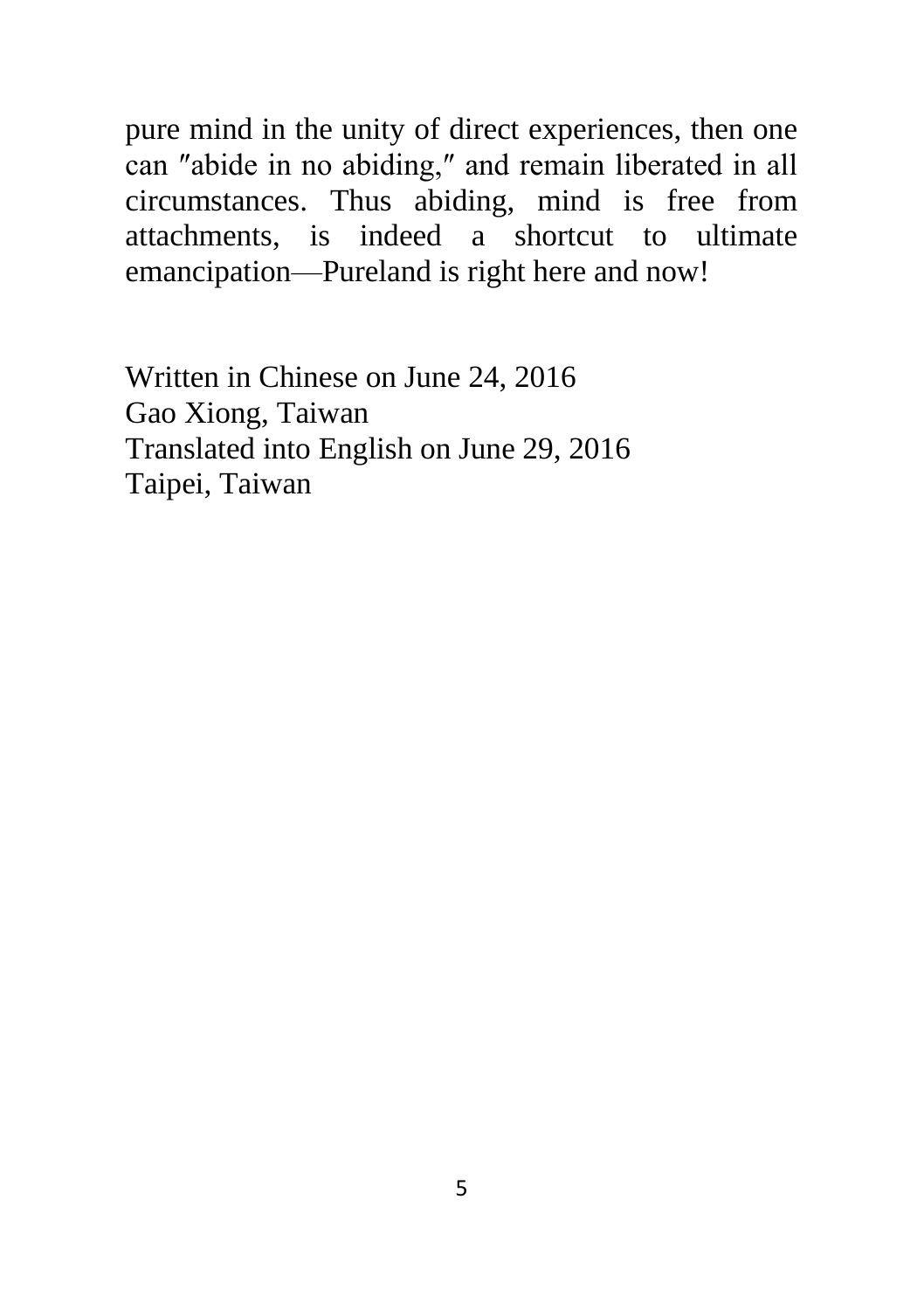### **Introduction**

During my Asia Trip I gave 3 talks, in Mandarin, at Melaka, Beijing and Taipei on the same topic: Speaking from My Experiences in Dharma Practices. I tried to offer the essential points of Dharma that will help all Dharma practitioners.

The transcript for the talk given in Melaka has just been posted at our websites: http://www.originalpurity.org/gurulin/b5files/f2/f2316 .html And the MP3 files for all 3 talks are also posted at our websites already.

Now I write briefly the key points of my talk in English to offer my advice to English readers, and it is attached.

# **Essence of Dharma**

Based on my studies, practices and services in Dharma, which spanned over four decades, the followings are deemed essential points for people to gain progress on enlightenment endeavors:

1. All Dharma teachings are about the totality of direct experiences, and how to resume the natural state of merging in it, without traces of veils created by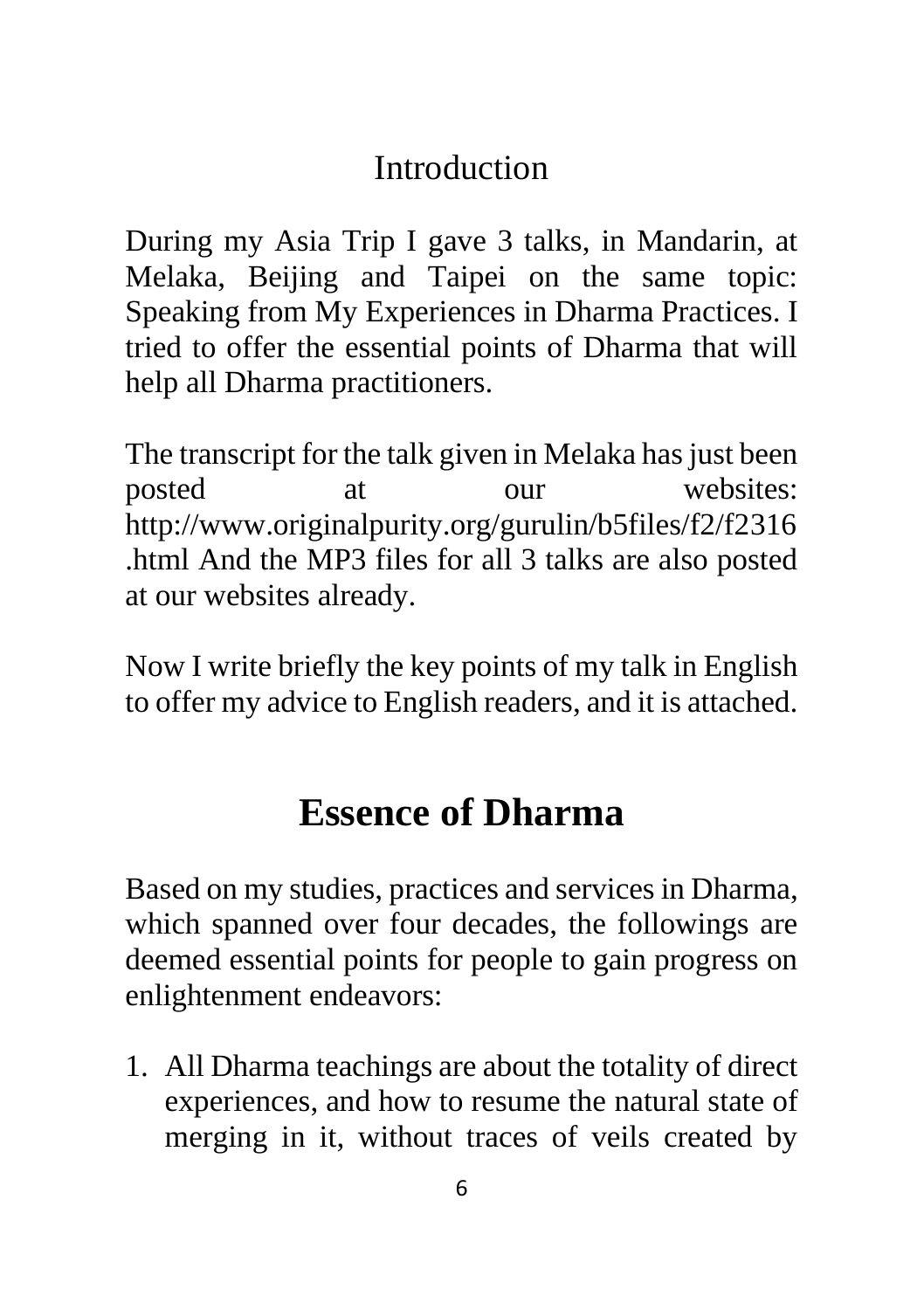conceptualization, emotional swings, and habitual tendencies. Comprehending this will enable one to understand all various theories in Dharma and, in addition, the reason why Chan (Zen) can do without theories.

- 2. Buddha Sakyamuni attained full enlightenment when he was all alone in forests after six years of endeavoring in the wilderness. Thus, this shows that enlightenment has nothing to do with any worldly matters, nor with the presence of others. It is simply a matter of a being returning to direct experiences as they are.
- 3. For Dharma practitioners, stop worrying about matters of environments or others, you only need to concentrate on purifying your experiences through Dharma practices. And the only hindrance to your attainment of enlightenment is your reluctance in giving up your views, attachments and grasping.
- 4. Since our attachments are deep and many, and our efforts and time on Dharma practices are very limited, the only realistic and practical advice for your endeavor toward enlightenment is: Keep a daily routine of simple Dharma practices, and continue it until the end of your life, or as long as you are still capable of doing it.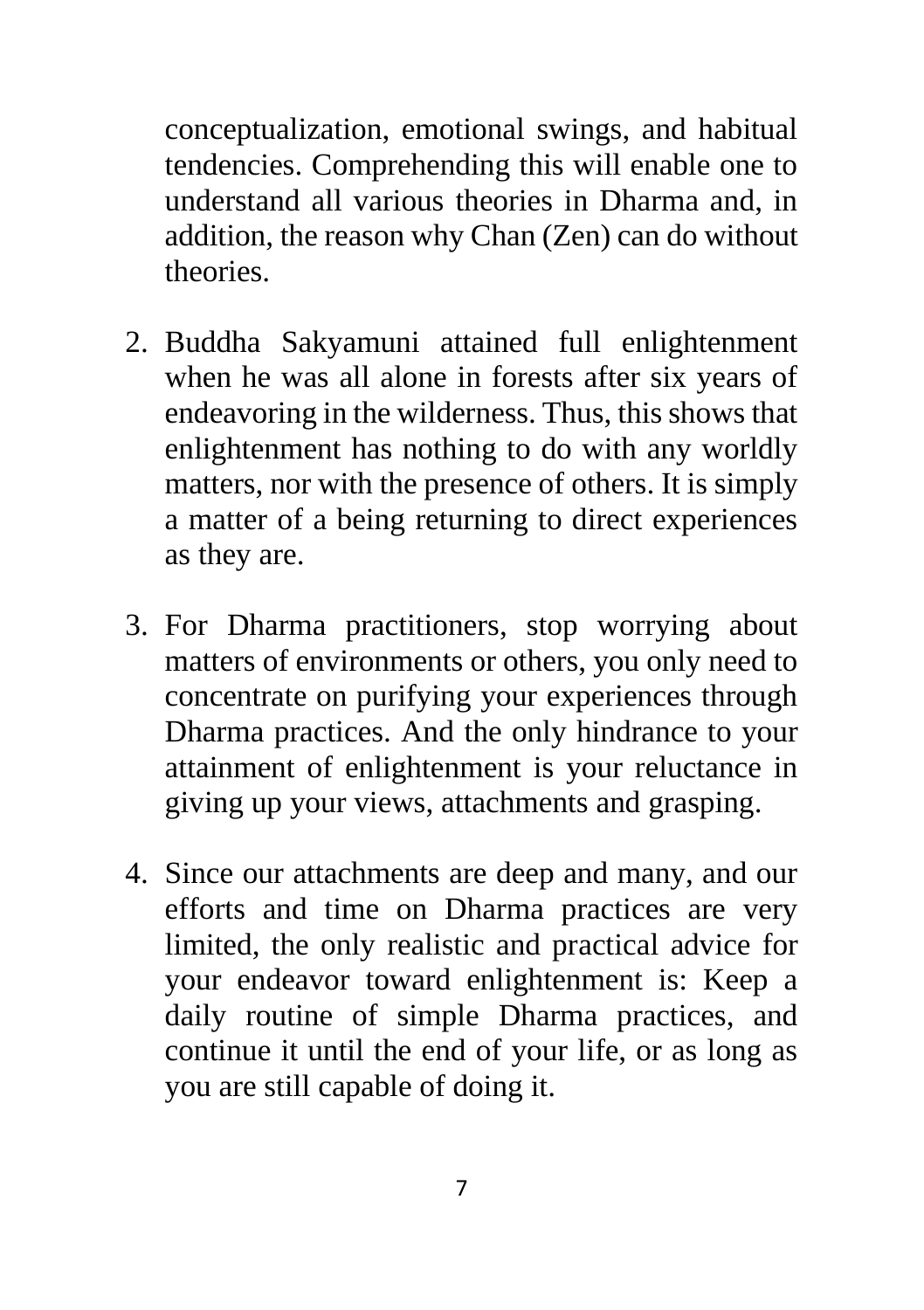Written in English on October 21, 2019 El Cerrito, California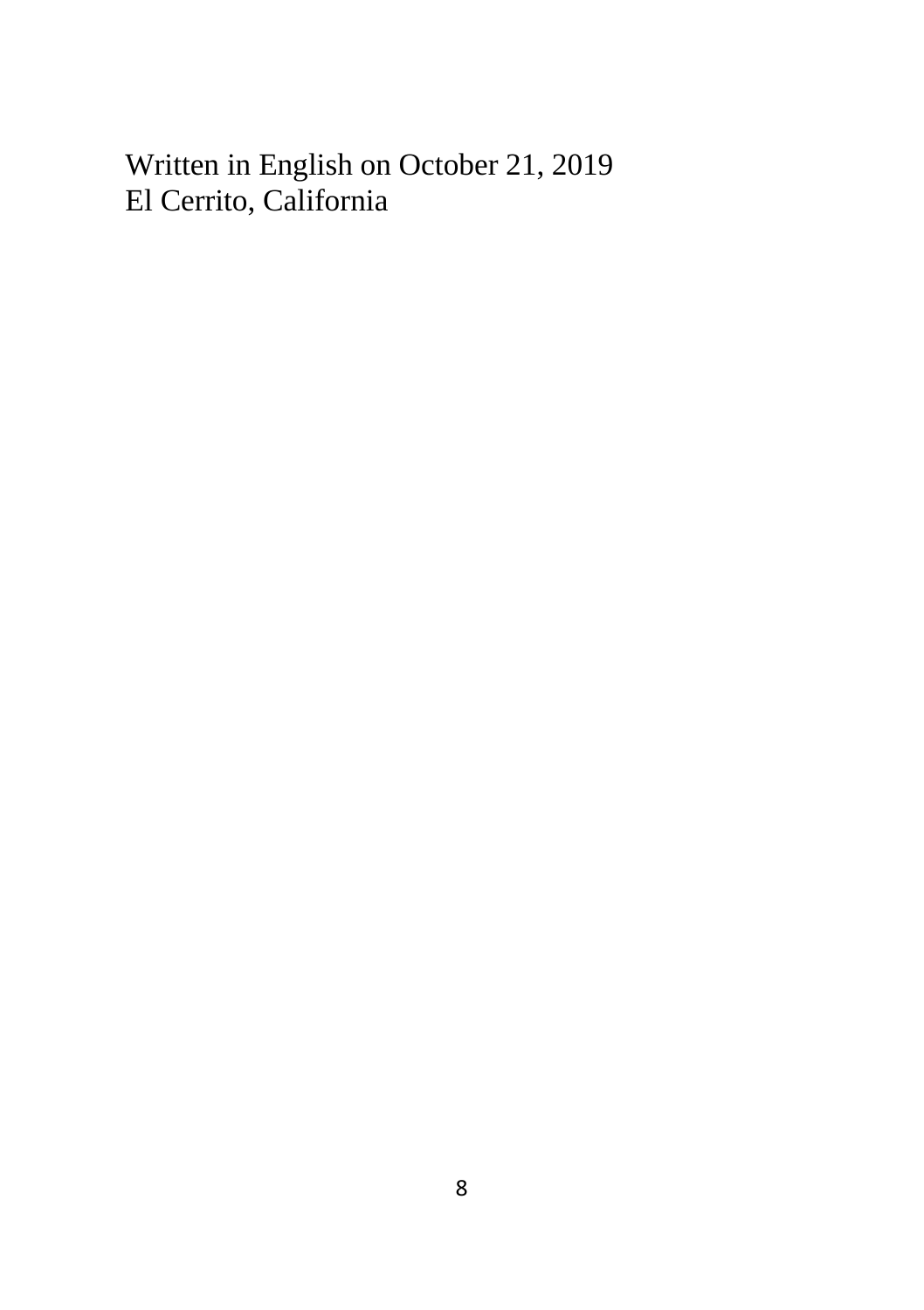# **Istota Dharmy**

Opierając się na moich studiach, praktykach i posłudze w Dharmie, która trwa od ponad czterech dekad, następujące punkty uważam za kluczowe w przypadku ludzi chcących osiągnąć postęp na ścieżce oświecenia:

- 1. Wszystkie nauki Dharmy dotyczą totalności bezpośrednich doświadczeń, oraz tego, jak powrócić do naturalnego stanu "wchłonięcia"/ stopienia się z ową totalnością: bez śladów zasłon powstałych w wyniku konceptualizacji, emocjonalnych wahań i nawykowych tendencji. Zrozumienie tego pozwoli zrozumieć wszystkie teorie Dharmy, oraz powód, dla którego Czan (Zen) może się obejść bez teorii.
- 2. Budda Sakjamuni osiągnął pełne oświecenie w leśnej samotni, po sześciu latach przebywania na odosobnieniu. Pokazuje nam to, że oświecenie nie ma nic wspólnego ze sprawami doczesnymi, ani też z obecnością innych. Jest to po prostu kwestia powrotu do bezpośredniości doświadczeń/przebywania w nich - takich jakimi są.
- 3. Do praktykujących Dharmę: przestańcie się martwić o sprawy otoczenia, lub innych ludzi; wystarczy skoncentrować się na oczyszczeniu swoich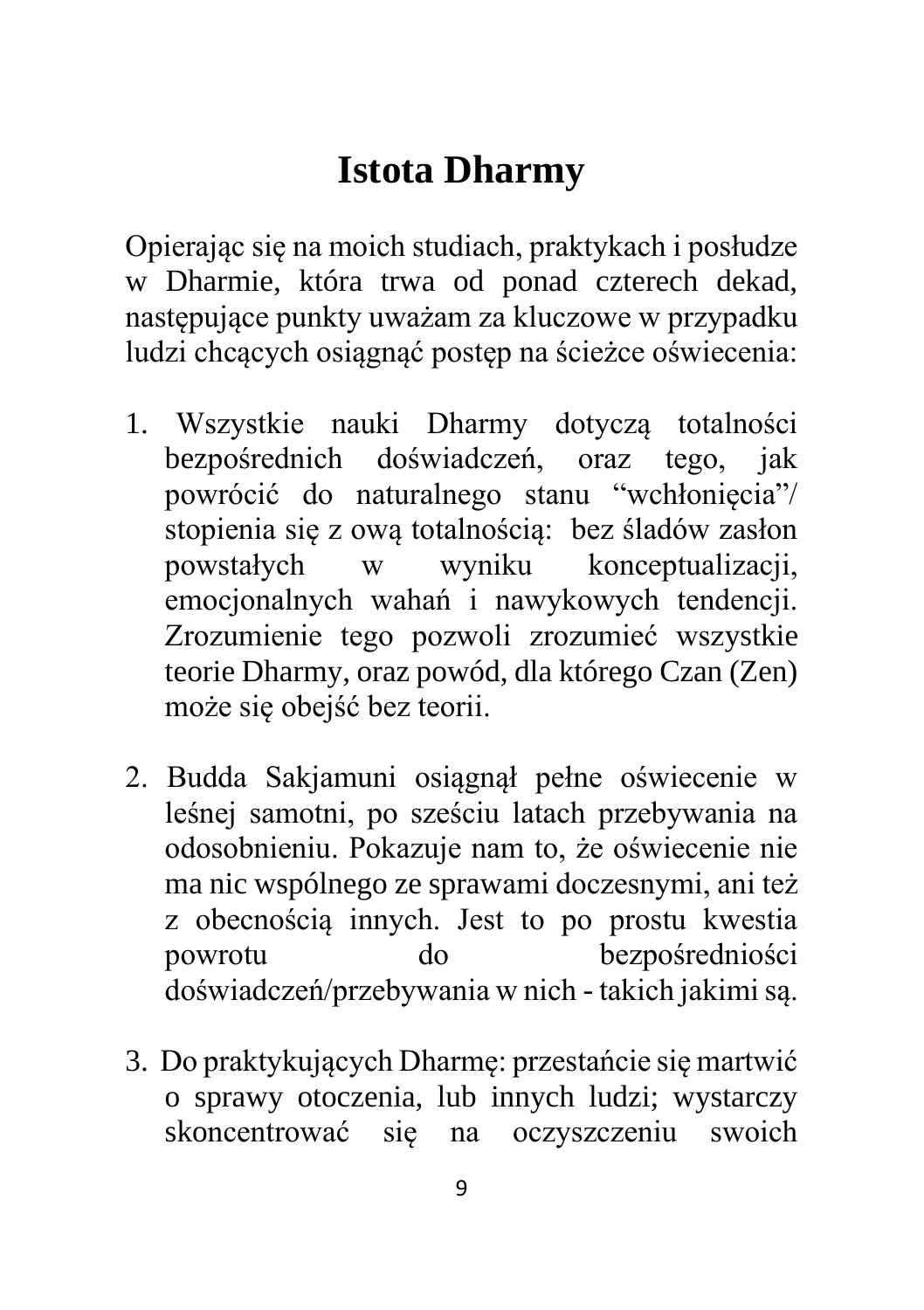własnych doświadczeń poprzez praktyki Dharmy. Jedyną przeszkodą w osiągnięciu oświecenia jest niechęć do porzucenia swoich poglądów, przywiązań i chwytania.

4. Ponieważ nasze przywiązania są głębokie i liczne, a nasze wysiłki i czas na praktyki Dharmy - bardzo ograniczone, jedyna realistyczna i praktyczna rada dla dążących do oświecenia jest taka: Zachowaj codzienną rutynę prostych praktyk Dharmy i kontynuuj ją do końca swego życia lub dopóki jesteś w stanie to robić.

Napisane w języku angielskim 21 października 2019 El Cerrito, Kalifornia Przetłumaczone na polski: Zhi Lian, 23 października 2019 Warszawa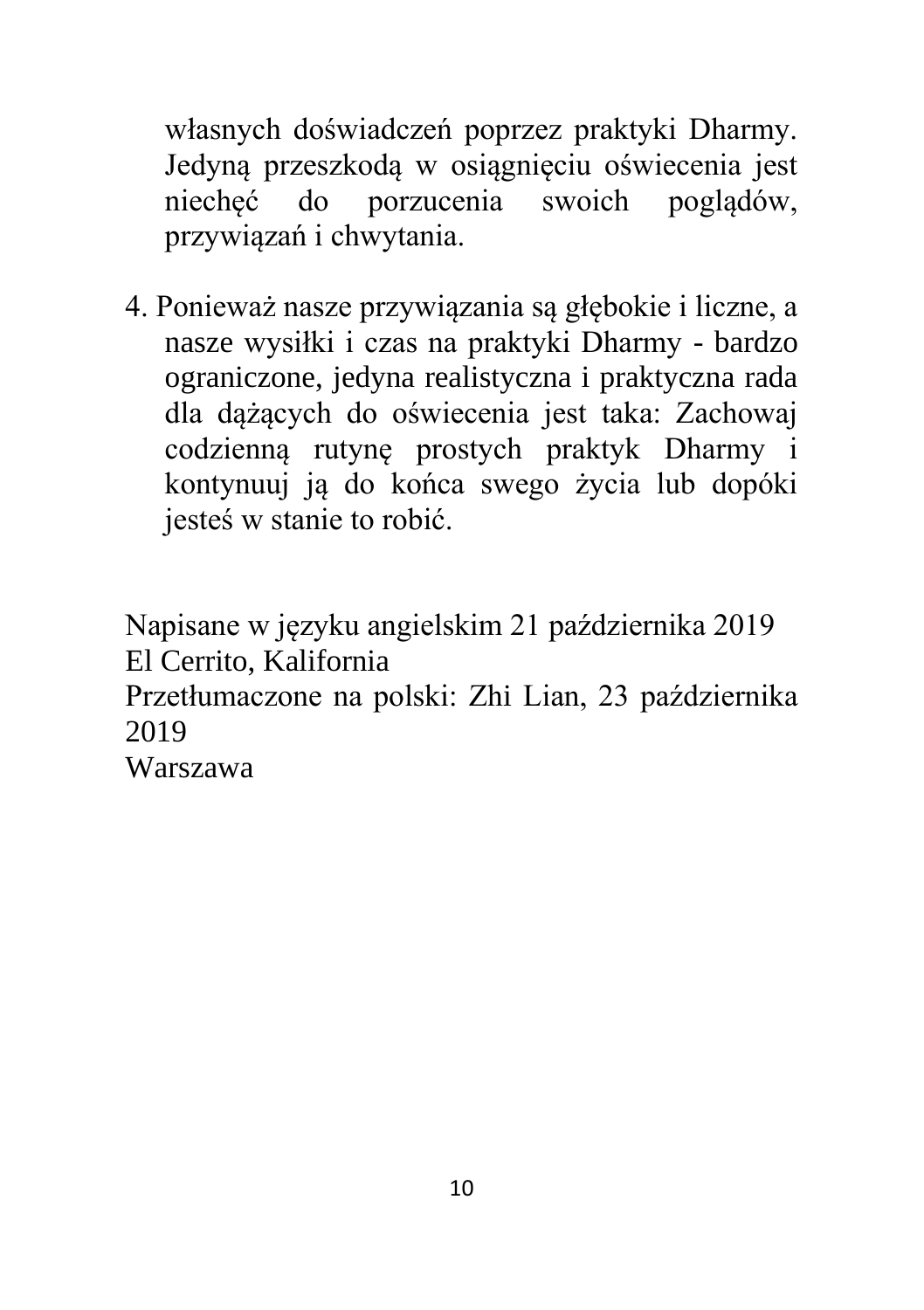# **Q&A on ″Direct Experiences″**

#### **Disciple Shan Cai asked in an email:**

Q: In the article ″Oneness of Direct Experiences″ Guru mentioned that, ″Our direct experiences are indivisible union of shapes, colors, sounds, smells, tastes, feelings and intentions. Within this unity there is no particular ″self″ that can be specially cared about, and no ″others″ that can be indifferent about (the ordinary distinction of ″self and others″ is only a mental grasping to concepts).″ However, having read this, disciple has a question as follows: Ordinary people would all feel that the duality of self and others refers to the duality of the six kinds of sensible objects and the mind that comprehends these six kinds of sensible objects; in other words, it is the duality of the knowing mind and the objects known—the duality of direct experiences and the mind capable of comprehending the direct experiences. Therefore, does or doesn′t Guru mean that, both the realm known, and the knowing mind are parts of direct experiences, and they are all in indivisible oneness?

A: Yes. Simply realize it by oneself, and no need to ask others, because it is in fact so.

Q: And is whatever can realize this ″Direct Experiences″ the Brilliance of Blank Essence which is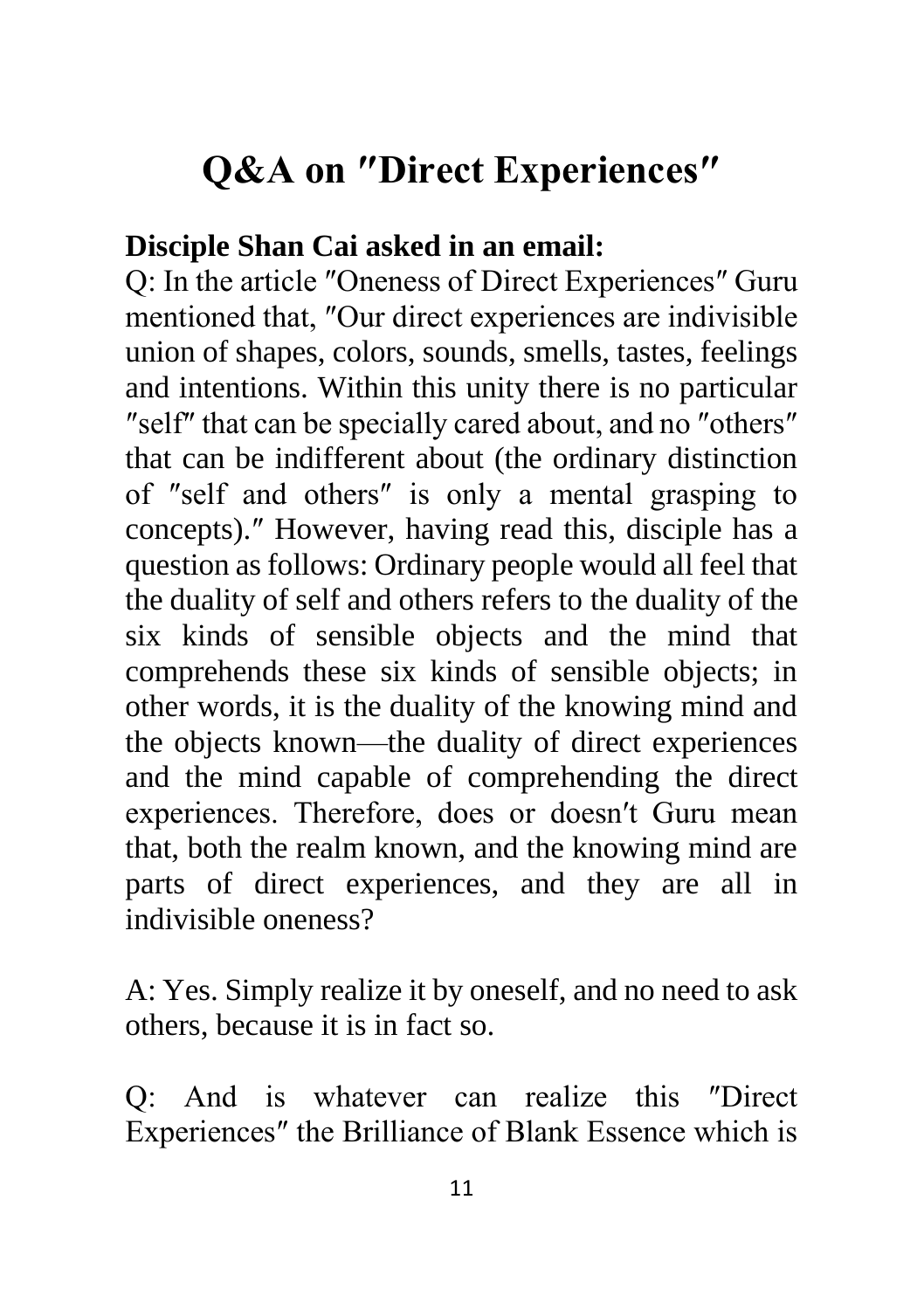free from the duality of subject and object, or in other words, ″the Original Face″?

A: This is born of your superfluous thinking but cannot be found in direct experiences. Free from thoughts and intentions, only then is ″the Original Face″.

Written in Chinese on October 28, 2019 Translated into English on May 30, 2021 El Cerrito, California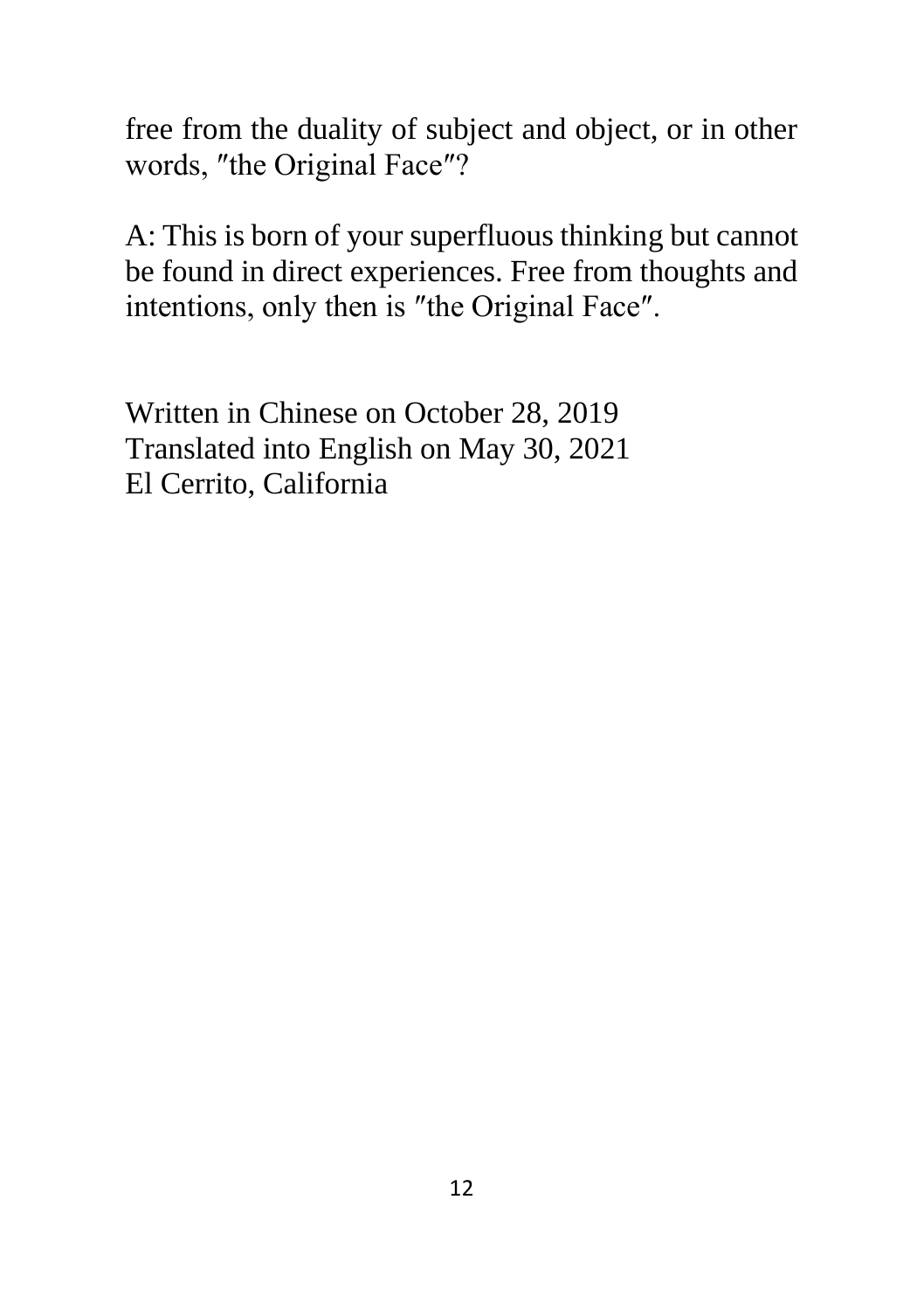# **Ocean and Waves**

Waves are up and down, rising and recessing, and have their courses of progression, but never apart from the ocean. As we watch waves, they seem to be independent, and yet, indeed, they are merely phenomena on the ocean surface at some time and some spot. We are used to care about and paying attention to certain parts of our direct experiences, and adding explanations based on ideas, to the extent that we overlook the totality of direct experiences; just like people watching waves, concentrate only on the current scenery, and overlook the whole ocean.

The totality of direct experiences includes not only experiences already have had, but also those in the future, even including all phenomena during neardeath, dying processes, and thereafter. It cannot be divided by the distinction of past, present and future, nor can it be interrupted by living and dying. From the perspective of this limitless totality, whatever we currently care about and pay attention to, are, in fact, as minute as invisible; just as looking from the perspective of the whole ocean, the ups and downs, rising and recessing, and courses of progression of each wave, within the whole ocean, is so minute as not worth mentioning.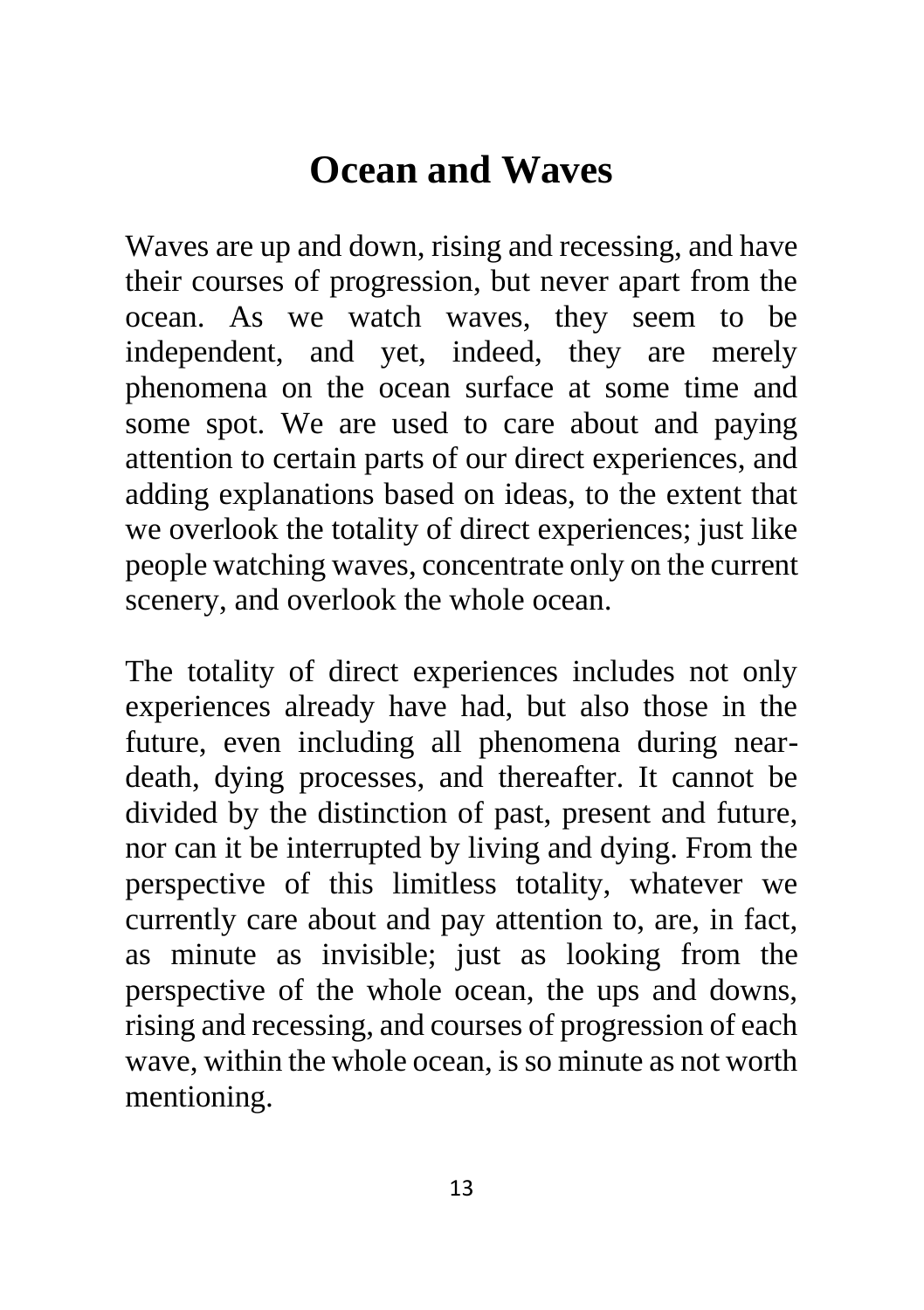How can we escape from our habitual tendencies to care about and paying attention to only certain parts of direct experiences, and adding interpretations based on ideas, and consequently self-limited to the entanglements of sorrows, to return to the limitless openness of the totality of direct experiences? Through the analogy of ocean and waves, Dharma practitioners might comprehend that, the current entanglements in mind are like the raging waves kicked up by a storm on ocean, and the grasping in mind is the storm. Let go of the grasping and turn attention to all the bits and pieces that naturally arise in direct experiences, then the raging waves will return to the limitless ocean and resume peace and tranquility. This is not a way that can deliver noticeable results after only a few attempts; however, if one could regularly open one′s mind in this way, then it will be possible to gradually gain earlier results of resuming peace and tranquility.

Written in Chinese and translated into English on October 30, 2019 El Cerrito, California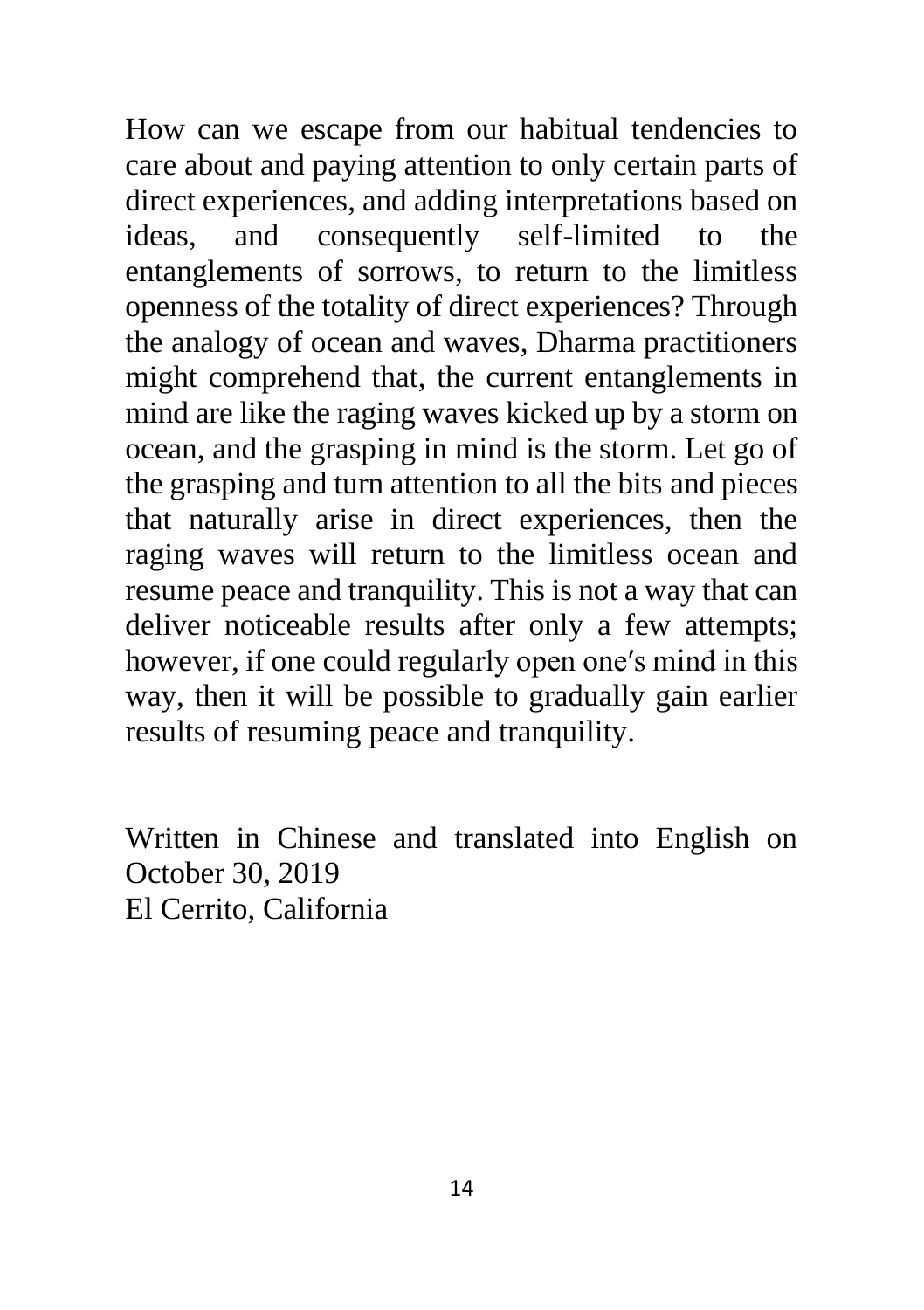# **Ocean i fale**

Fale wznoszą się i opadają, wznoszą się i opadają; ich ruch postępuje, nigdy nie są jednak poza oceanem. Gdy je obserwujemy, wydają się niezależne, ale w rzeczywistości są po prostu zjawiskami na powierzchni oceanu - w określonym miejscu i czasie. Przyzwyczailiśmy się do dbałości o niektóre części naszych bezpośrednich doświadczeń, do zwracania na nie uwagi oraz dodawania wyjaśnień opartych na interpretacji; przeoczamy natomiast całokształt, niczym ludzie wpatrujący się w fale, którzy koncentrują się jedynie na bieżącej scenerii, pomijając przy tym ocean jako całość.

Całość bezpośrednich doświadczeń obejmuje nie tylko te, które już miały miejsce, ale także te w przyszłości, a nawet wszystkie zjawiska śmierci, procesów umierania i tego, co wydarza się później. Nie da się rozdzielić totalności na przeszłość, teraźniejszość i przyszłość, nie można też przerwać życia i śmierci. Z punktu widzenia tej nieograniczonej całości wszystko, na czym nam obecnie zależy i na co zwracamy uwagę jest w rzeczywistości tak małe jakby było niewidzialne; tak samo patrzenie z perspektywy całego oceanu: wzloty i upadki, wznoszenie się i opadanie oraz przebieg każdej fali w oceanie - jest to tak niewielkie, że nie warto o tym wspominać.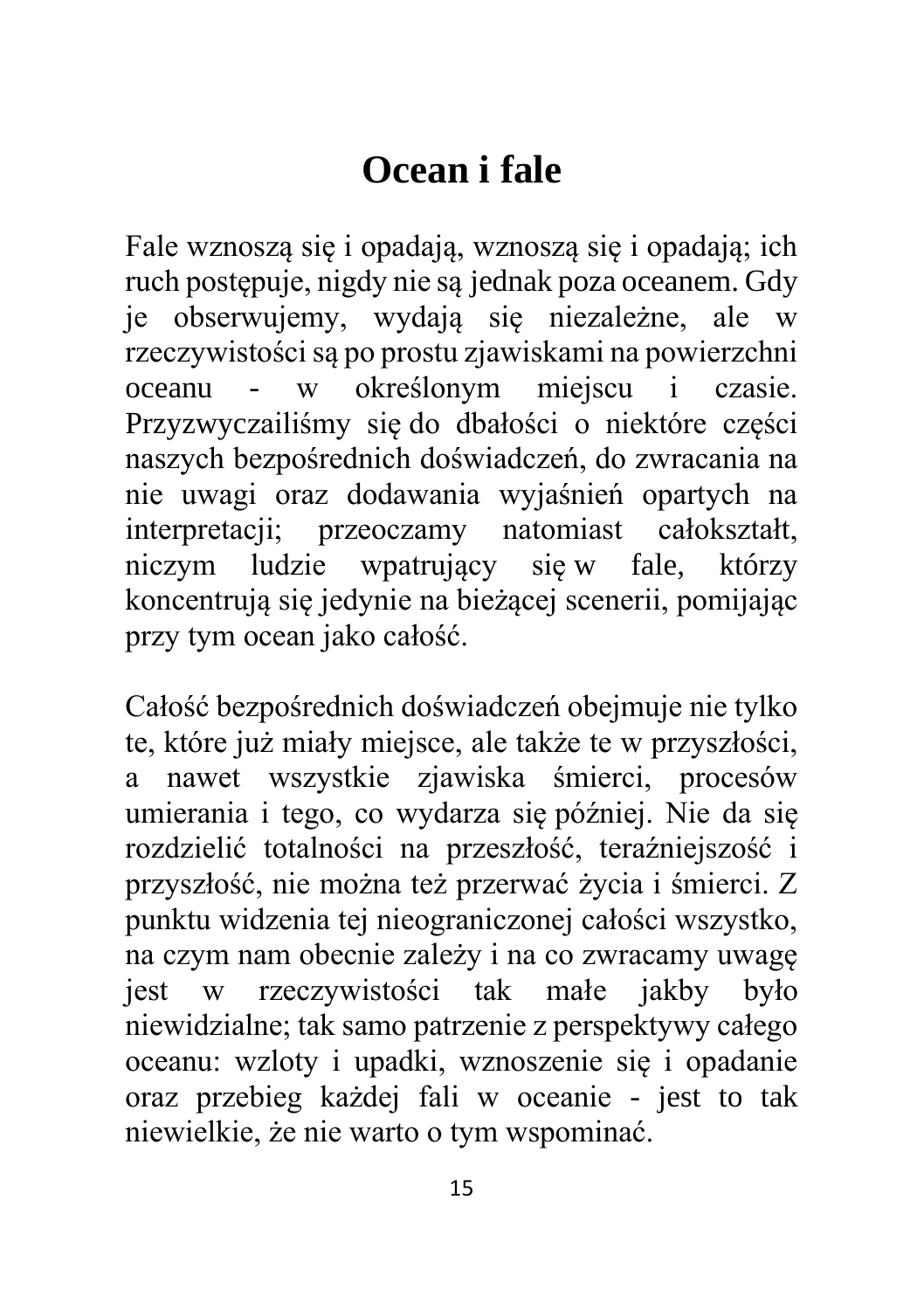Jak można uciec od nawyku dbałości o i zwracania uwagi na tylko niektóre fragmenty bezpośrednich doświadczeń, od interpretacji opartych na ideach, a w konsekwencji - samoograniczania się do uwikłania w niedolę? Jak powrócić do nieograniczonej otwartości totalności bezpośredniego doświadczenia? Poprzez analogię oceanu i fal praktykujący Dharmę mogą zrozumieć, że obecne uwikłania w umyśle są jak szalejące fale wywołane przez burzę na oceanie; lgnięcie naszego umysłu - to właśnie ta burza. Porzuć chwytanie i zwróć uwagę na wszystkie fragmenty i części, które naturalnie powstają w bezpośrednich doświadczeniach. Wtedy szalejące fale powrócą do bezgranicznego oceanu i odzyskają spokój. Nie jest to metoda przynosząca zauważalne rezultaty już po kilku próbach, ale jeśli będziemy regularnie pracować w ten sposób nad otwartością umysłu, stopniowe przywrócenie spokoju i ciszy stanie się możliwe.

Napisane po chińsku i przetłumaczone na angielski 30 października 2019, El Cerrito, Kalifornia Tłumaczenie polskie: Zhi Lian, 31 październik 2019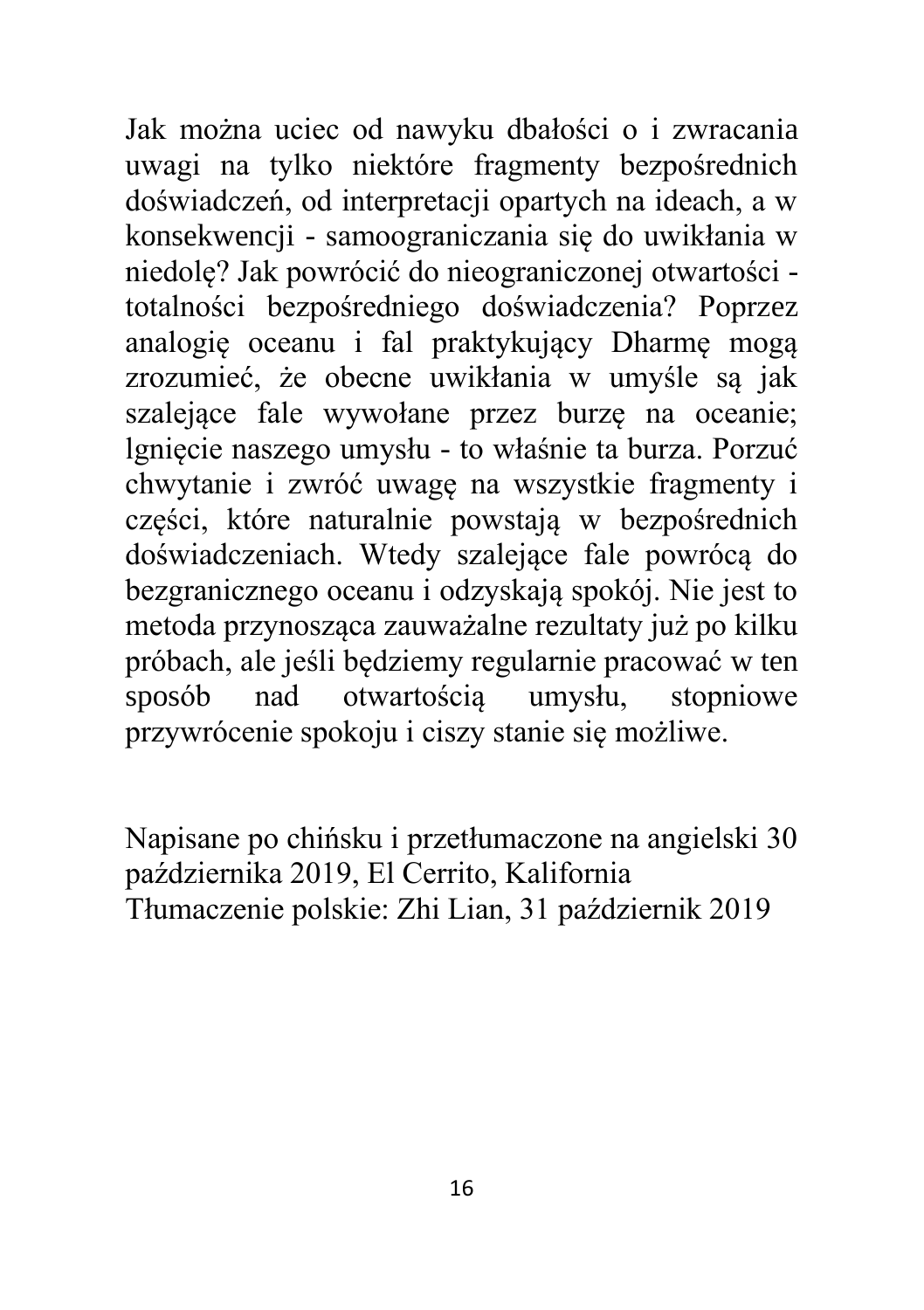# **Transcendence in Totality**

Chanting ″Amitabha″ is a Dharma practice which, through repeating a name unrelated to worldly matters, enables practitioners to transcend mental cages formed by preoccupation in worldly entanglements. Dharma practitioners who voluntarily wish to renounce worldly considerations in order to concentrate on Dharma practices, of course, can concentrate on doing this practice. Another Dharma practice to this goal is to practice ″Meditation on Blank Essence″, i.e., to practice ″Meditation on No-self″; however, to engage in this kind of meditation effectively, one needs to first attain a state of ″Naturally in the Absence of Thoughts″. Besides, there is still one Dharma practice to this end, and it is to practice the socalled ″Transcendence in Totality″.

Any wave, within the totality of great ocean, is so minute that it is invisible; similarly, any worldly matter, within the boundless totality of all direct experiences, is likewise so minute that it is unnoticeable. If a Dharma practitioner is voluntarily willing to renounce worldly considerations, then, whenever there is something in mind that bothers, the practitioner can remind oneself of this point, and stop paying attention to the matter, and instead turn one′s attention to the boundless totality of direct experiences.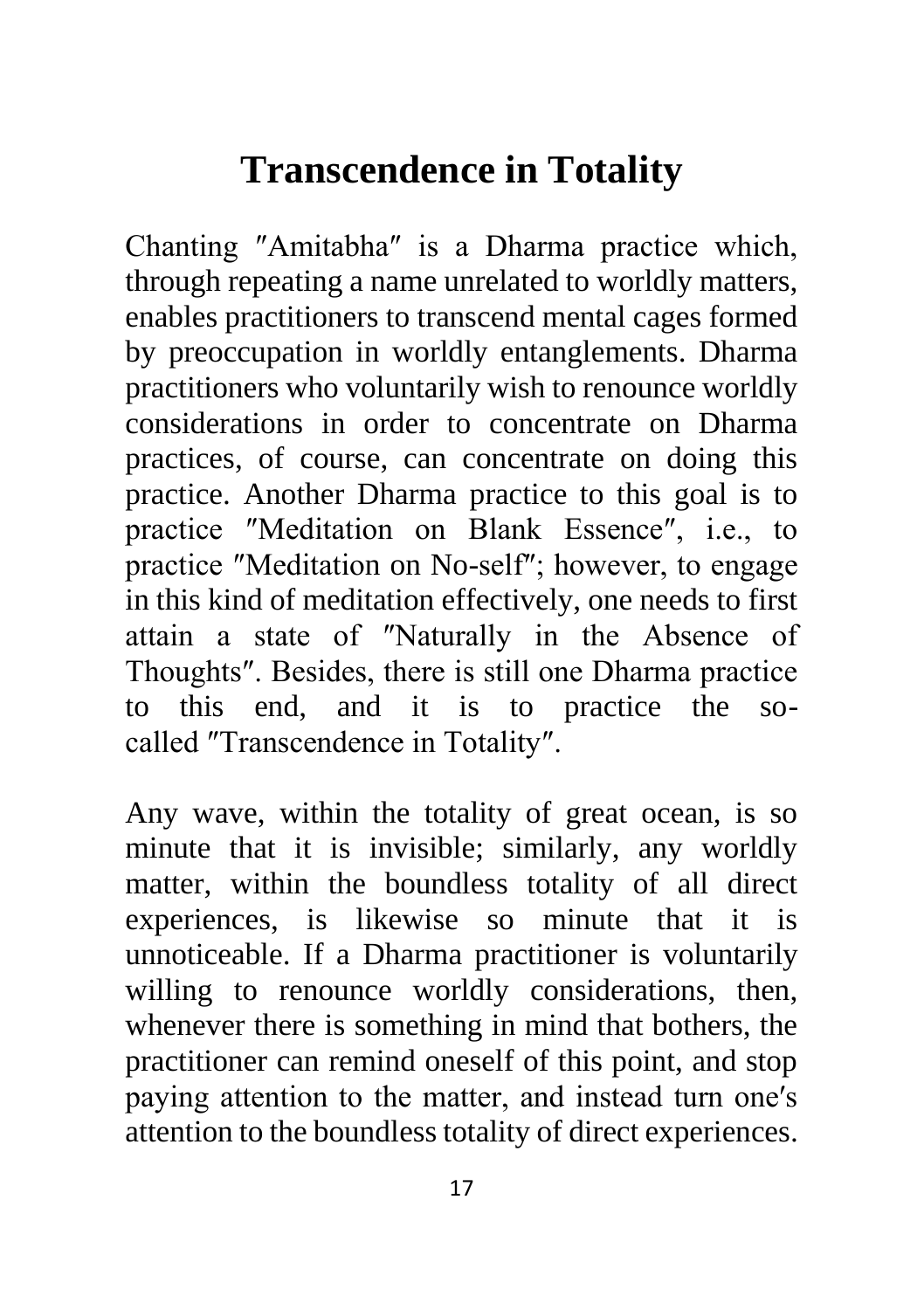Thus, through the boundless openness of the limitless totality, one renounces and transcends the teeny tiny bit that one was preoccupied with; this is the socalled ″Transcendence in Totality″.

The ″Great Samadhi of Dharmadhatu″ as taught by Patriarch Chen aims at cultivating the power of Samadhi in ″Transcendence in Totality″. If one can, through the power of such Samadhi, completely merge into the Dharmadhatu, then it amounts to ″attaining Dharmakaya″.

Written in Chinese and translated into English on November 10, 2019 El Cerrito, California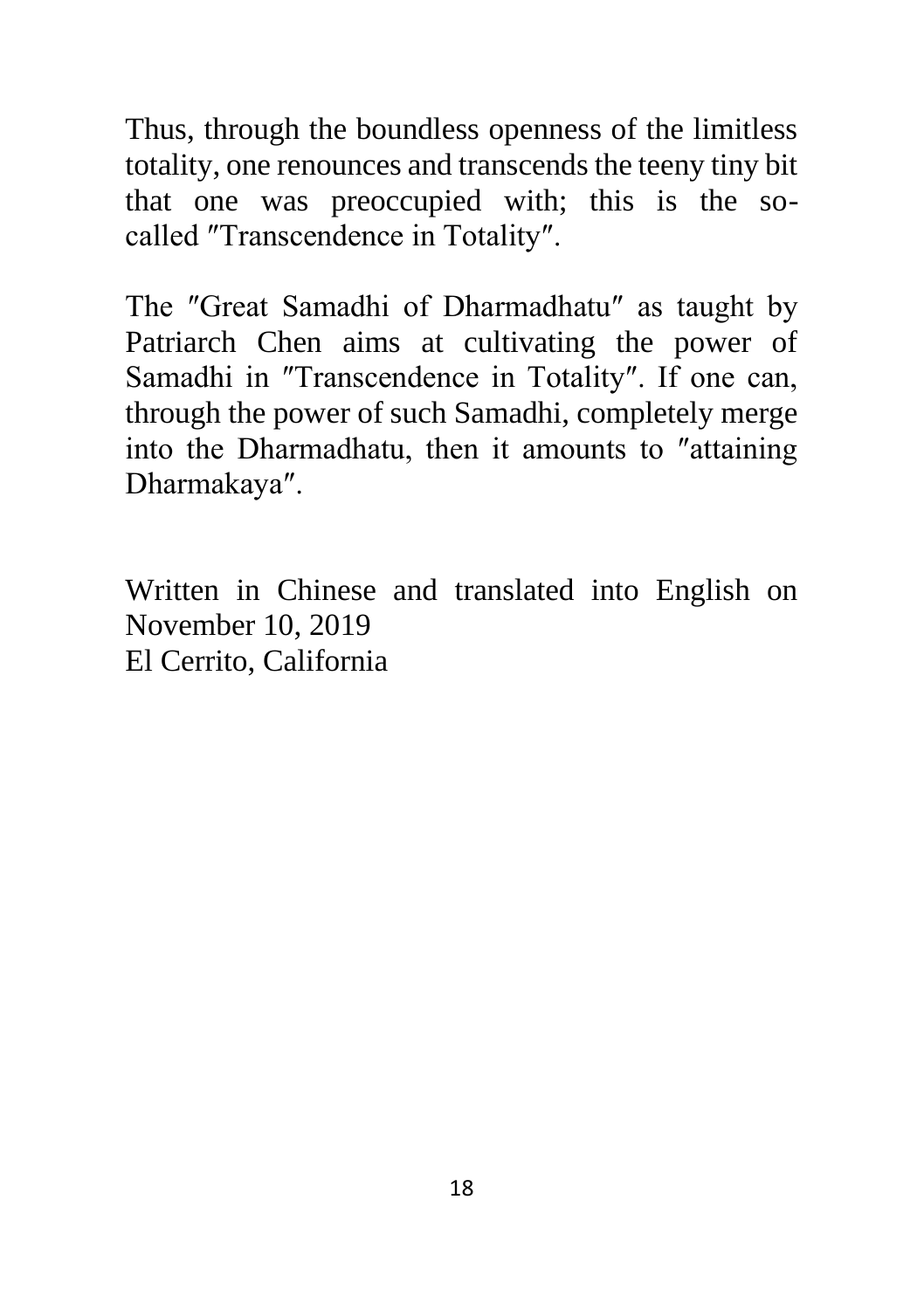# **Q&A on ″Transcendence in Totality of Direct Experiences″**

### **In an email disciple Mi En asked the following:**

Q: Disciple still cannot comprehend as to how to concentrate on the boundless totality of direct experiences. Guru, please reveal it!

A: Good question! Turn one′s attention to changes in direct experiences without raising thoughts to follow and recognize what they are.

Q: Isn′t this consistent with the statement, ″In the absence of thoughts and ideas, as soon as a concept arises, let it go.″, as found in your work, ″Great Harmony Samadhi″?

A: Yes. But this one is letting go through paying attention to the totality of direct experiences, and not simply letting go.

### **In an email disciple Yao En asked the following:**

Q: Turn one′s attention to changes in direct experiences without raising thoughts to follow and recognize what they are. Is this method the same as abiding in ″naturally free from thoughts″ to realize the transitions in phenomena?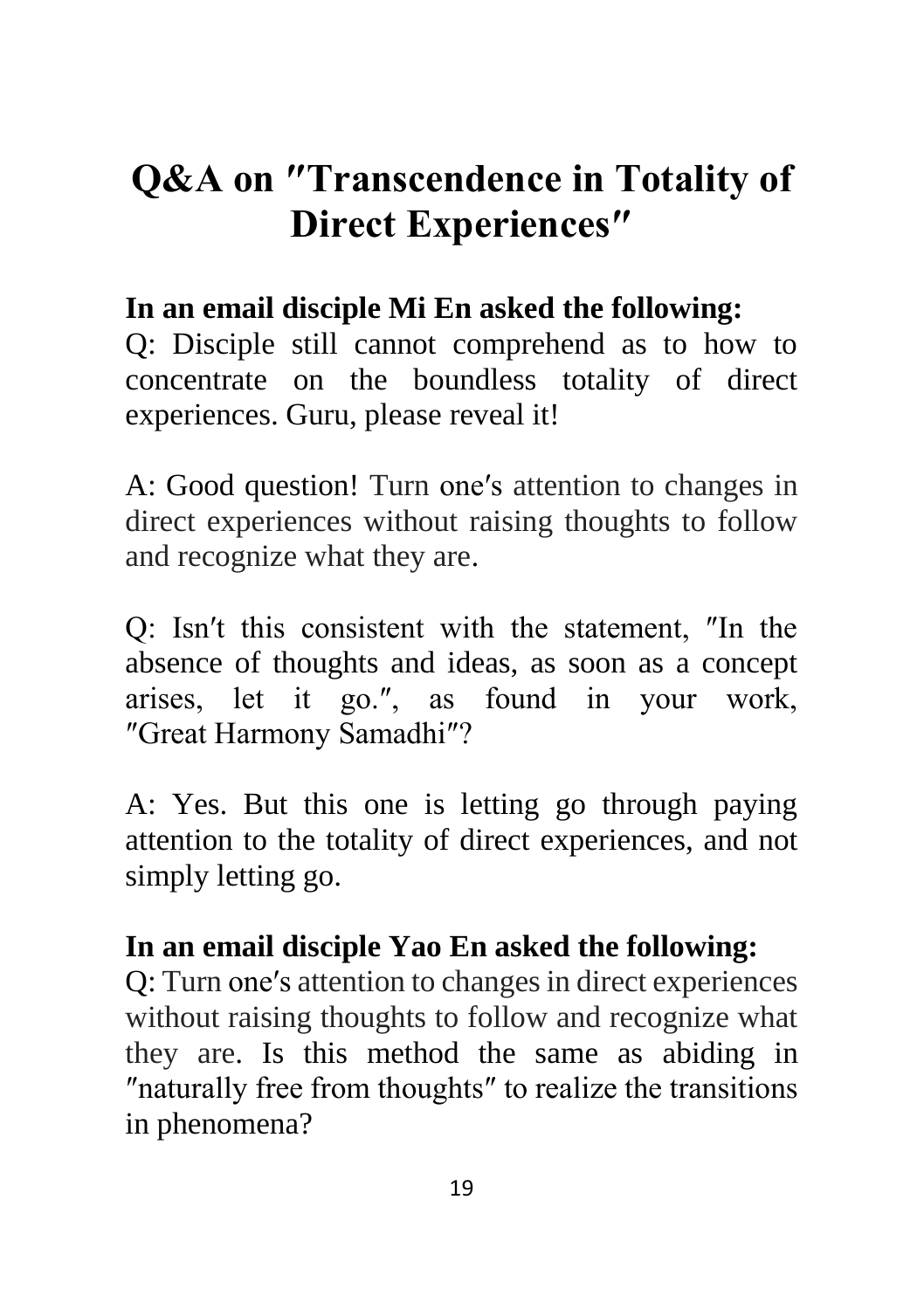A: The former does not require the ability to be naturally free from thoughts.

Q: In Guru′s recent works there are 3 kinds of method mentioned: 1, repeating ″Amitabha″; 2, after attaining ″naturally free from thoughts″, visualizing Blank Essence; and 3, Transcendence in Totality. If your revelation above is the same as abiding in ″naturally free from thoughts″ to realize the transitions in phenomena, then, isn′t Transcendence in Totality and visualizing Blank Essence the same method? Guru, please expose this topic in detail, thanks!

A: Transcendence in totality does not need to visualize Blank Essence. Visualizing Blank Essence is to realize no ″Self″ through evolution of phenomena.

Q: Guru, please translate the above sentence, 「將注 意力轉移到直接經驗中一切變異,而不起意念追  $\mathcal{F}_{1}$ , into English; on the one hand, to benefit sentient beings in other countries, and on the other hand, in English it takes detail description to convey meanings and thereby it will facilitate disciples in comprehending deeply and grasping the key points, thanks!

A: Turn one′s attention to changes in direct experiences without raising thoughts to follow and recognize what they are.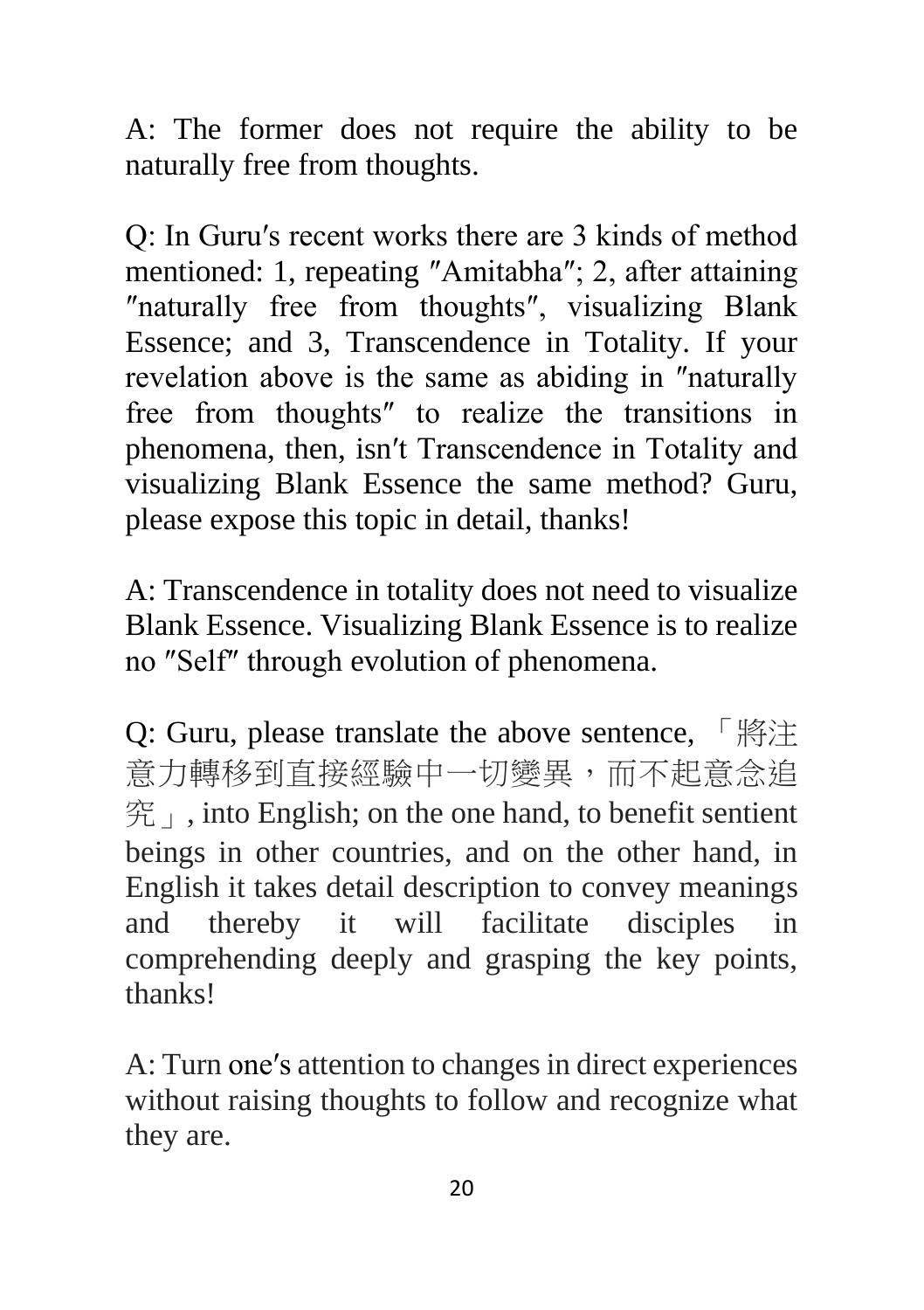### **Disciple Mi En sent another email to ask the following:**

Q: You mentioned: But this one is letting go through paying attention to the totality of direct experiences, and not simply letting go.

Can one comprehend ″letting go through paying attention to the totality″ as a method of ″substitution″? Namely, previously one was grasping to one point, one event, but now the attention is on the totality, and there is still attention paid, but the extent and field of vision of the mind are expanded to the whole Dharmadhatu.

A: Yes; Dharmadhatu is limitless, and hence any spot will become invisible.

Q: This is like using ″harmonizing″ in Guru's work, ″The Heart of Sublimation through Limitless-Oneness Compassion Sastra″, instead of the ″no″ in the ″Heart Sutra″, so that it would be easier for Dharma practitioners to perform Dharma practices, and yet eventually it could also achieve the ultimate goal of merging into the Dharmadhatu.

A: In ″The Heart of Sublimation through Limitless-Oneness Compassion Sastra″, it is ″embracing″ which is used. ″Harmonizing″ makes no distinctions, and one can hardly attain such a state at once. ″Embracing″ is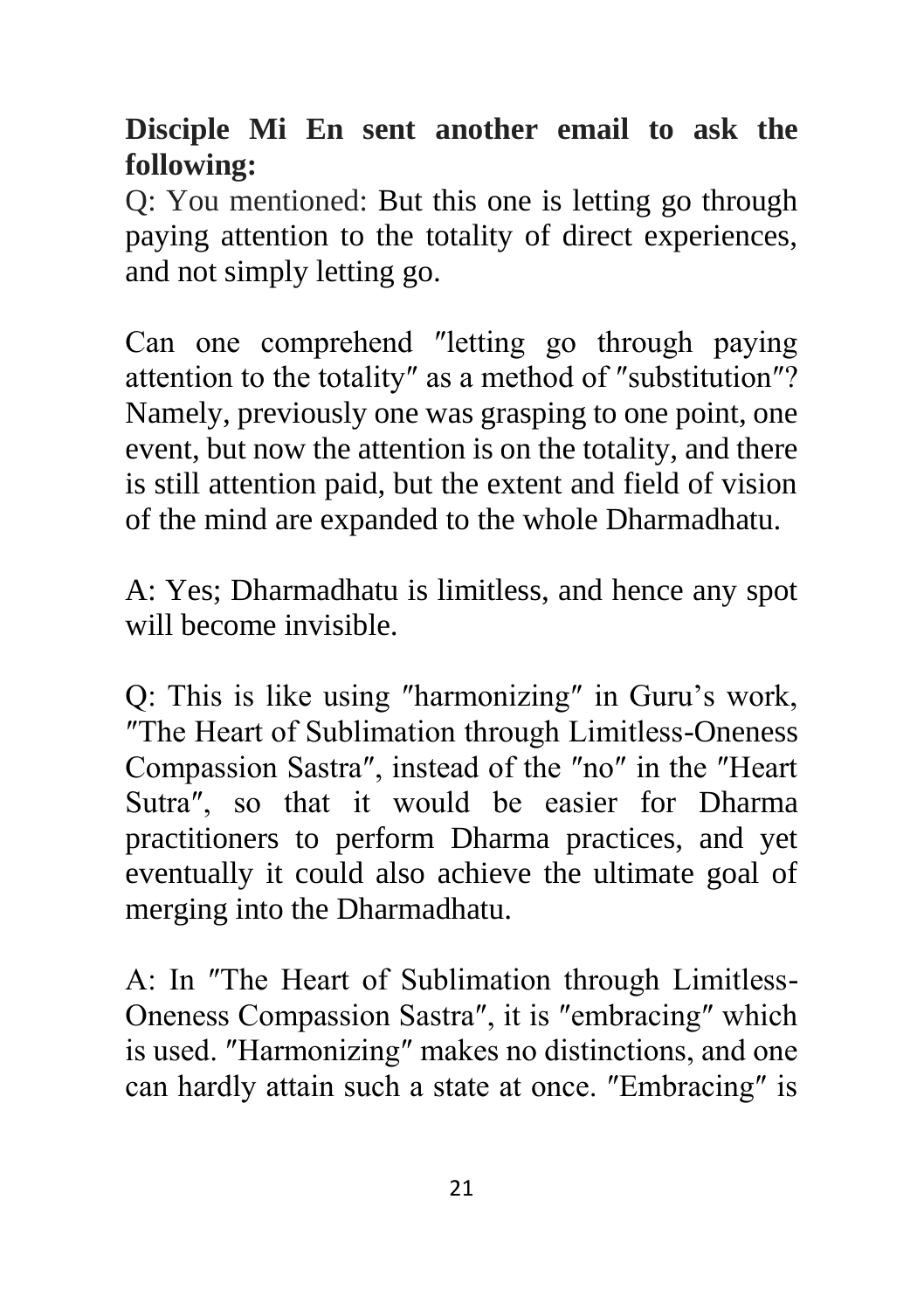to take in, it doesn′t matter if there is still ″Self″, but all it takes is to be able to open up and take in.

Q: ″In the absence of thoughts and ideas, as soon as a concept arises, let it go.″, as found in your work, ″Great Harmony Samadhi″, it is ″subtraction″ without the need to employ ″substitution″. But later in the same essay it reads, ″In no grasping totality of experiences remains distinctly clear.″; what is the difference between ″distinctly clear″ and ″paying attention to the totality″?

A: ″distinctly clear″ appears naturally.

Q: In the Comments in ″Great Harmony Samadhi″, it reads: Dharma practitioners who can naturally be without thoughts may practice this according to the teachings given above. Could one say that the goal of 1, repeating ″Amitabha″ and that of 2, paying attention to totality are the same 3, naturally free from thoughts; and then while abiding in naturally free from thoughts, one practices visualizing Blank Essence or ″In the absence of thoughts and ideas, as soon as a concept arises, let it go″, as mentioned in ″Great Harmony Samadhi″ because at this stage one is free from thoughts and no longer needs to resort to the ″substitution″ method of ″paying attention to the totality″?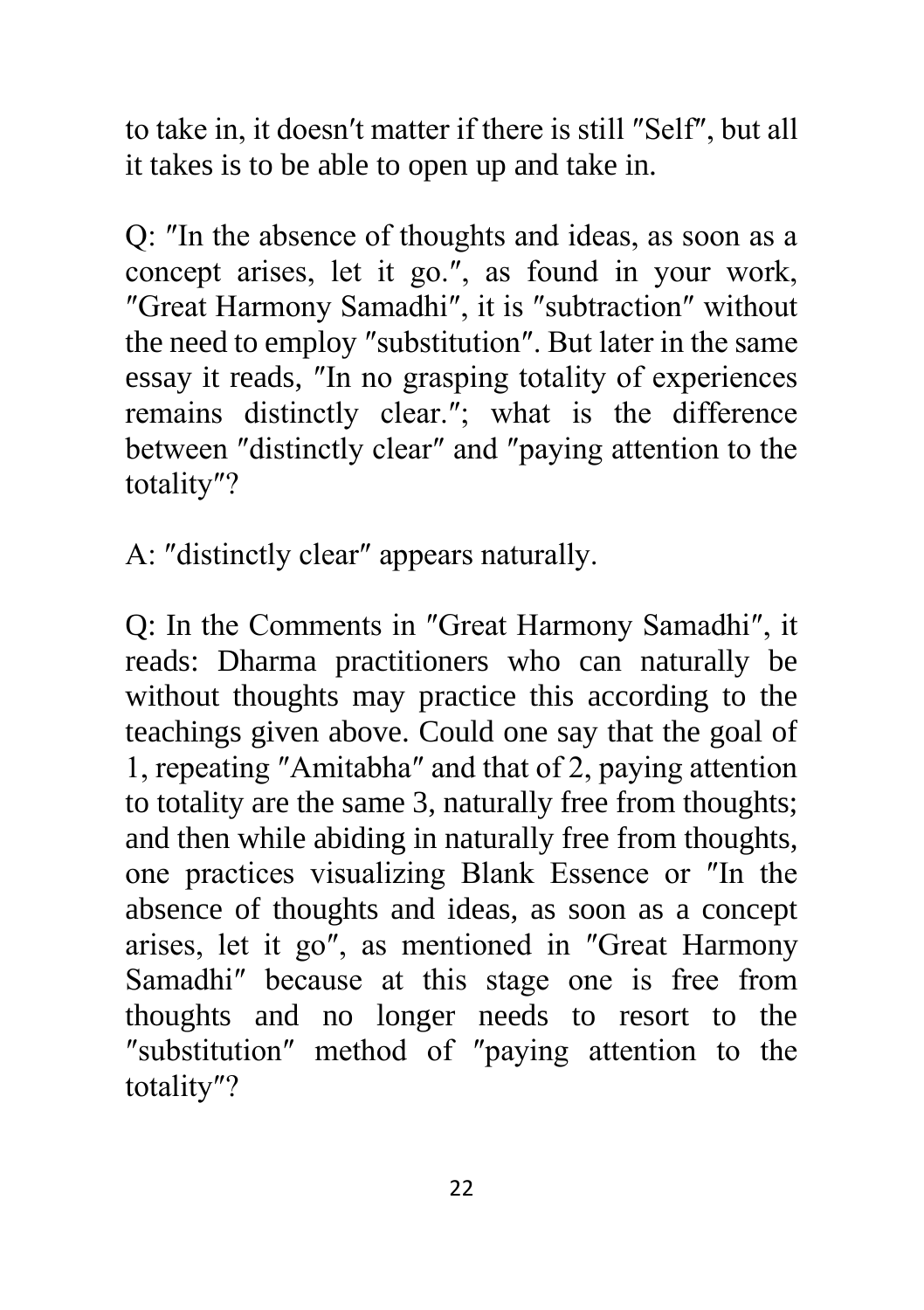A: ″Naturally free from thoughts″ is a stage of attainment on the Dharma practice path.

The totality of direct experiences is originally harmonious and indivisible; simply need to neither add nor subtract, that is it. ″Great Harmony Samadhi″ is practicing on this.

### **Disciple Yao En sent another email and asked:**

Q: Venerable Guru, in your recent teachings, emphasis is on letting go through paying attention to the totality, without raising thoughts to follow or discern.

Nevertheless, ordinary people cannot at once notice the totality of direct experiences in Dharmadhatu; ordinary people probably can only notice some changes in the environment in vicinity, such as on a road, the passing of traffic and people, and when alone in a room, the changes in inner thoughts. Then, if one practices as you mentioned: paying attention to all changes in direct experiences, without raising thoughts to follow or discern?

A: Then, if one practices as you mentioned: paying attention to all changes in direct experiences, without raising thoughts to follow or discern?

I figure that what you meant was ″how″ but not ″if″.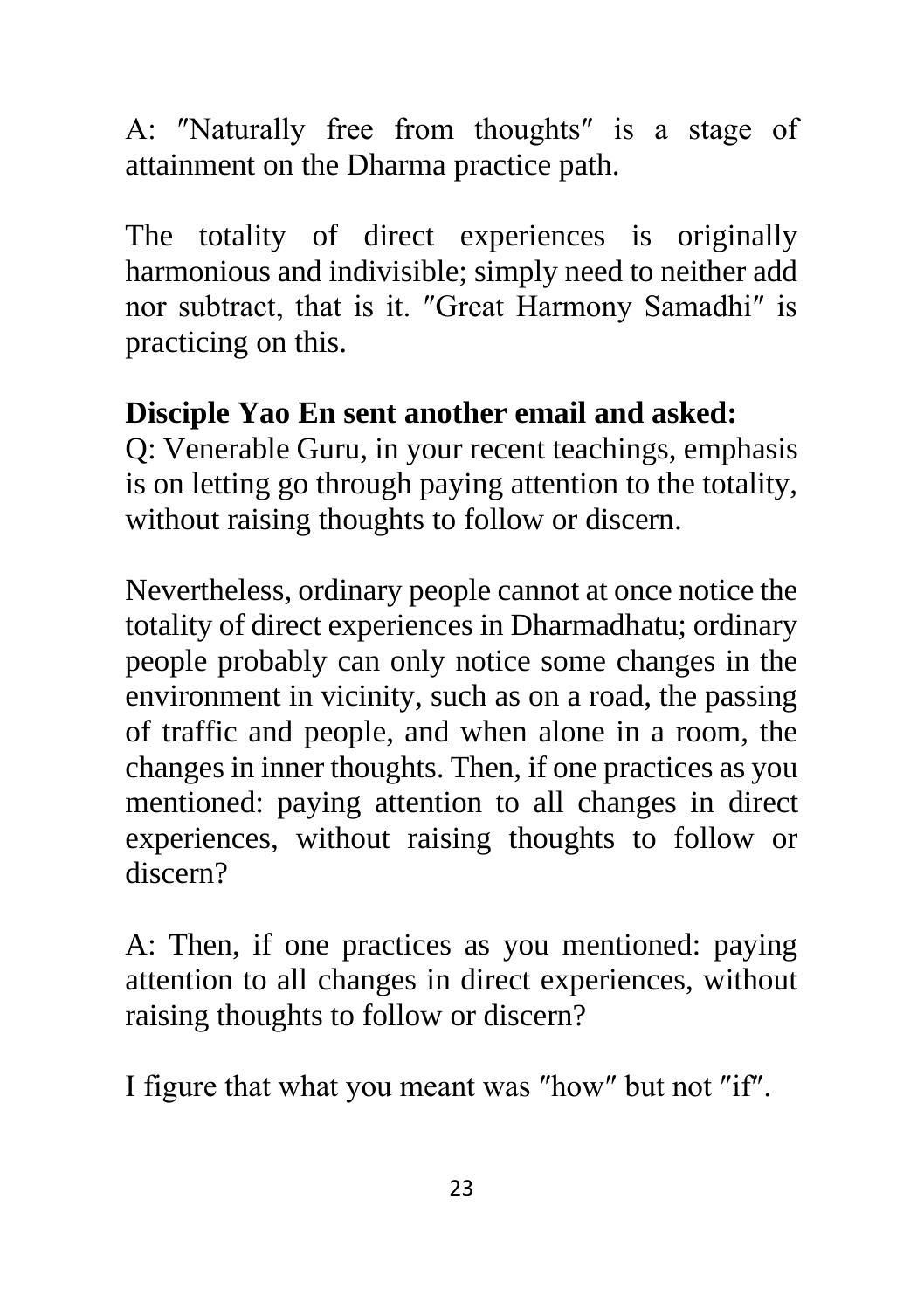I reply according to ″how″:

Changes in direct experiences appear naturally. Notice these changes, without making distinctions and choices.

Q: You mentioned ″Turn one′s attention to changes in direct experiences without raising thoughts to follow and recognize what they are.″; the ″changes″ here, specifically, what do they refer to? Could you be more precise?

A: What one sees, hears, senses and thinks about.

Q: Ordinary people probably can notice only some changes in things and matters in vicinity, such as the traffic and people on the road, birds flew over the sky and changes in clouds, and these are not open much. Then, noticing these changes without raising thoughts to follow or discern. Is it correct then?

A: Yes. If one can sustain thus, then one will not become trapped in one′s inner grasping.

Q: If one continues to practice according to the Dharma practice mentioned above, then gradually one will become more open; is it so?

A: Yes.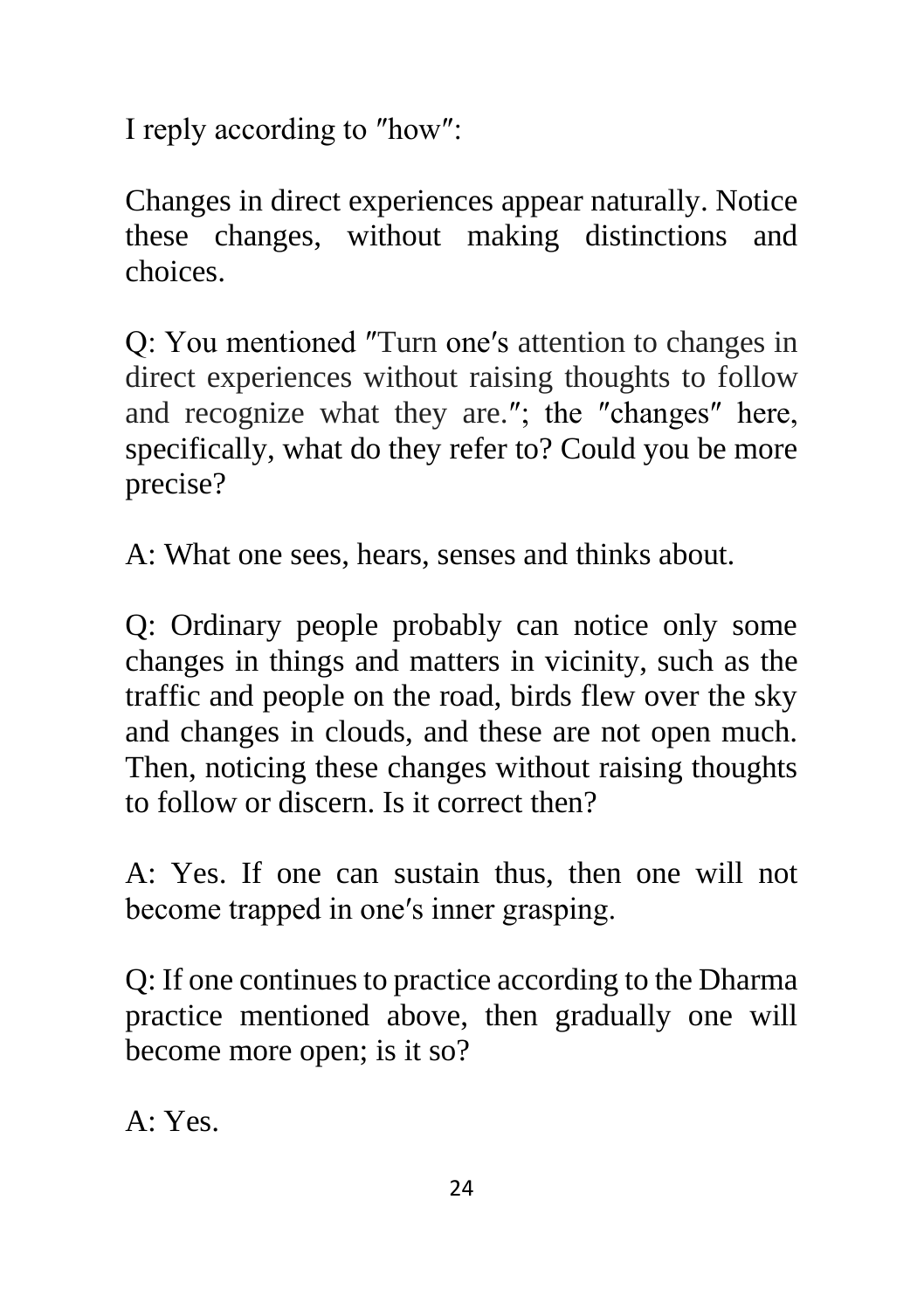Written in Chinese on November 15, 2019 Translated into English on May 30, 2021 El Cerrito, California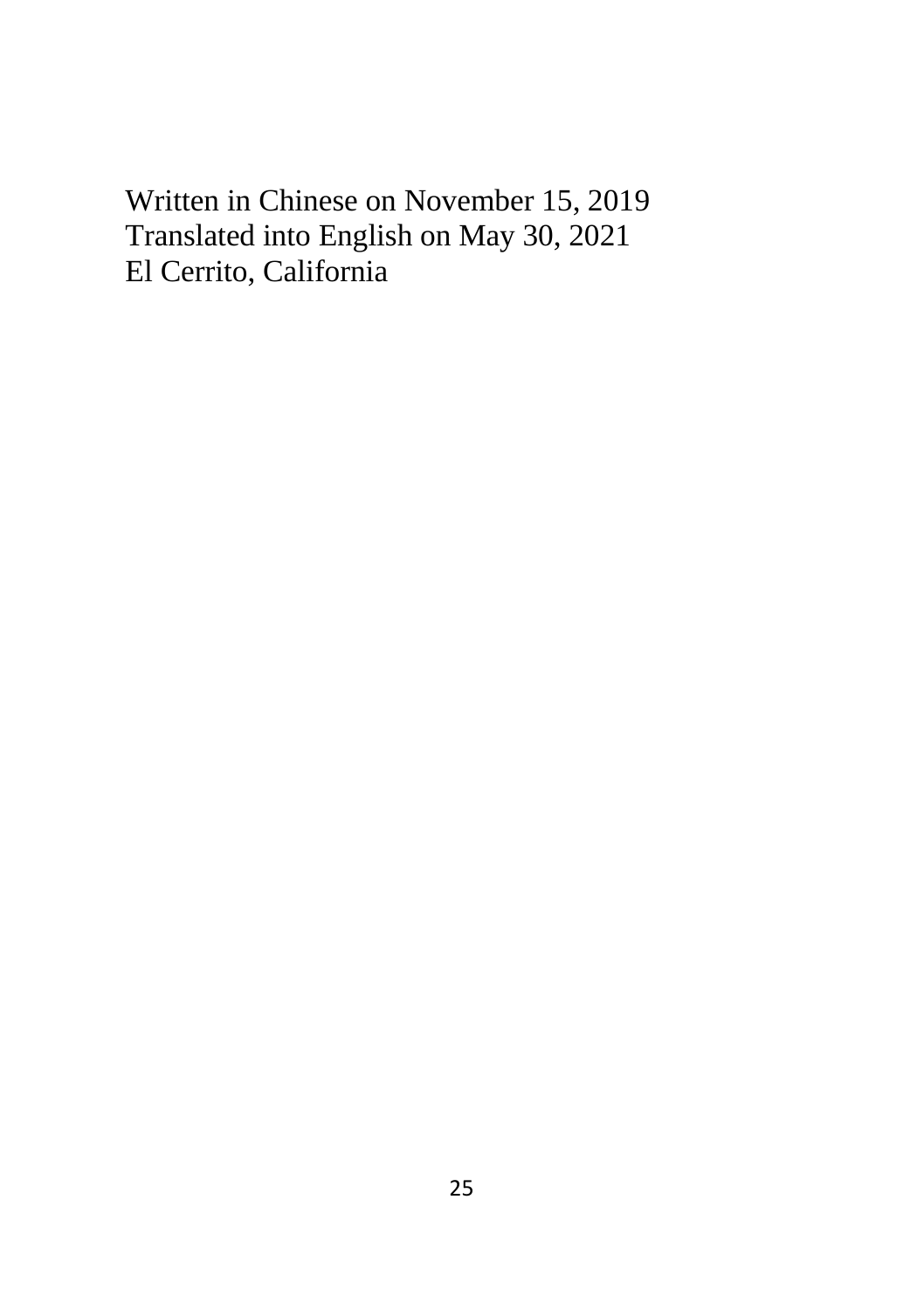# **The Heart of Sublimation through Limitless-Oneness Compassion Sastra**

Wherever Bodhisattva Manjusri practices sublimation through Limitless-Oneness Compassion effortlessly, He intuitively understands that the five aggregates are of one essence, thus enduring all suffering and difficulties. "Sudhana! Phenomena are inseparable from essence, and essence is inseparable from phenomena; phenomena are identical to essence, and essence is identical to phenomena. Feeling, conceptualization, motivation and consciousness are also inseparable from and identical to essence."

"Sudhana! The Limitless-Oneness of all these things transcends existence and non-existence, attraction and repulsion, plurality and singularity. Therefore the Limitless-Oneness contains phenomena, contains feeling, conceptualization, motivation, consciousness; contains eye, ear, nose, tongue, body, mind; contains color, sound, odor, flavor, touch, impression; contains eye-species up to and including perceptualconsciousness-species; contains Ignorance and elimination of Ignorance, up to and including senility and death and elimination of senility and death; contains suffering, its causes, its transcendence, the path toward its transcendence; and transcends Lovingkindness and loss. Since there is transcendence of loss,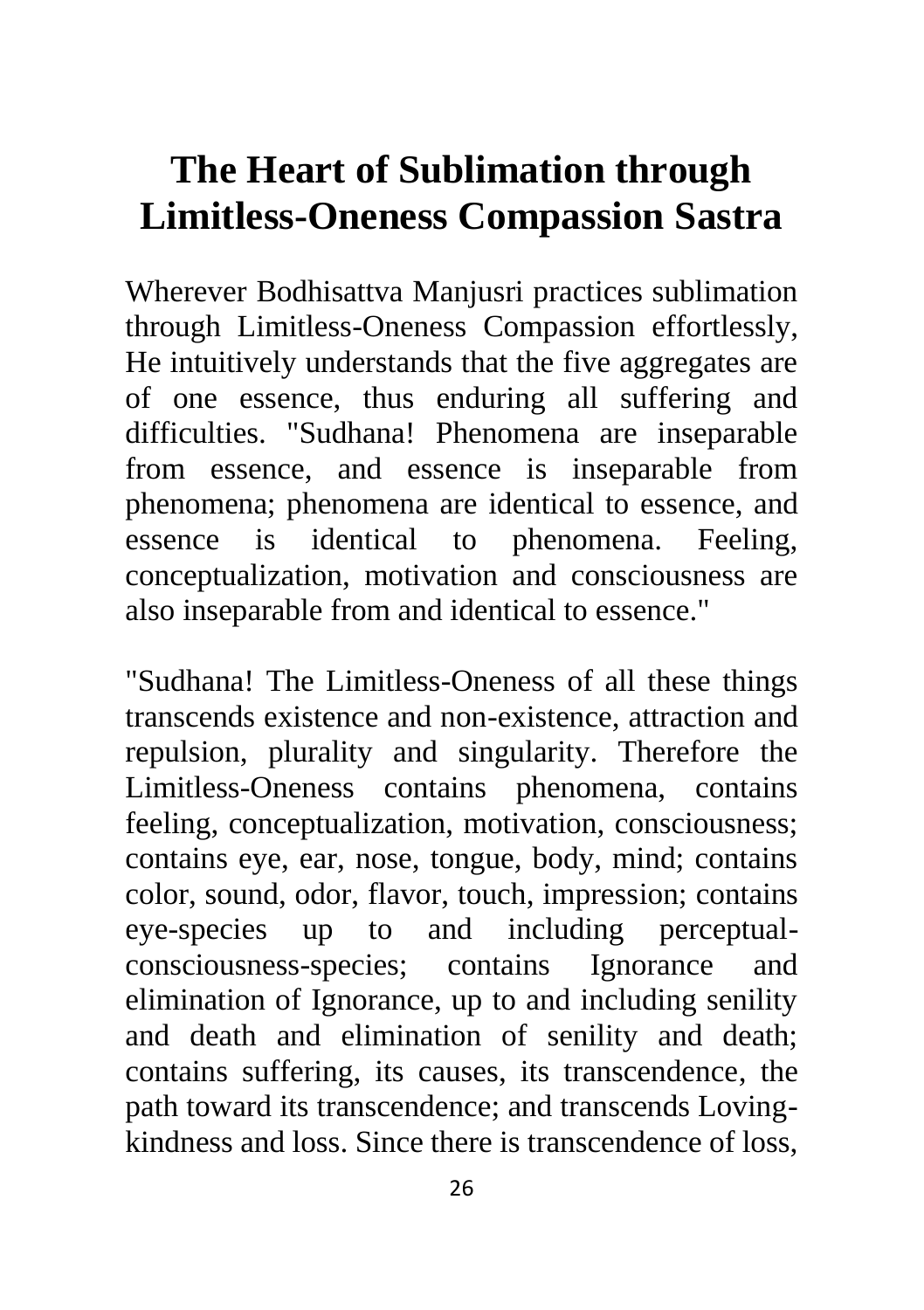by sublimation through Limitless-Oneness Compassion, a Bodhisattva's mind is free from attachment. Since there is no attachment, there is no criticism. There is freedom from prejudiced discriminations, and Nirvana is realized."

"Buddhas of the past, present and future attain the Unsurpassable Right and Full Enlightenment by sublimation through Limitless-Oneness Compassion. Therefore sublimation through Limitless-Oneness Compassion is known to be the great mind mantra, the great loving-kindness mantra, the indiscrimination mantra, the all-encompassing mantra, capable of enduring all suffering, absolute and joyous. Hence, the mantra of sublimation through Limitless-Oneness Compassion is to be proclaimed." So He utters the mantra:

Tolerance, tolerance, tolerance for all, tolerance with joy, bodhi svaha!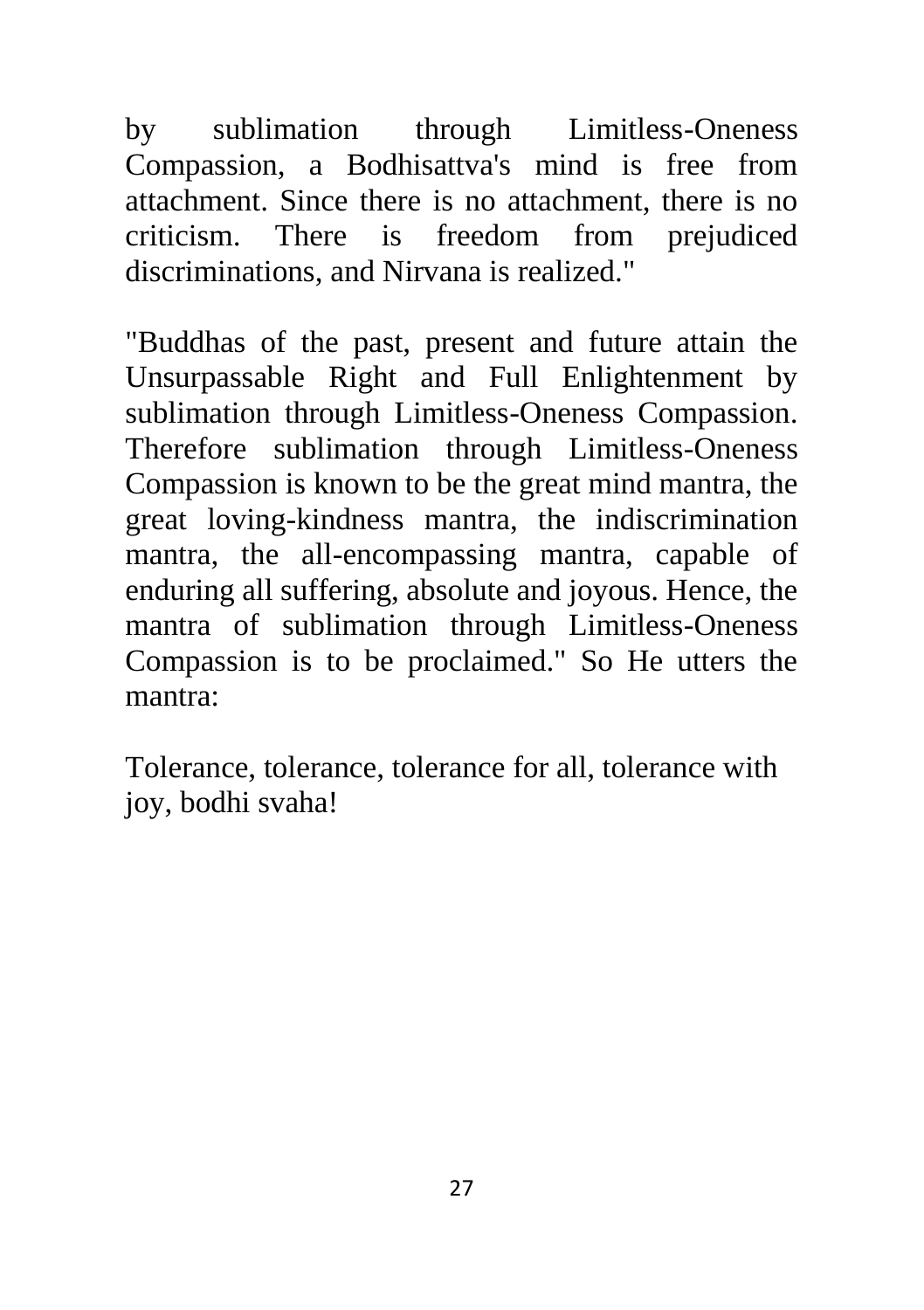# **Great Harmony Samadhi**

Dharma nature is everywhere but could not be grasped. Any sensation as it arises is the apparent aspect of dharma nature, and as it immediately disappears is the hidden aspect of dharma nature. In the absence of thoughts and ideas, as soon as a concept arises, let it go. In no grasping totality of experiences remains distinctly clear. Thus, comprehension of boundless and inconceivable oneness naturally and gradually develops.

Comments:

Dharma practitioners who can naturally be without thoughts may practice this according to the teachings given above.

Those who are still in the midst of incessant thoughts may practice chanting Buddha name or mantras for all sentient beings as a preliminary practice to this.

Written in Chinese and translated on June 28, 2007 El Cerrito, California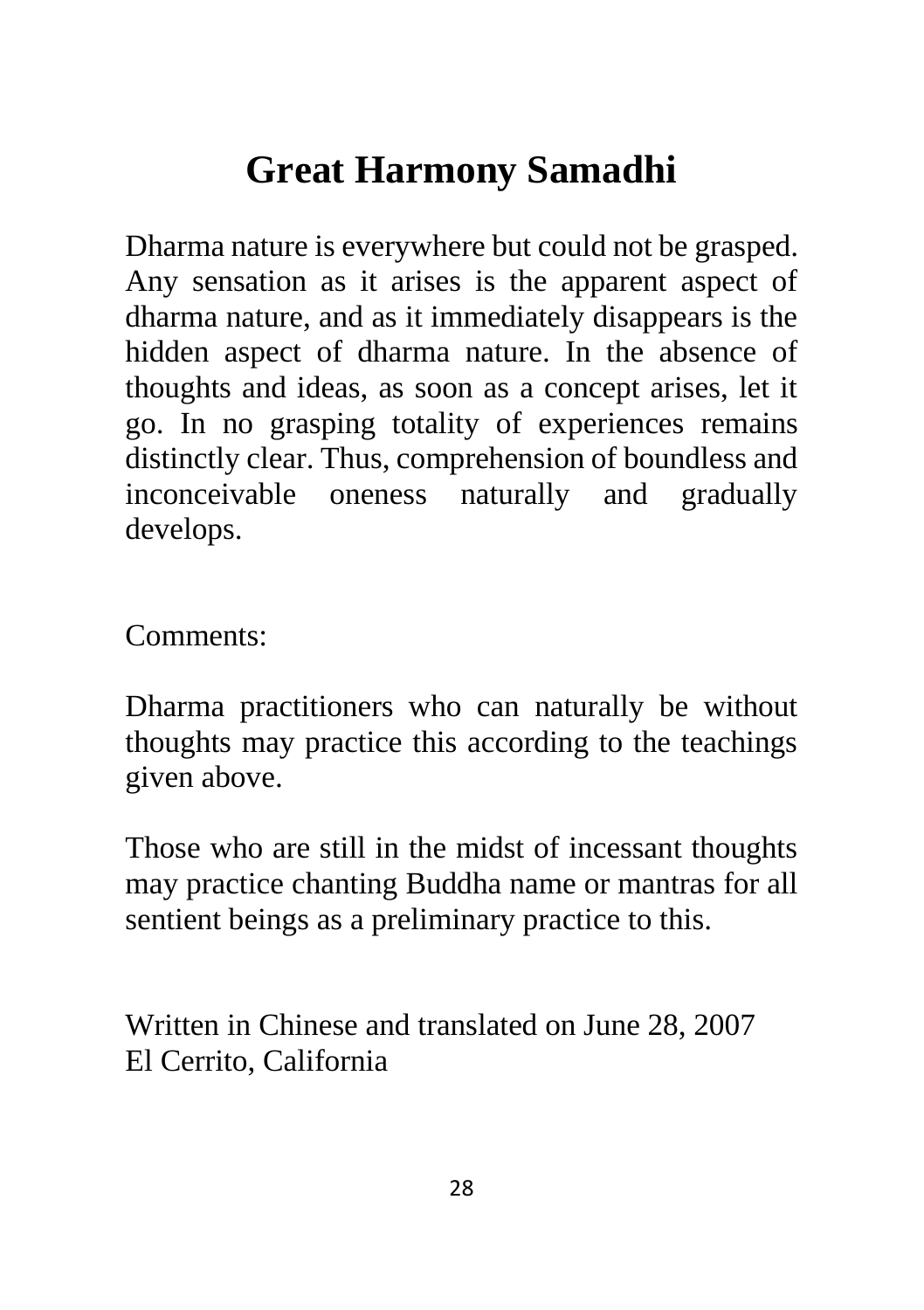# **No Drips in Ocean**

Totality of experiences is inseparable in any way, Inside ocean no single drip of water can be found; Don′t follow grasping and become fascinated, Circling in sorrows without ever stopped to rest!

Comments:

Totality of experiences is originally and naturally inseparable and without limitations. Within ocean there is no way to find one drip of water. Grasping to thoughts and preferences, and therefore forgotten the only reality, which is the totality of experiences, one becomes deluded. Simply due to such fascination with grasping, all in worldly life are suffering in sorrows without rest and end.

Written in Chinese and translated into English on November 18, 2019 El Cerrito, California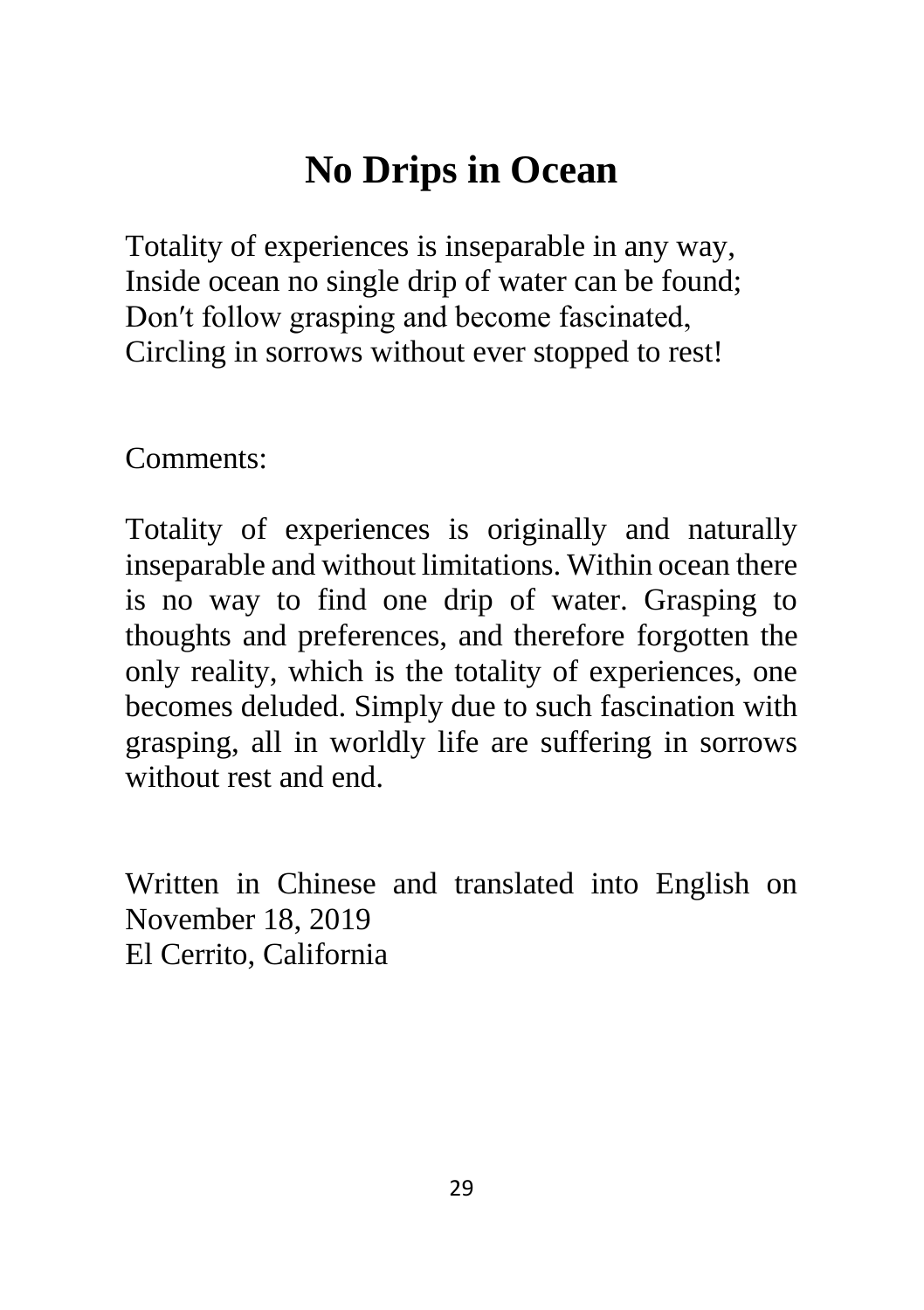# **Nie ma kropli w oceanie**

Totalności doświadczeń nie da się podzielić, ani w oceanie znaleźć kapiącej kropli wody. Nie podążaj za fascynacją, za chwytaniem nie idź; krążąc w swym cierpieniu, nigdy nie odpoczniesz!

Komentarz:

Totalność doświadczeń jest pierwotnie i naturalnie niepodzielna i bez ograniczeń. Wewnątrz oceanu w żaden sposób nie zobaczysz kapiącej kropli wody. Chwytając się myśli i preferencji, zapominamy o tej jedynej rzeczywistości jaką jest totalność doświadczeń i wpadamy w złudzenia. Tylko dlatego, że tak fascynuje nas chwytanie, całe nasze światowe życie staje się cierpieniem bez końca, bez odpoczynku.

Napisane po chińsku i przetłumaczone na angielski: 18 listopad, 2019 El Cerrito, California Tłumaczenie polskie: Zhi Lian, 18 listopad 2019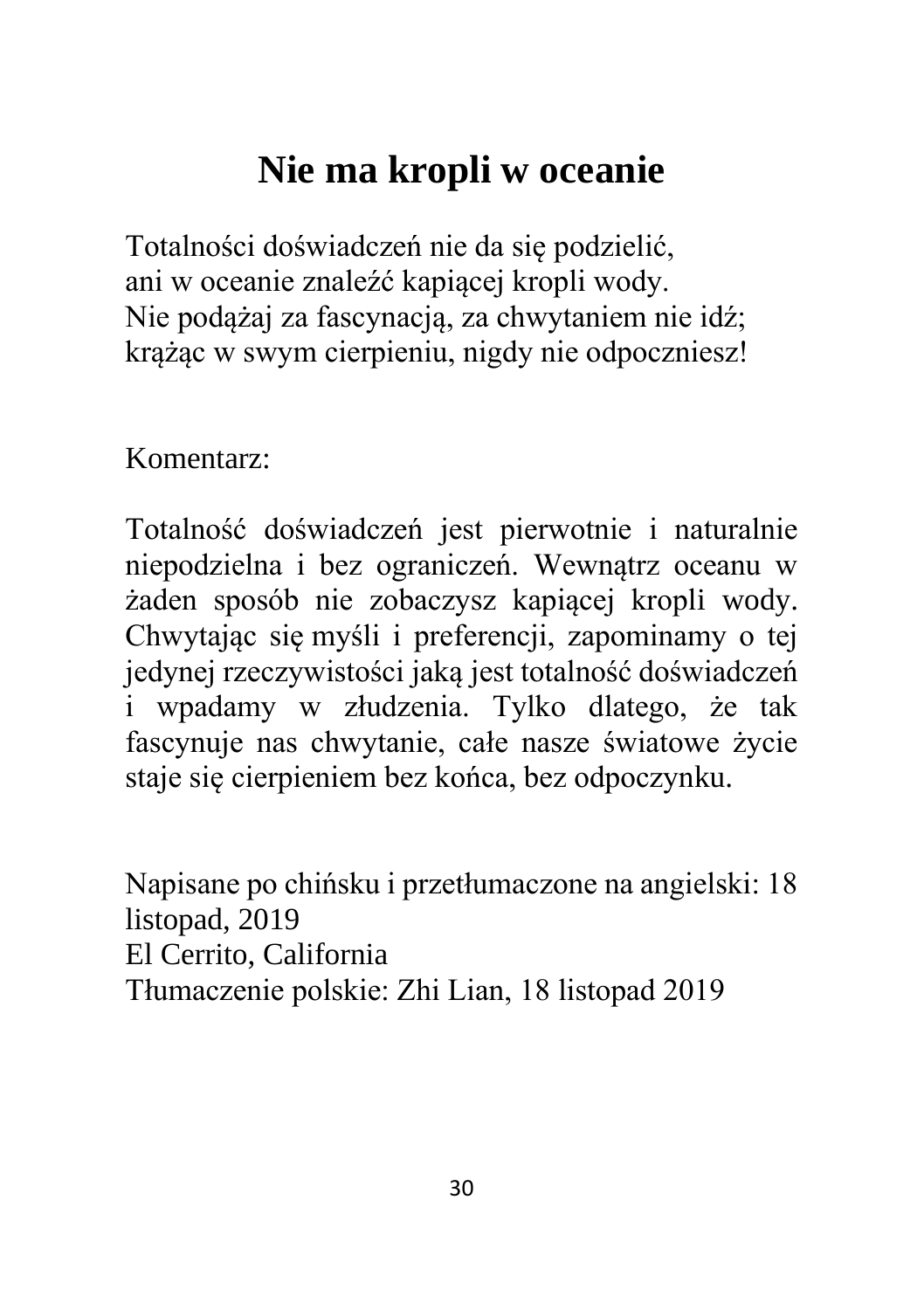# **Running Stream**

Running stream never ceased to flow; Why bother to get drips out of the water? Whatever is grasped in one′s mind, Will become a source of sorrows later!

Comments:

Totality of experiences is ever evolving and beyond grasping, just like a running stream; why would anyone bother to get drips out of it? Any grasping in mind is delusive and no match to the only reality, which is the totality of experiences; and yet it is possible to transform into the source of all sorts of sorrows.

Written in Chinese and translated into English on November 30, 2019 El Cerrito, California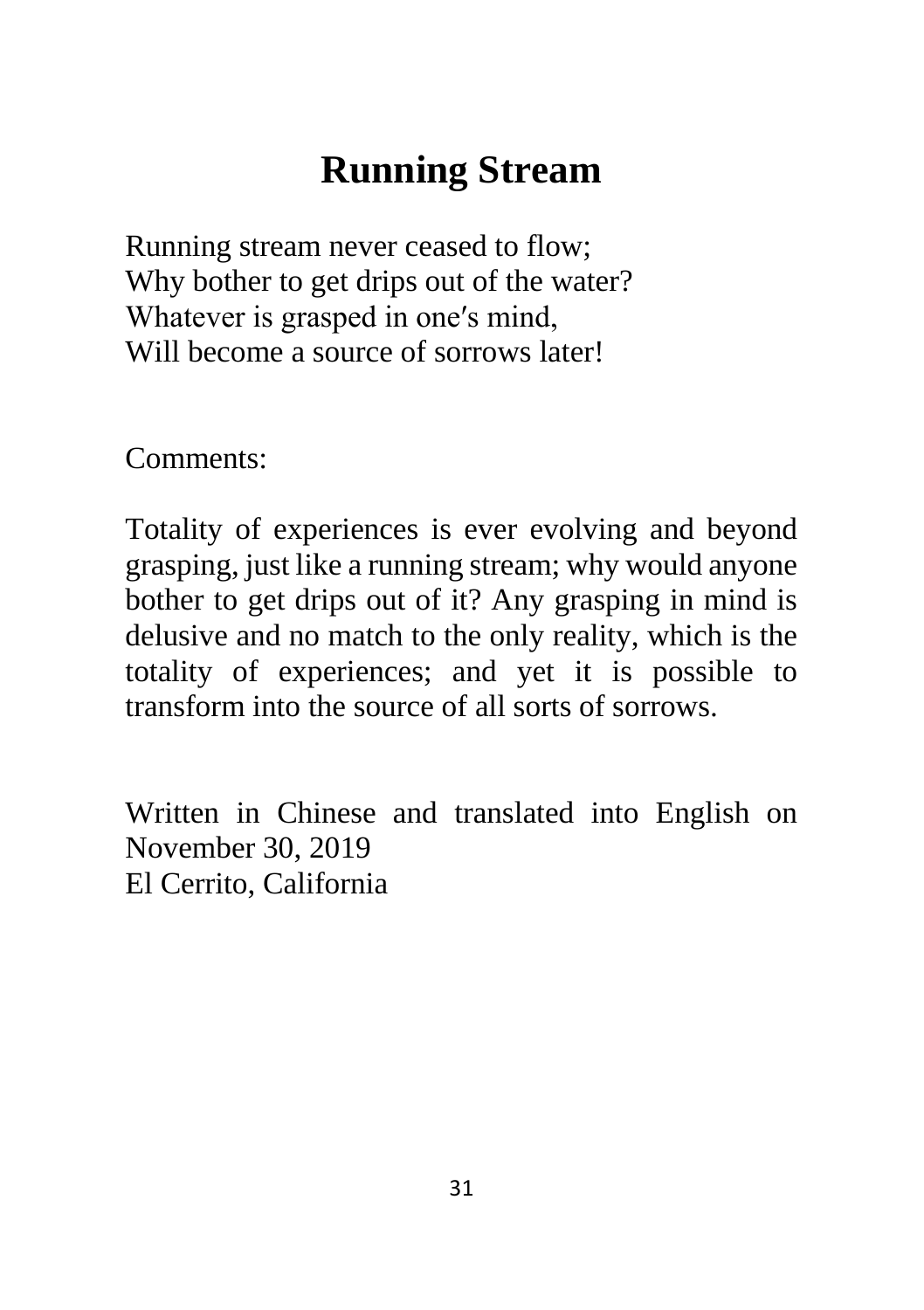# **Gateless Pass**

Chan (Zen) school does not establish anything in words. Nevertheless, through generations of transmissions, some Gong An (Koan) were recorded and passed down. There were even collections of Gong An, and one among them is entitled ″Gateless Pass″. In this article only the significance of this title is expounded.

Sentient beings are all in direct experiences, and originally without boundaries. Within this limitless oneness, since there is no distinction of inner and outer, surely there is no gate to be established. Ordinary people are entangled and confined by some tangled mass of views, emotions and intentions, and therefore cannot abide naturally in direct experiences; hence, even though they have never left direct experiences, they cannot merge into the totality of direct experiences. Thus, even though it is ″gateless″, nevertheless, there is some ″pass″; only when this tangled mass of views, emotions and intentions, that one is grasping onto, can be passed over, can ultimate emancipation be attained.

May this succinct explanation serve to help Dharma practitioners to recognize clearly where they should apply their efforts onto!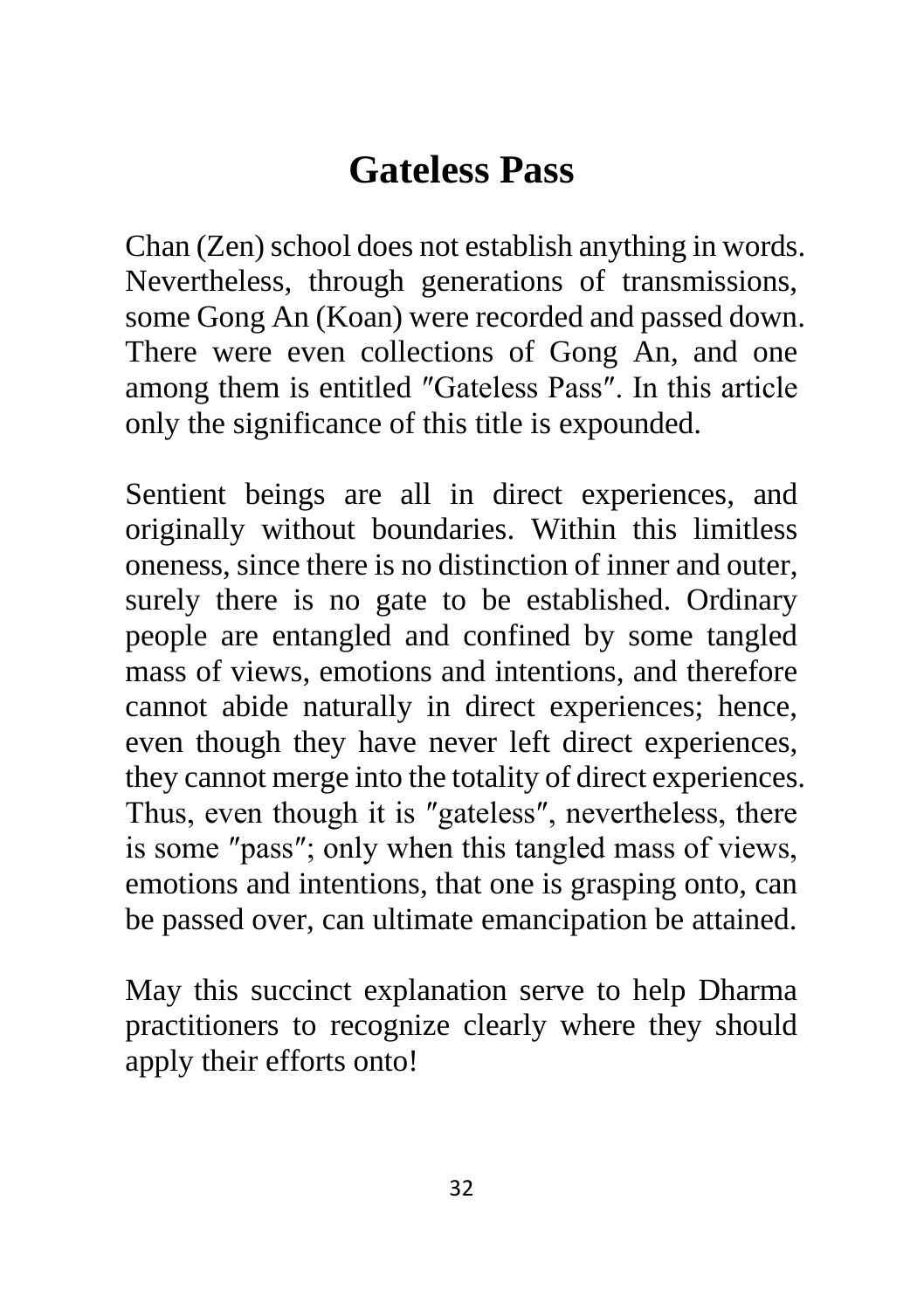Written in Chinese and translated into English on March 12, 2020 El Cerrito, California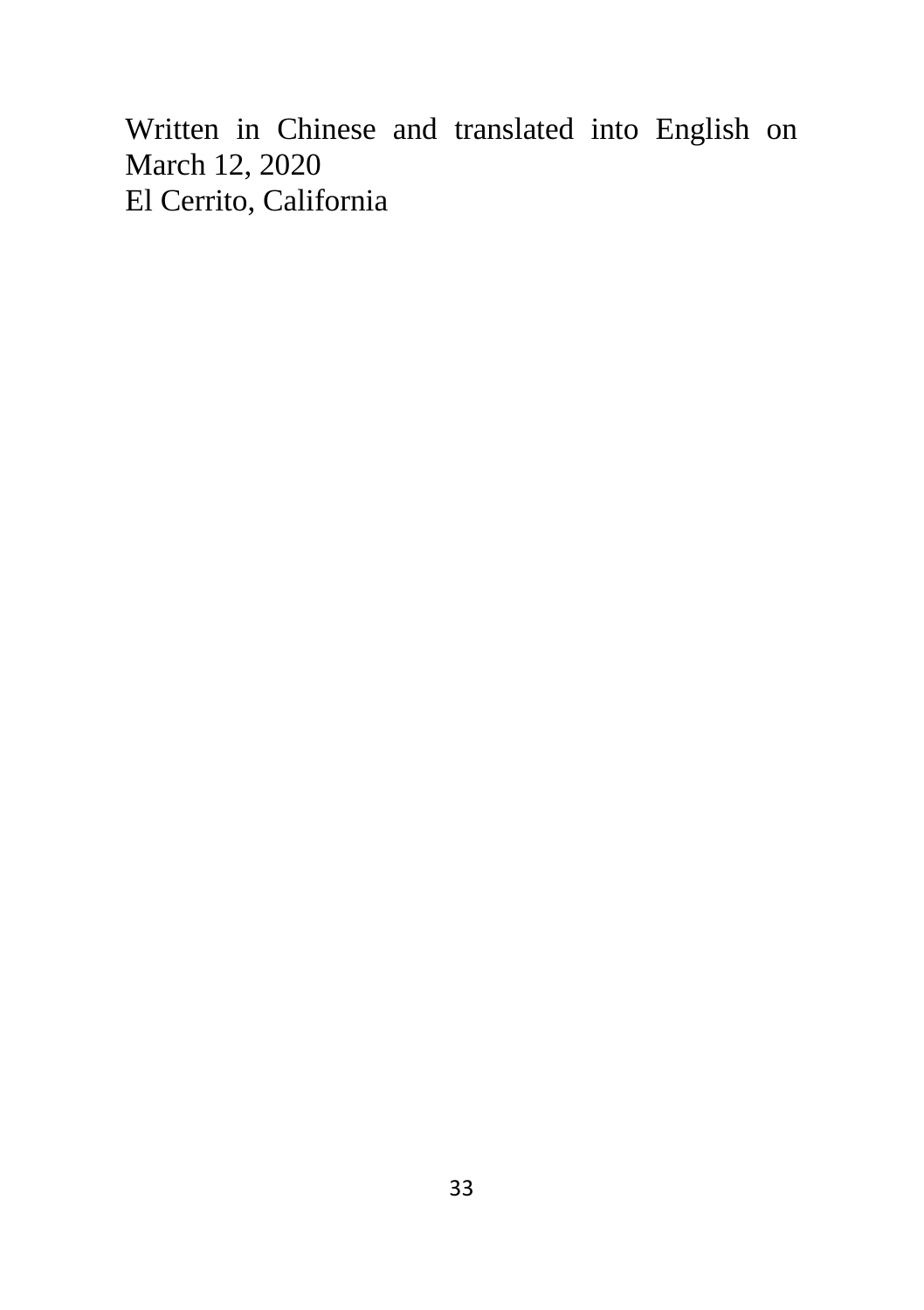# **How to Escape from ″Gateless Pass″**

A disciple asked the following question in an email:

Prostration to Great Grace Root-Guru Buddha:

Grateful to Great Grace Guru for your compassionate instructions. Recently, disciple constantly remained in the entanglement of unsound moods and habitual intentions and thoughts, and some evil thoughts would arise from nowhere, beyond my comprehension; even though disciple repented according to Dharma, and yet such entanglements could not be resolved. May Great Grace Guru mercifully reveal, for disciples, who are under the influence of heavy habitual inclinations and entangled by karmic hindrances, how could one escape and transcend this pass of entanglements?

Reply:

Being able to notice and recognize problems is the first step on advancing in Dharma practices. In order to break through this pass, one can only persist in the practice of repeating a Buddha′s epithet or mantra, continuing daily and repeating as often, and accumulate as many repetitions, as one can; in addition, pay no attention to other thoughts. As to these habitual tendencies, do not regard them as problems but simply disregard them. Dharma practices cannot be hurried; do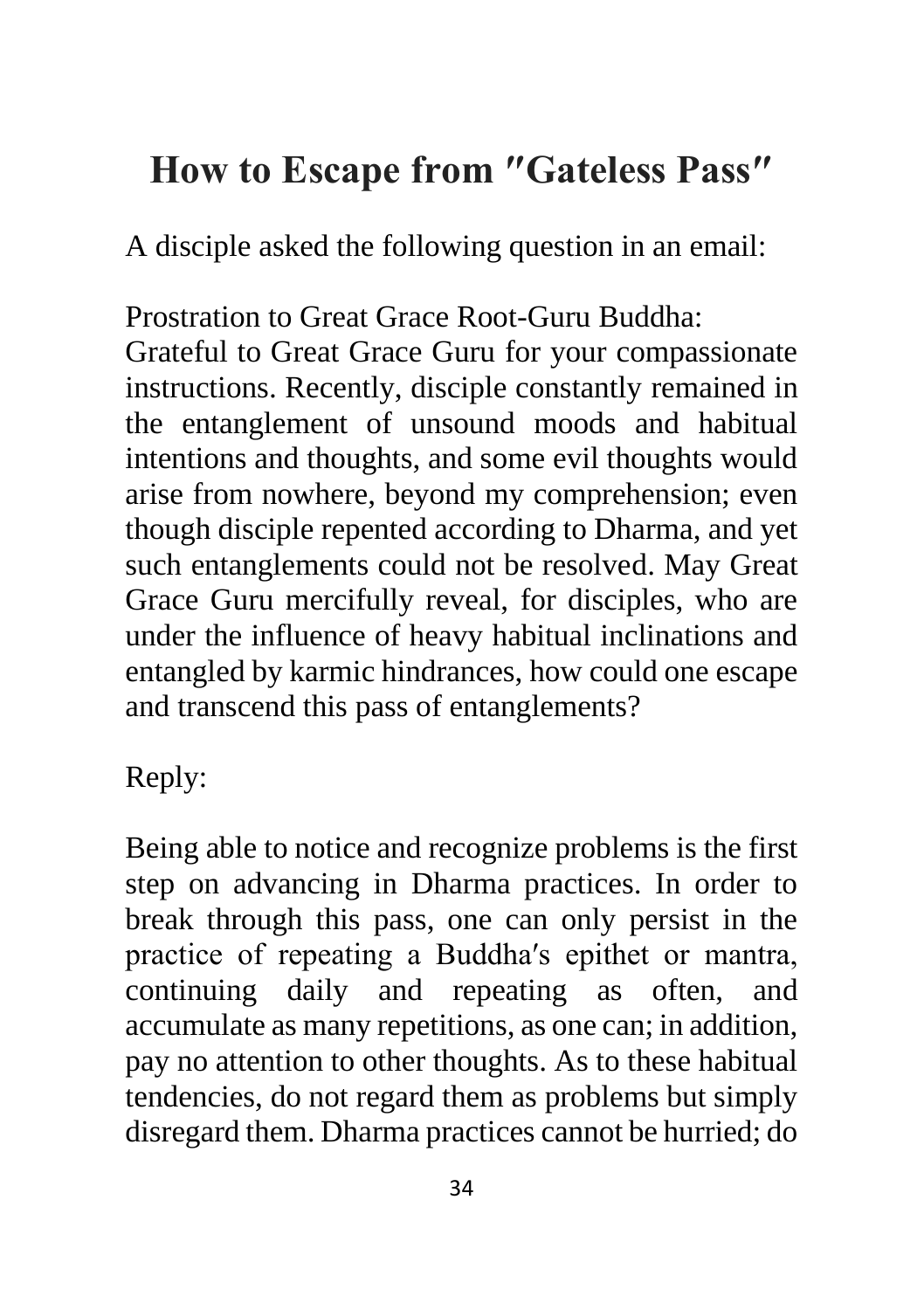not expect noticing resolution of entanglements immediately or soon.

Written in Chinese and translated into English on March 13, 2020 El Cerrito, California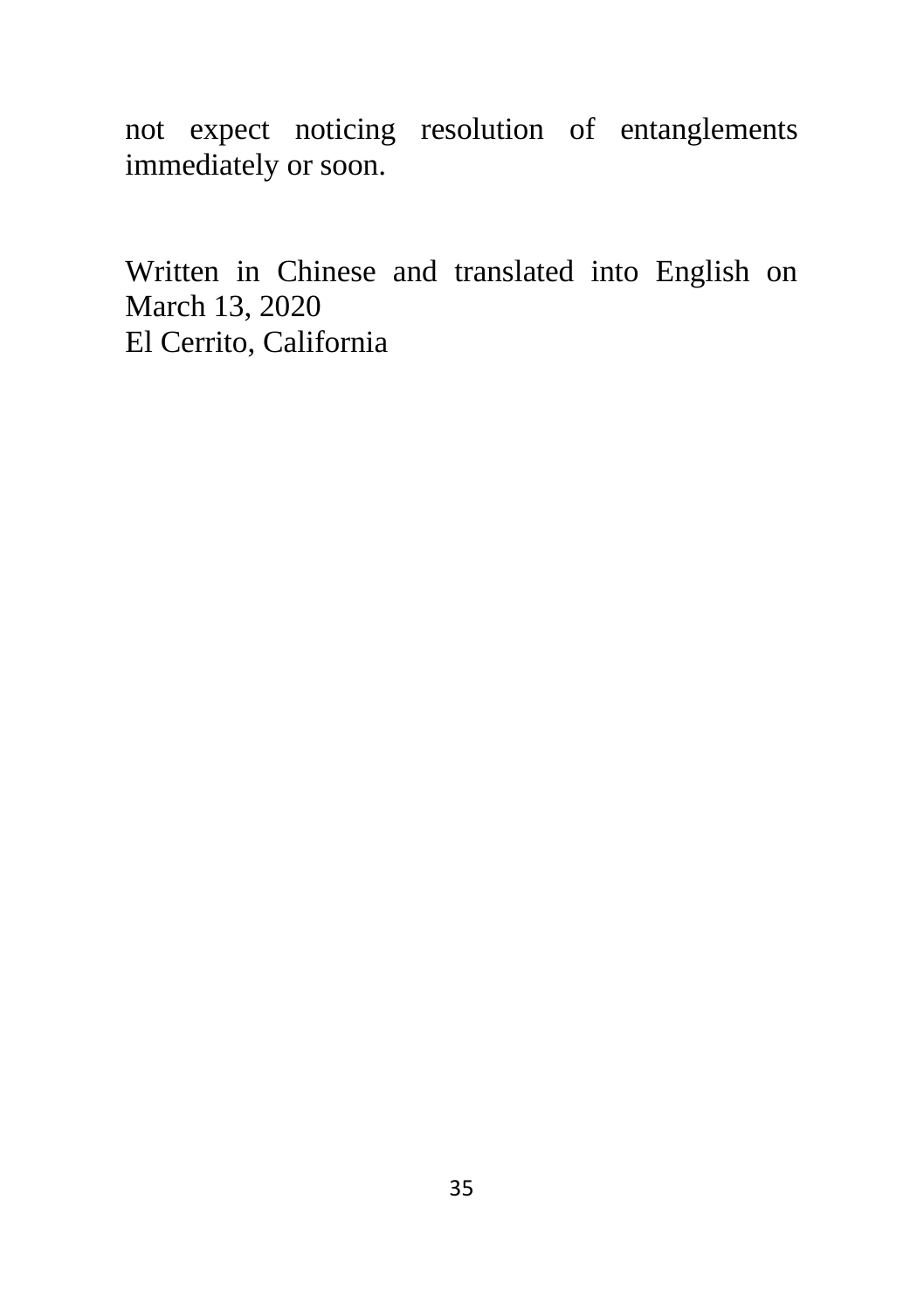# **Returning to Blank Essence**

In rituals for Dharma practices, it begins with Taking Refuge, and then Developing Bodhicitta, and then ″Visualizing Blank Essence″—visualizing that all phenomena returning to Blank Essence. The socalled ″returning to Blank Essence″ does not mean that the practitioner needs to deny the contents of direct experiences, but means that all concepts and views in the mind need to be let go because any concepts or views are artificial products of personal consciousness, and are not exactly identical with their references in direct experiences, and furthermore, they are a kind of interference to direct experiences.

For example, ordinarily, people sustain a notion of ″my body″, even though this concept is unnecessary for the natural functions of physiology, and yet, on the contrary, it is a source for increasing tensions. To fully resume natural relaxation, one needs, first, to be able to become free of this concept.

In rituals for Dharma practices, after ″Visualizing Blank Essence″, then it says that one ″visualizes″ that from Blank Essence there appear certain phenomena. Ordinary Dharma practitioners still sustain the notion of ″my body″, and hence they figure that they are supposed to begin imagining accordingly. In fact,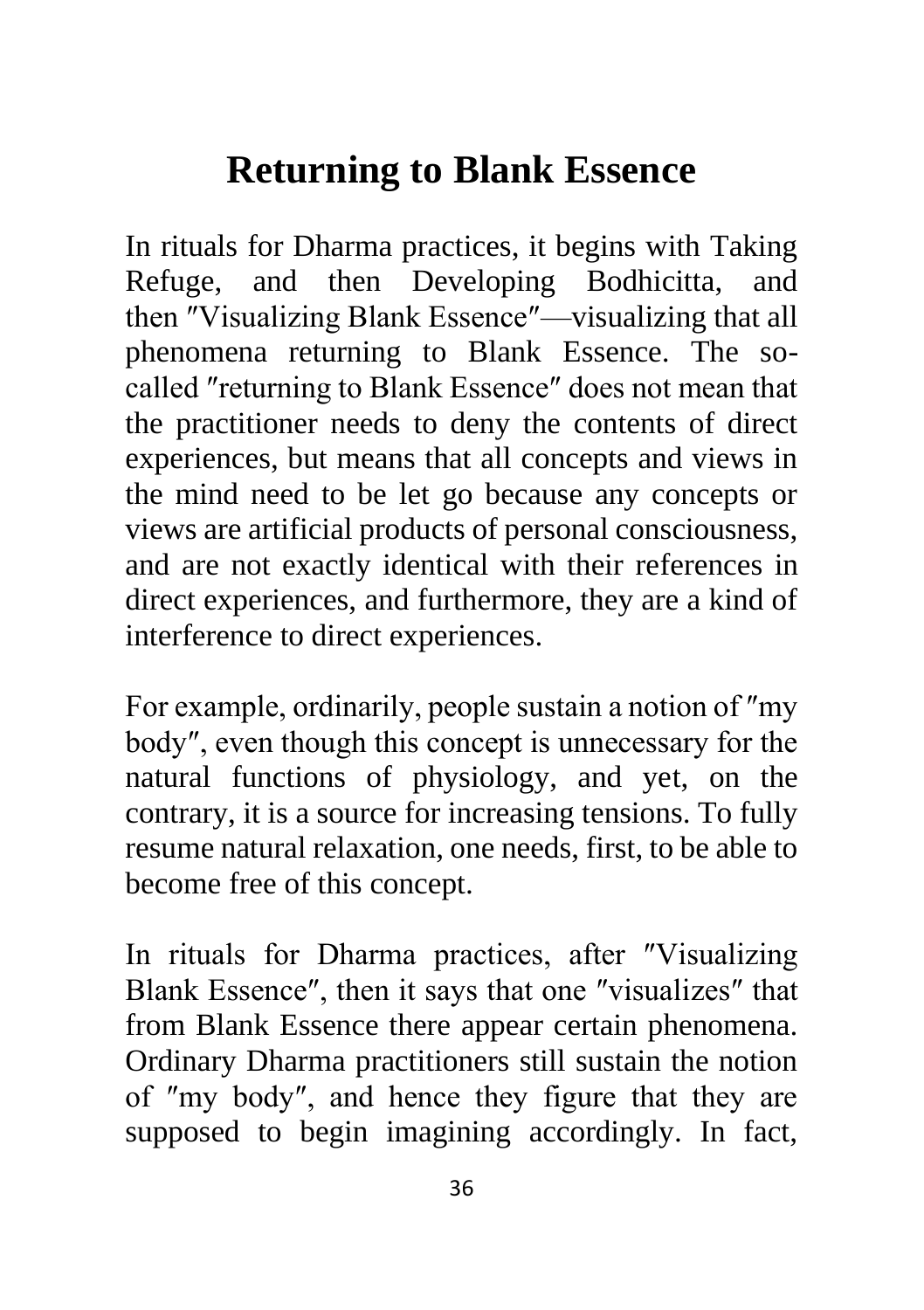after ″Visualizing Blank Essence″, only contents of direct experiences remain, therefore, the socalled ″visualizes″ is not a personal imagining, but a ″recognition″ that the contents of direct experiences is as described.

Written in Chinese and translated into English on May 7, 2020 El Cerrito, California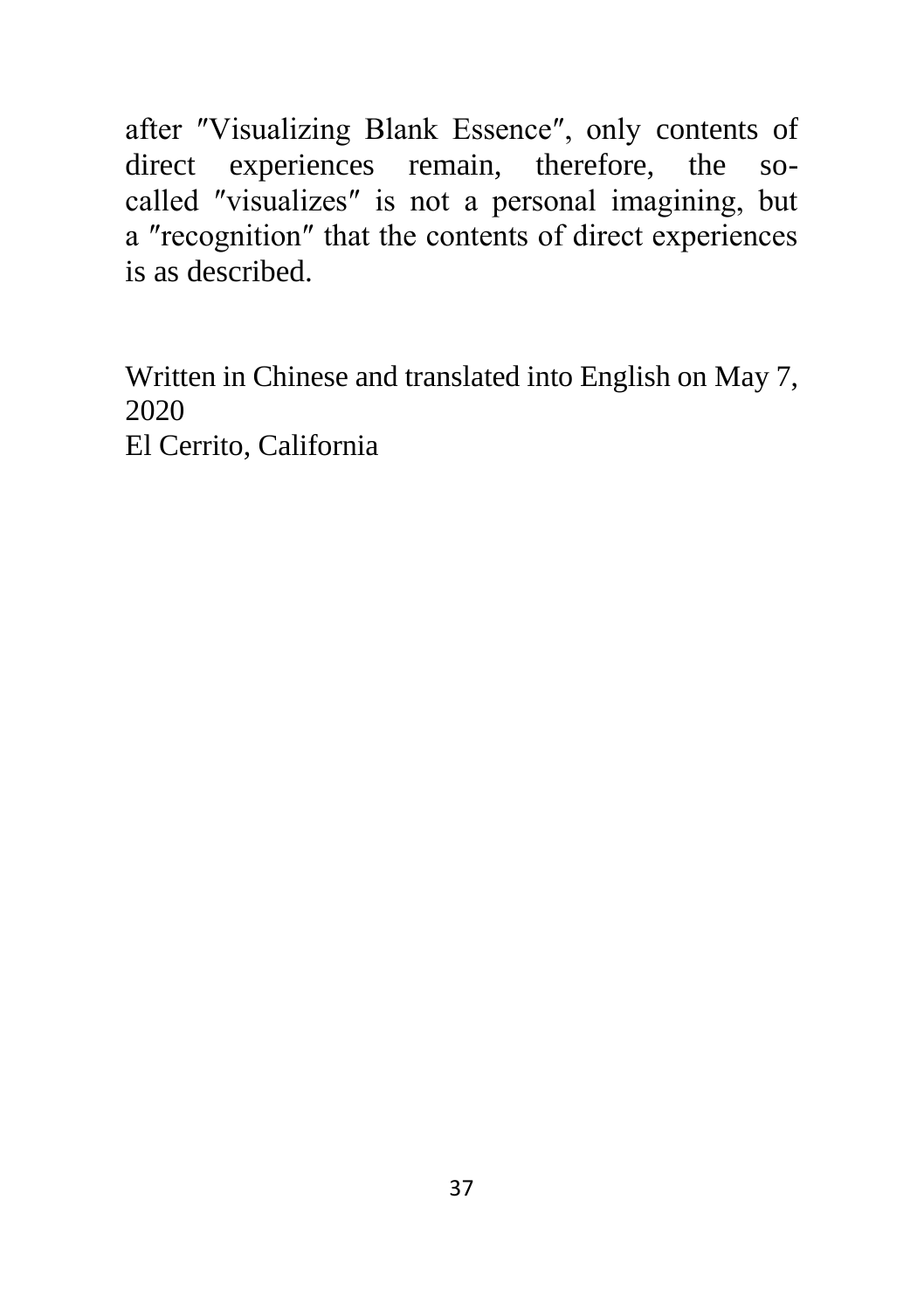# **Wrapped in Concepts**

Disciple Yao En raised the following question in an email:

Venerable Guru,

In your recent work, ″Returning to Blank Essence″ (http://www.originalpurity.org/gurulin/b5files/f2/f234 0\_e0275.html), you pointed out that any concept, view is added by an individual′s consciousness, and deviates from ″direct experiences,″ and interferes with direct experiences. Further, in your work, ″Oneness of Direct Experiences″

(http://www.originalpurity.org/gurulin/b5files/f2/f221 7\_e0196.html) you pointed out that our direct experiences are indivisible union of shapes, colors, sounds, smells, tastes, feelings and intentions.

While in one work you pointed out that thoughts interfere with direct experiences, and in another work, you pointed out that ideas are originally part of an indivisible union of direct experiences; how should one comprehend this?

May Guru always stay healthy, always remain free from illnesses, always abide in the world, always refrain from entering Nirvana, and spread Dharma to enlighten sentient beings!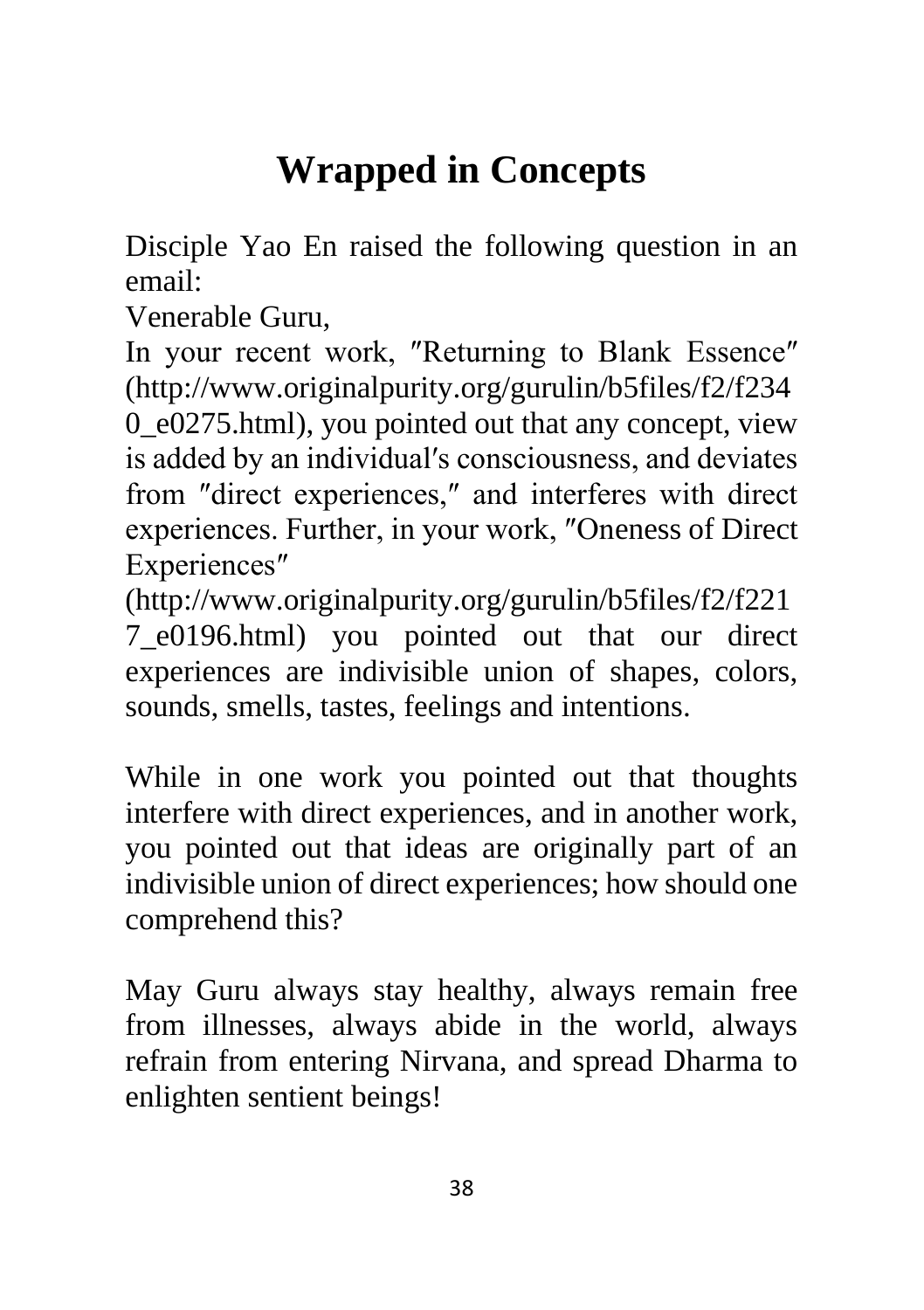Reply:

Ideas and thoughts are originally part of an indivisible union of direct experiences.

However, it is a pity that ordinarily people are wrapped in concepts and thoughts, and therefore, even though within indivisible direct experiences, they overlooked reality, and live their lives in a framework of concepts and thoughts.

If one does not realize the situation as explained above, there will never be a way to escape from such mental cages.

Disciple Yao En responded in an email:

You are indeed a great Guru! Now I thoroughly comprehend the teaching.

Free from grasping to shapes, colors, sounds, smells, tastes, feelings and intentions is in the union of direct experiences.

Written in Chinese on May 16, 2020 Translated into English on May 31, 2021 El Cerrito, California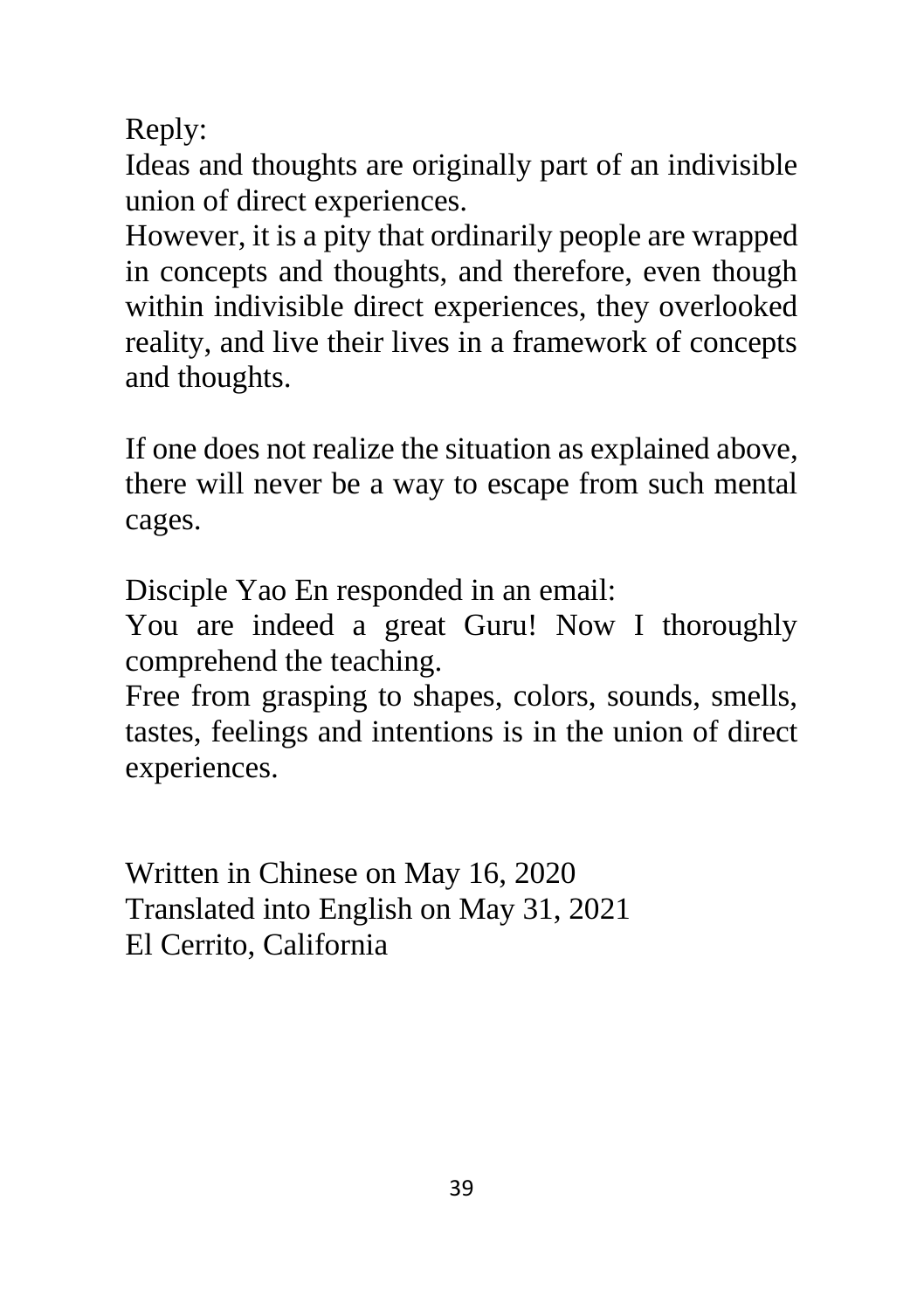# **Recognizing Dharmakaya**

Dharma teaches that, Buddha′s Dharmakaya transcends spatial and temporary limitations, is without boundaries, and encompassing everything. To sentient beings, who are incapable of escaping from all sorts of confining limitations, this is inconceivable and impossible to attain. Nevertheless, the allencompassing Dharmakaya of Buddha, of course, includes each and every sentient being, and hence, Dharma also teaches that, Buddha and sentient beings are in oneness—in fact, there is no such distinction as ″Buddha″ and ″sentient being″; and fundamentally, Buddha and sentient beings are equal.

For Dharma practitioners, even though it is very difficult to experience the limitlessness of Dharmakaya, however, based on the teaching that the whole Dharmadhatu is in oneness, it should be possible, at any instant and any spot, to recognize the Dharmakaya, which one has never separated from for even a split second. This article attempts to explain, how to recognize the Dharmakaya at any instant and any spot.

The totality of colors, shapes, smells, tastes, sensations, feelings and thoughts, which we experience at any instant and any spot, is incessantly fleeting away and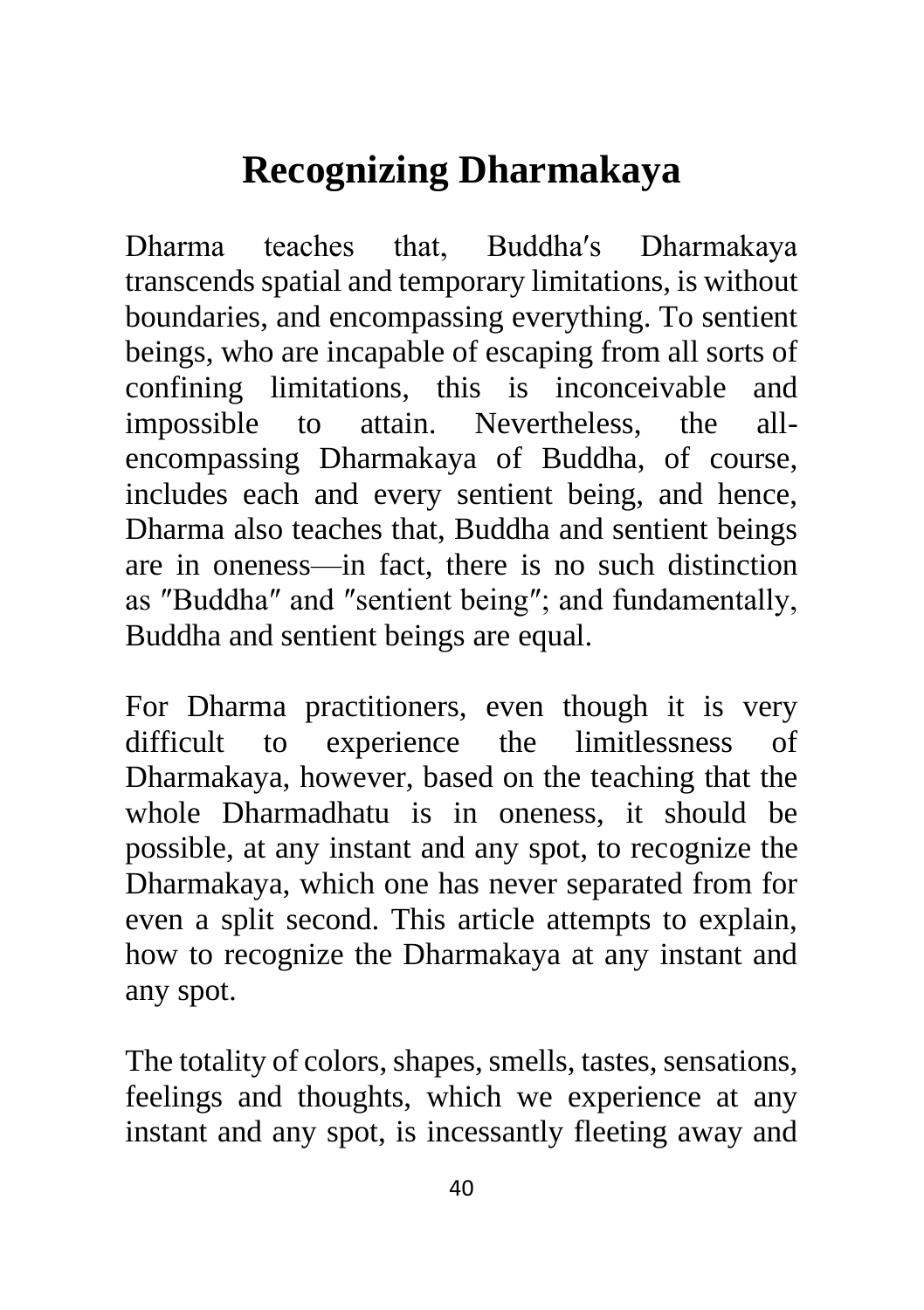evolving, and cannot be hold onto; nevertheless, at the juncture when these experiences dissipated, the awareness which is undefinable and indescribable remains constantly without changes. This is what we, as a minute bit in the Dharmakaya, can recognize, at any instant and any spot, as a glimpse of the Dharmakaya. Even though it is merely ″a glimpse of the sky from the bottom of a well″, what we perceive is indeed ″the sky″.

Confined by individual sense organs and habitual tendencies, and incapable of developing intentions and conducting activities from the state of ″all-in-oneness″, such is the situation of us ordinary sentient beings. In contrast, Buddha dwells in the totality of the Dharmakaya, which grasps nothing and yet encompasses everything, and thus, capable of transcending all limitations and engaging in salvation activities which make no distinctions in the totality. Since Dharma practitioners can, at any instant and any spot, take a glimpse of the Dharmakaya, why not make more uses of such experiences to cultivate states of mind and activities which transcend selfconfinements?

Written in Chinese and translated into English on June 29, 2020 El Cerrito, California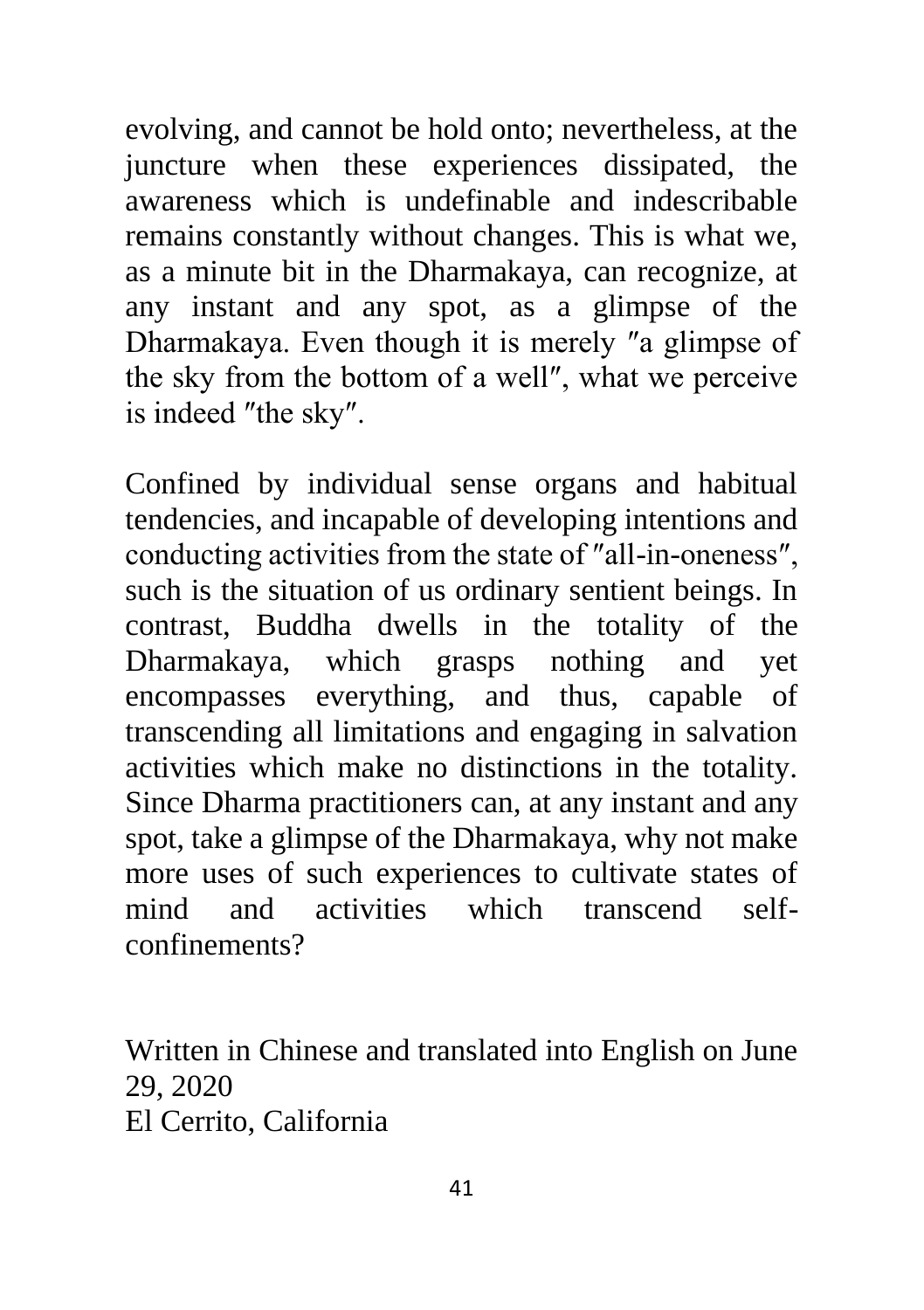# **Like a Kaleidoscope**

Dharmadhatu is limitless with all phenomena in oneness; as causal conditions in the totality evolve, all sorts of phenomena either appear or disappear. Phenomena present is transient like illusion and cannot be grasped; phenomena absent leave no traces but has a ″dharma station″ in the Dharmadhatu with all related causal conditions concurrently. Fleeting evolution of phenomena present or absent is transformation of Dharmadhatu in totality and cannot be determined by partial causal conditions. This kind of theory in Dharma is difficult to comprehend.

Kaleidoscope is a product of optical studies; rotating a kaleidoscope will show ever-changing view of symmetrical patterns. The fundamental conditions for forming all these patterns remain the same. The pattern appearing and all possible patterns are in the same tube; as it rotates, causal conditions of the totality evolve, and the presence and disappearance of patterns flow on. Taking this as an analogy, it becomes easy to comprehend the Dharma theory of phenomena in Dharmadhatu.

All phenomena in the limitless oneness of Dharmadhatu have identical basic quality—cannot be grasped and is concurrently determined by all causal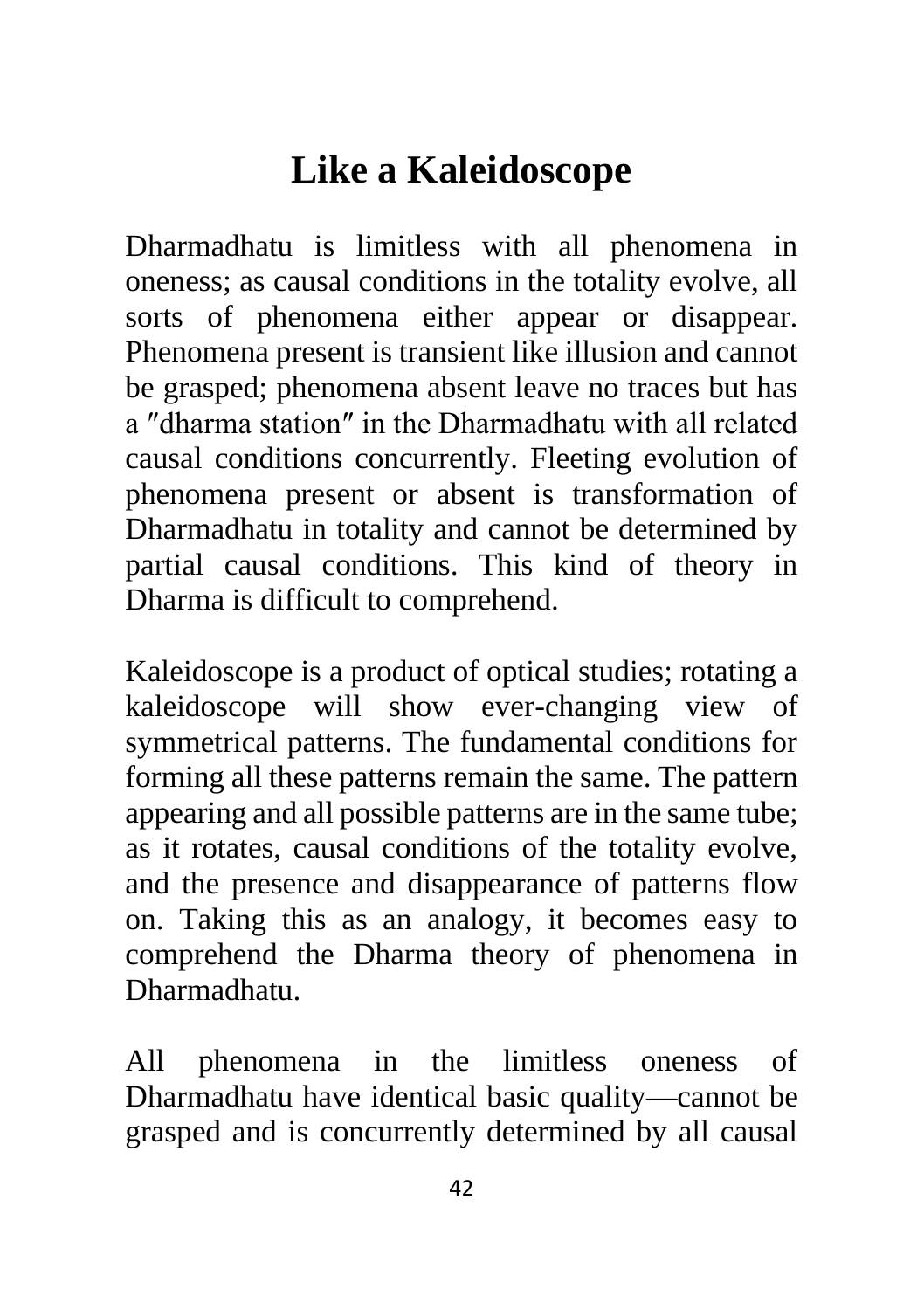conditions in the totality. Be it present or absent, all phenomena are in Dharmadhatu. As causal conditions in the totality evolve, phenomena in the Dharmadhatu flow from presence to absence in rotation. The absent ones with all their related causal conditions have their ″dharma station″ within the limitless oneness of Dharmadhatu—whenever the evolution of all causal conditions matches those related to one such ″absent″ phenomena, it will appear.

Once this is comprehended, then it is clear, why all visualizations in Vajrayana begin with visualizing that all things returning to Blank Essence, and then, starting with a seed syllable, all gradually evolve in appearance. Since what is visualized upon is an ″absent″ phenomena, it needs to first return to basic nature and change causal conditions in the totality, for it to become present. Besides, an ″absent″ phenomena with all its related causal conditions have their ″dharma station″ in the Dharmadhatu and are irrelevant to the present phenomena of the practitioner′s sensations; consequently, the visualized realm is completely not affected by the practitioner′s current sensations but a constant presence, transcending ″spatial and temporal″ conditions, in the Dharmadhatu. Once this is comprehended, it will become easy to concentrate in visualization.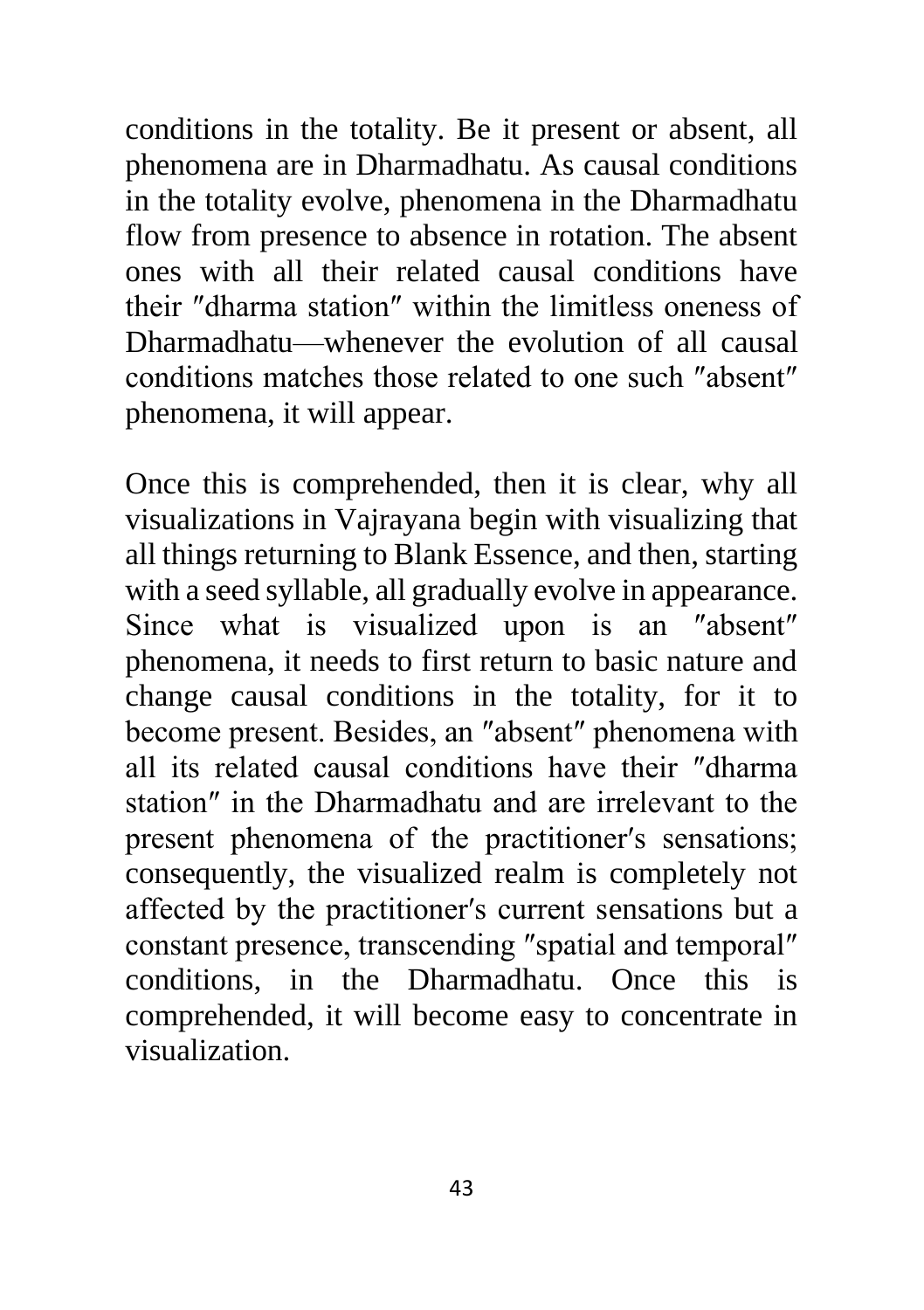Written in Chinese and translated into English on July 3, 2020 El Cerrito, California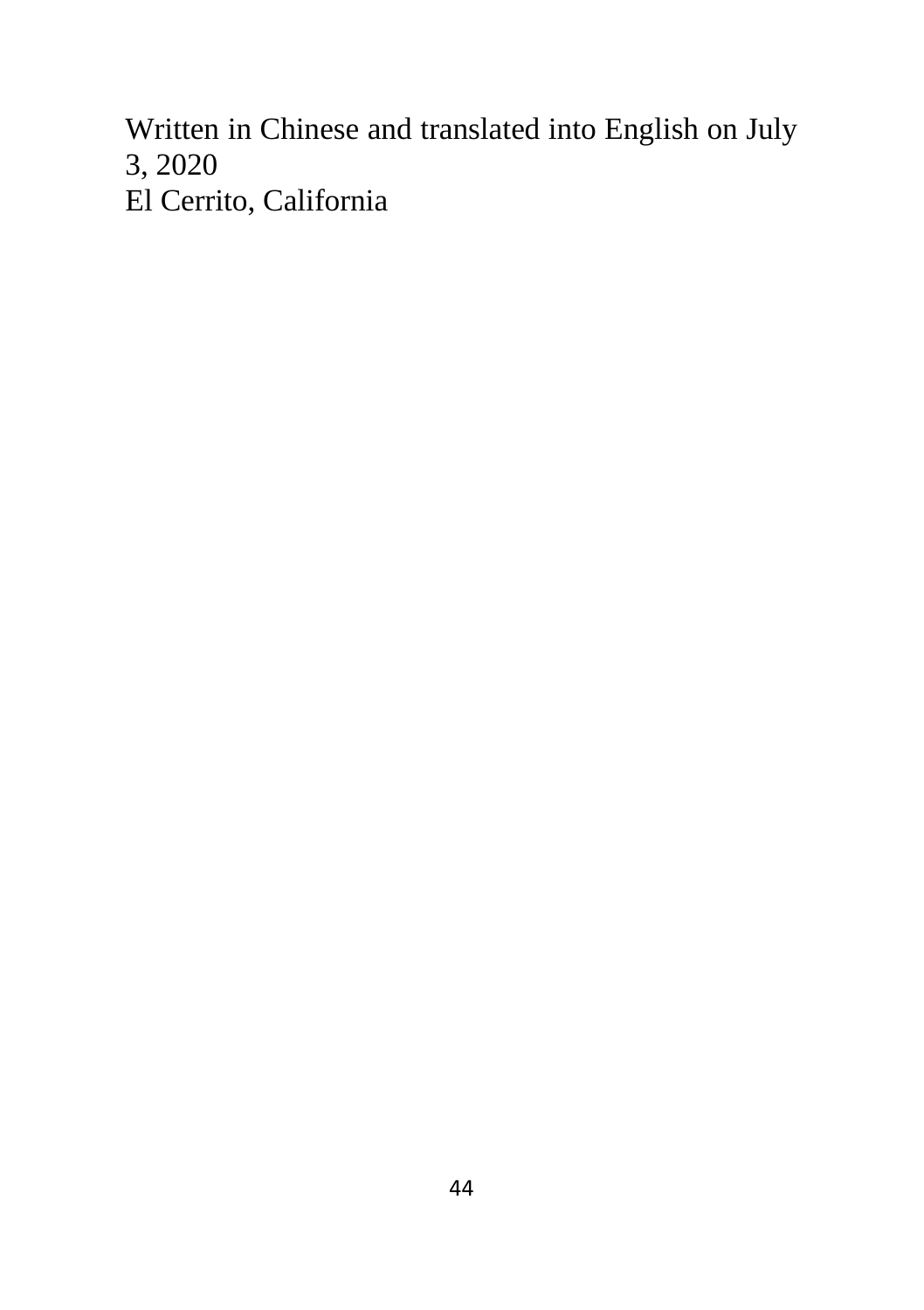# **Omnipresence of Dharmakaya**

Disciple Yao En raised questions in an email:

Q: Venerable Guru, as to your recent work, ″Recognizing Dharmakaya″, I have two minor questions to ask for your teaching.

http://www.originalpurity.org/gurulin/b5files/f2/f2346 e0281.html#e

You stated that, ″The totality of colors, shapes, smells, tastes, sensations, feelings and thoughts, which we experience at any instant and any spot, is incessantly fleeting away and evolving, and cannot be hold onto; nevertheless, at the juncture when these experiences dissipated, the awareness which is undefinable and indescribable remains constantly without changes. This is what we, as a minute bit in the Dharmakaya, can recognize, at any instant and any spot, as a glimpse of the Dharmakaya. ″

Disciple′s question is that, if all kinds of conditions are met, I can find a quiet place free from noises, close my eyes and mouth, stop smelling odors, and do not move body to reduce sensation from touching, but thoughts and emotions will keep on rolling up and down incessantly, in other words, it is very difficult for all these sensations to cease together, not to mention that sounds and colors and shapes come and go constantly.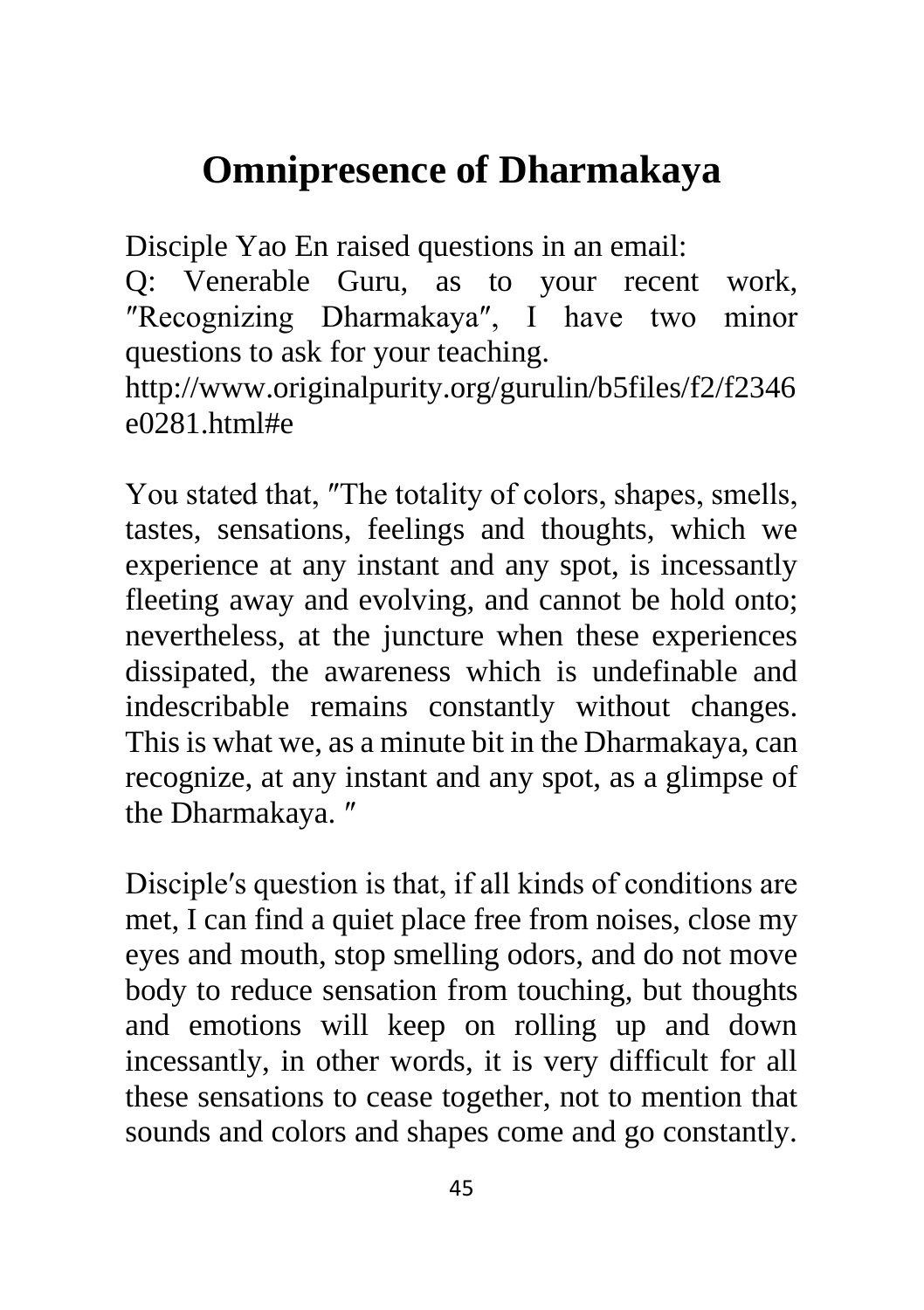How can one get a glimpse of the Dharmakaya at any instant and any spot? Please reveal the method to me.

Besides, sensations disappear while awareness remains constantly, this seems to indicate the existence of a Dharmakaya which is independent of colors, shapes, smells, tastes, sensations, feelings and thoughts; where does my comprehension go astray? Please show me the Dharma rationale.

Thank you, Guru!

A: Good questions.

Employing words to expound on Dharma is bound to contain minor defects because one is attempting to convey what is unspeakable and incomprehensible via dualistic tools.

The questions you raised are pointing at defects of using words to expound Dharma, and such discernability are possessed only by people who have profound comprehension of the Dharma teachings.

The so-called ″juncture when these experiences dissipated″ does not mean ″when they all dissipated together″; any kind of dissipation may be used for practice. The Guan Yin (Visualization on Sounds) practice is to notice that, as sounds dissipated, awareness capable of hearing remains unchanged.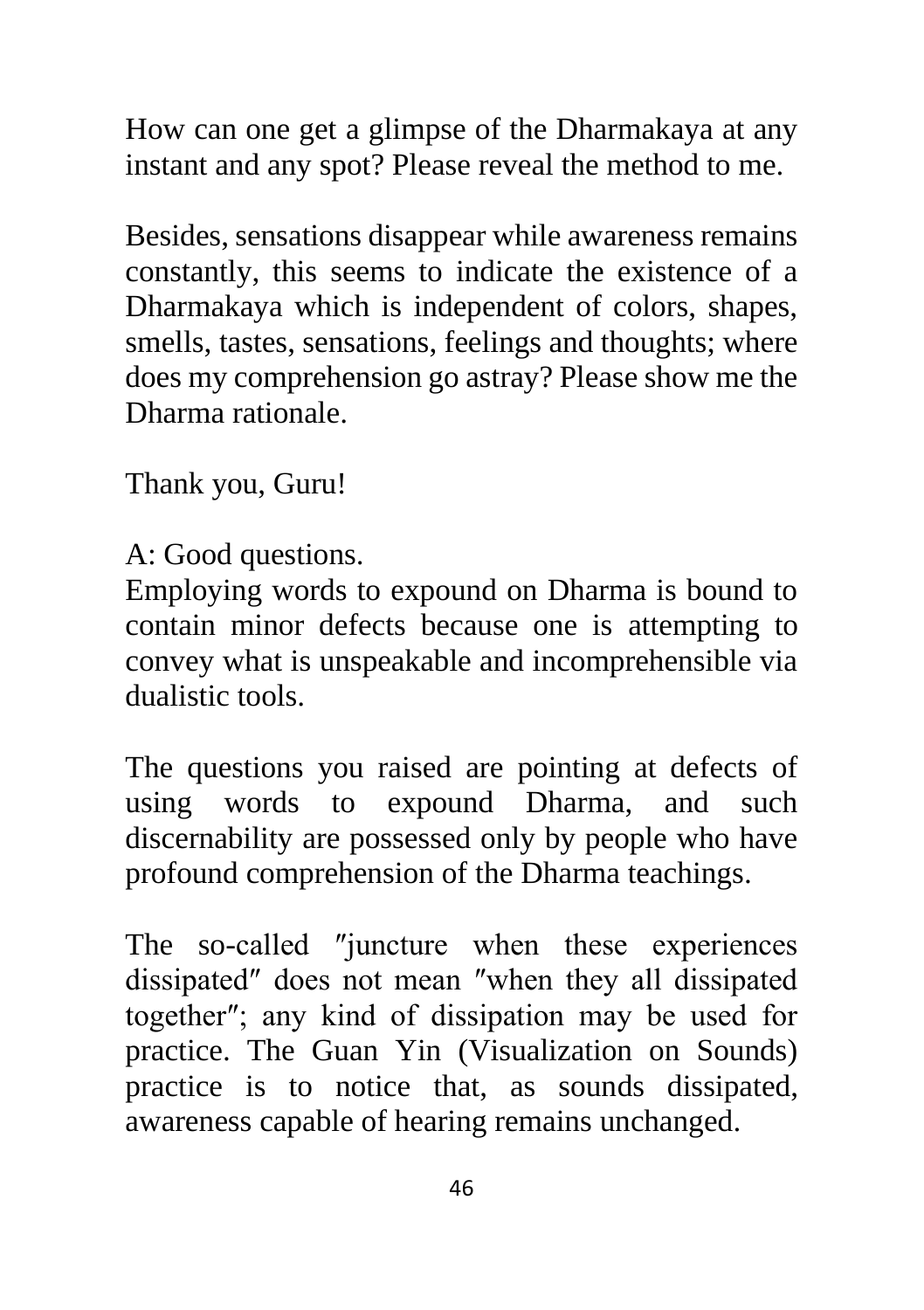In fact, when all experiences present, it is also a glimpse of the Dharmakaya; however, ordinarily people are used to adding established views and couldn′t be free from prejudices, and hence, we can only use the ″juncture when these experiences dissipated″ to practice.

Besides, the so-called ″awareness remains constantly″ is also a way of saying because there were no better choices; indeed, this awareness and all sensations are indivisible and in oneness. We can only use such an expression to point at what is inexpressible.

Written in Chinese on July 5, 2020 Translated into English on May 31, 2021 El Cerrito, California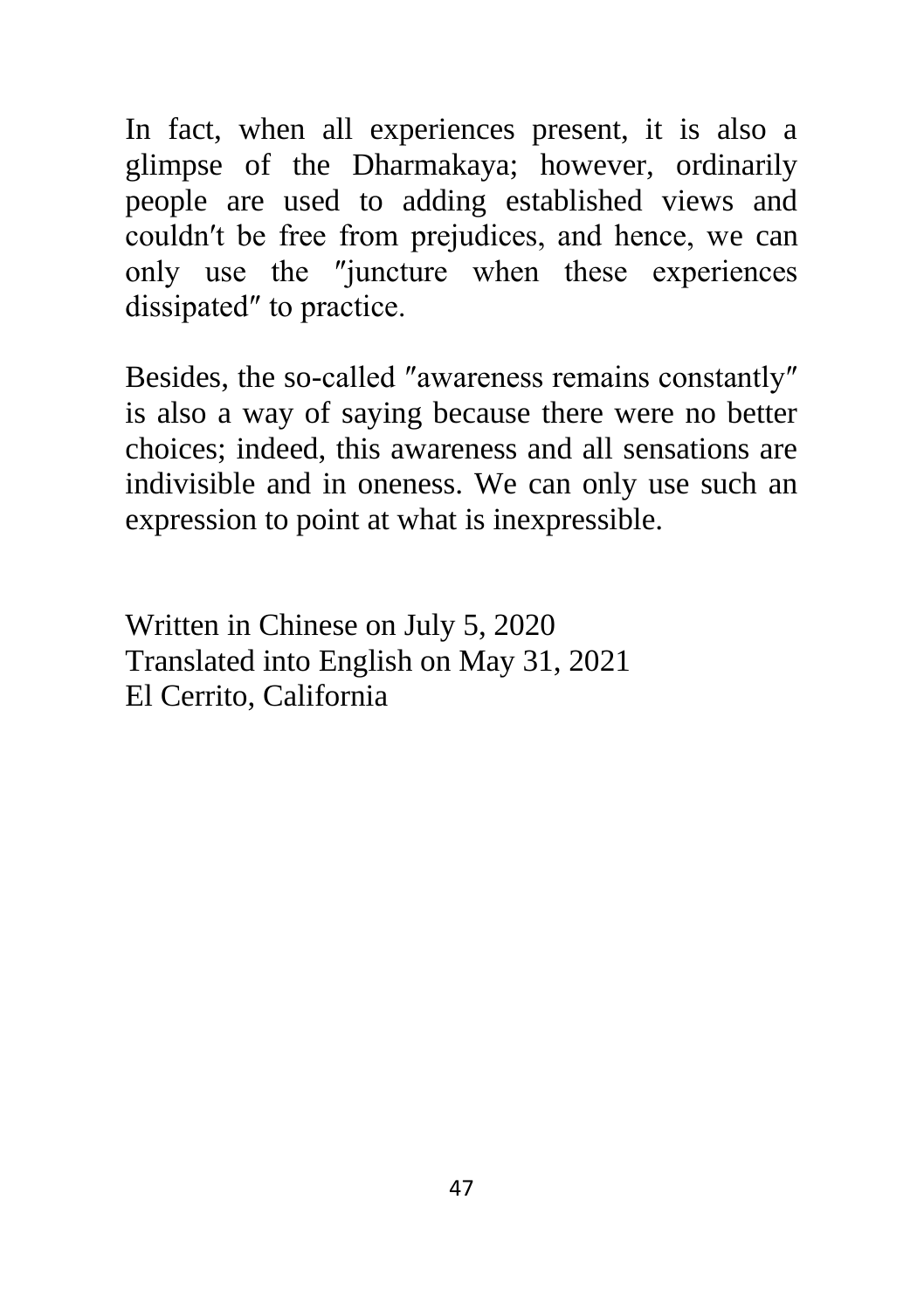# **Natural and Original Stability**

Usually people practice meditation to cultivate the ability to concentrate. If the practitioner has not undergone thorough readjustment of ways and habits of living, and cannot renounce personal considerations, then there could not be solid results from meditation practices. However, according to Dharma, indeed, sentient beings all have natural and original stability, and all Buddhas abide therein.

Whatever we experience are like illusions incessantly evolving and could not be grasped. Only the basic nature of all that we experience is original and perpetual, even though this basic nature of awareness has no particular quality, and hence could not be grasped. If one could realize and recognize this perpetual nature, which lacks any particular quality, as the only reality in a sentient being′s existence, then amid evolving phenomena one naturally abides in ″neither born nor deceased, neither dirty nor clean, neither increasing nor decreasing″, and instantly transcended ″transmigration in Samsara″. Buddha Akshobhya (Immovable One) and the Dharma protector Acalanatha (Immovable Wisdom King) are immovable because they all abide in nothing could be grasped.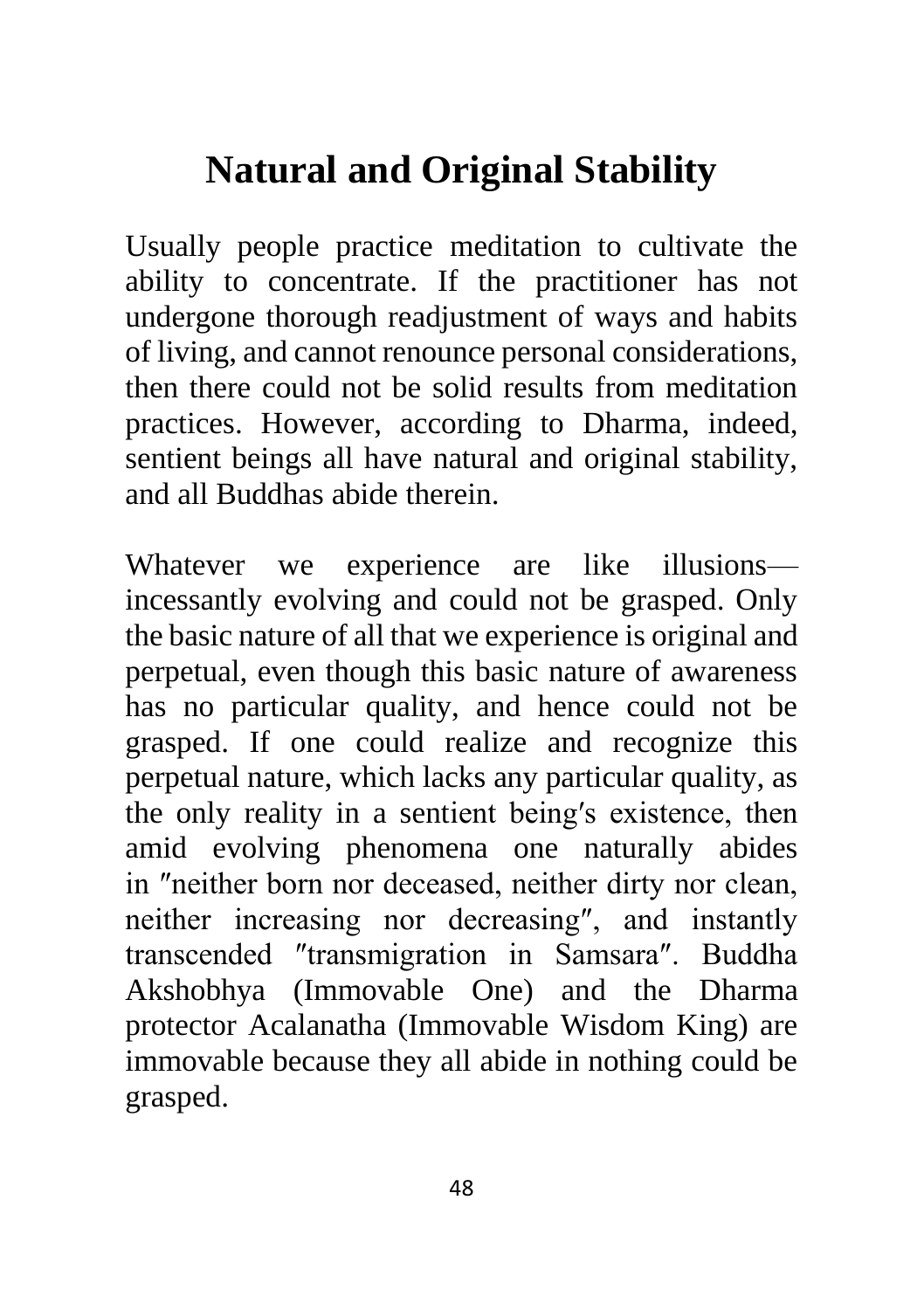Comprehending this immovable, natural and original stability does not mean that one can then abide therein because in daily life one continues to behave according to customs, habitual tendencies, and views. Therefore, a Dharma practitioner still needs to adhere to Dharma in daily life so that, one may hope for, one day, all worldly traces have evaporated and instantly one abides therein.

Written in Chinese and translated into English on July 16, 2020 El Cerrito, California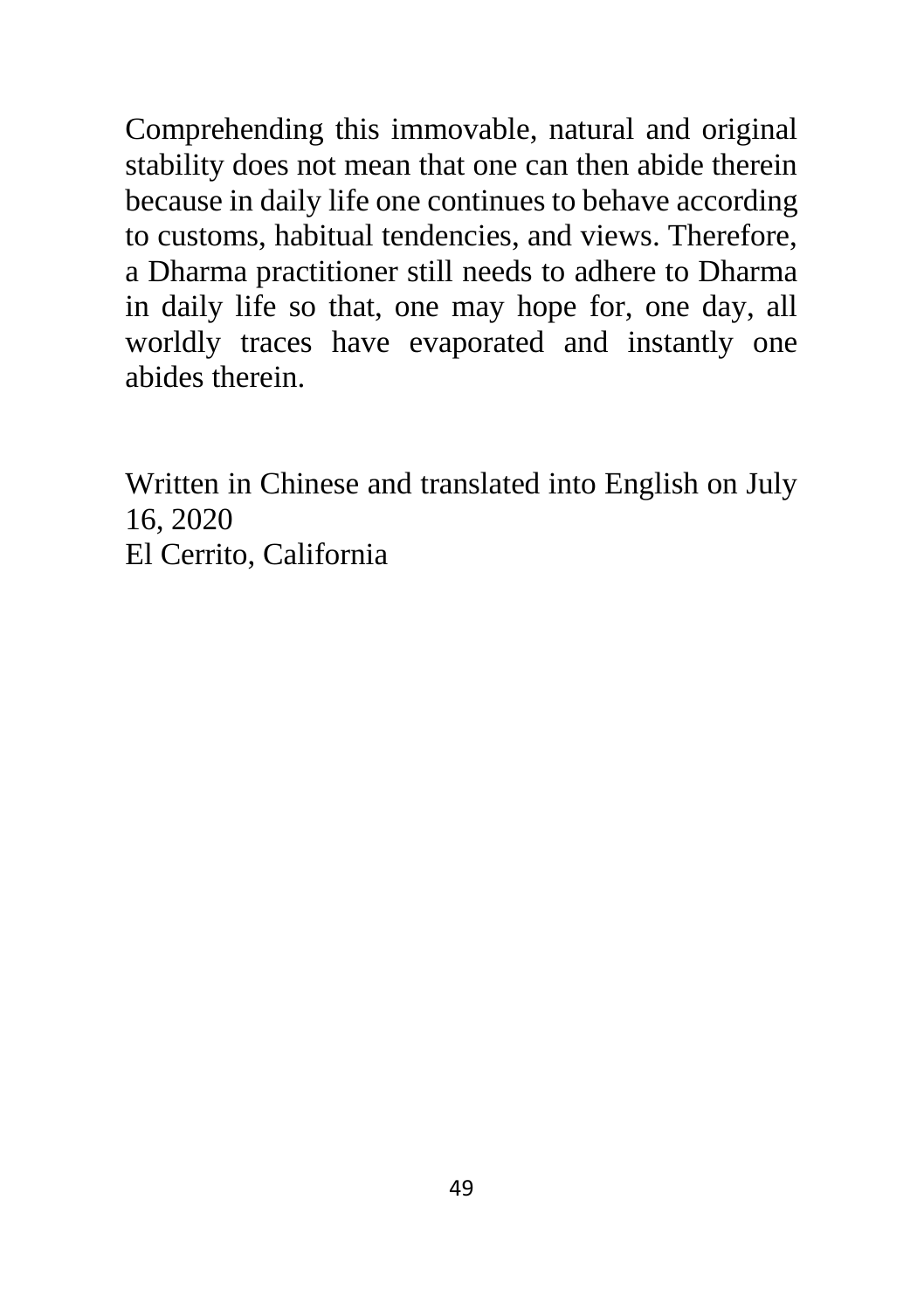# **My Bodhicitta Vows**

- 1. May virtuous gurus remain with us and those departed return soon!
- 2. May perverse views and violence soon become extinct, and Dharma spread without hindrance!
- 3. May all beings proceed diligently on the path toward Buddhahood and achieve the goal before death!
- 4. May the Great Compassion flourish in all beings and never regress until they reach perfect Buddhahood!
- 5. May the Great Wisdom thrive in all beings and never regress until they reach perfect Buddhahood!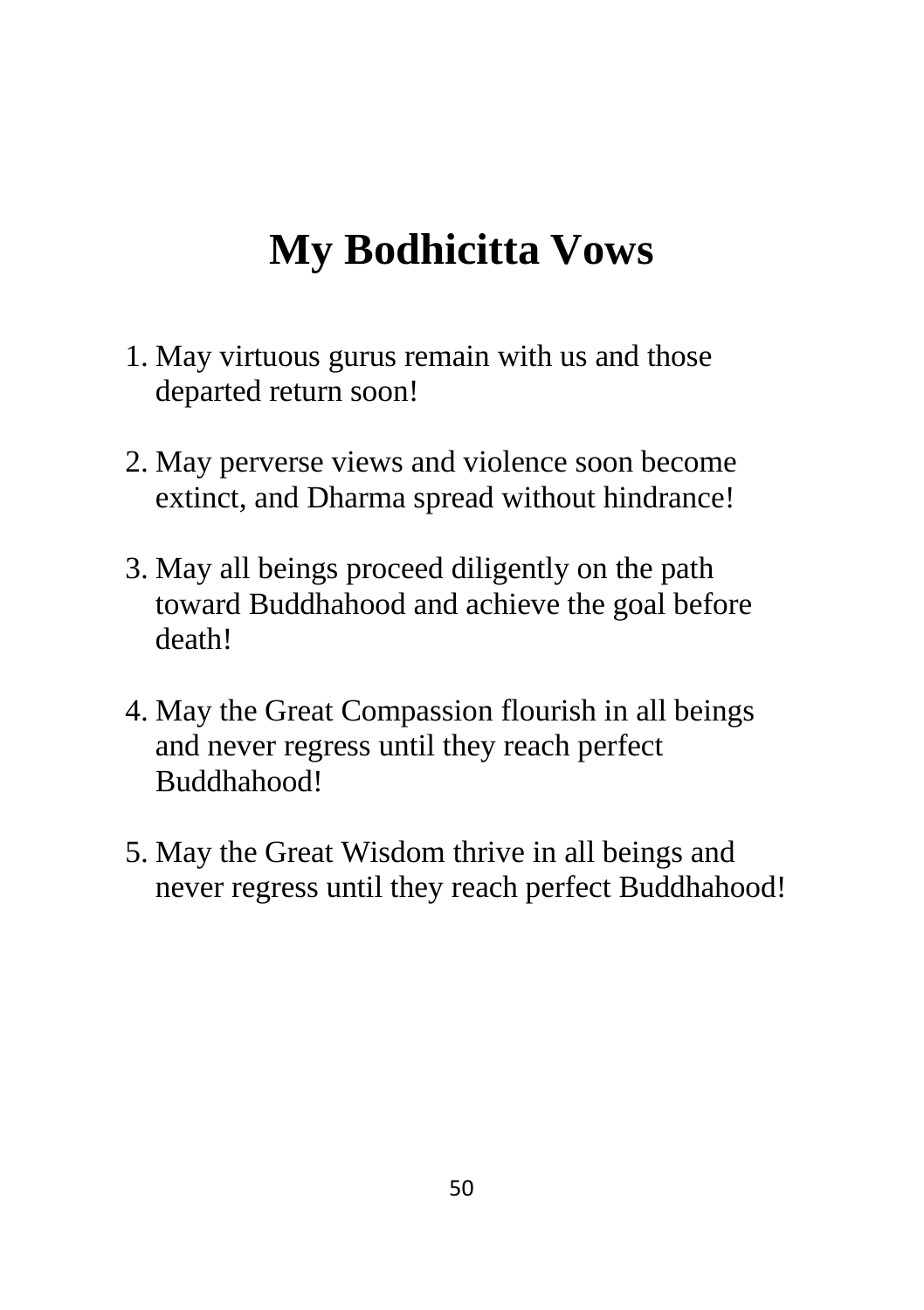# **Stanza on Constant Illumination and Wide Spreading of Dharma**

Engulfed in the Five Poisons, sentient beings in the Six Realms are trapped in delusions;

May all in sufferings thereby turn to seek the path of emancipation!

Worldly problems having no solutions, lingering therein will gain only toil and distress in vain;

May all become awaken and escape from entanglements without further deliberations and cares!

All are impermanent and there is no possibility of control and management on changing;

May all become keenly aware of this and no longer linger in comparisons and calculations!

Essence of Dharma difficult to comprehend and paths of Dharma practices are variant and at odds;

May all mature in Wisdom to renounce partial grasping and reach harmonious comprehension!

Intertwining knots of body and mind have been accumulated, layers over layers, like a cocoon; May all sustain resolution in resolving all such knots on the path of Dharma practices!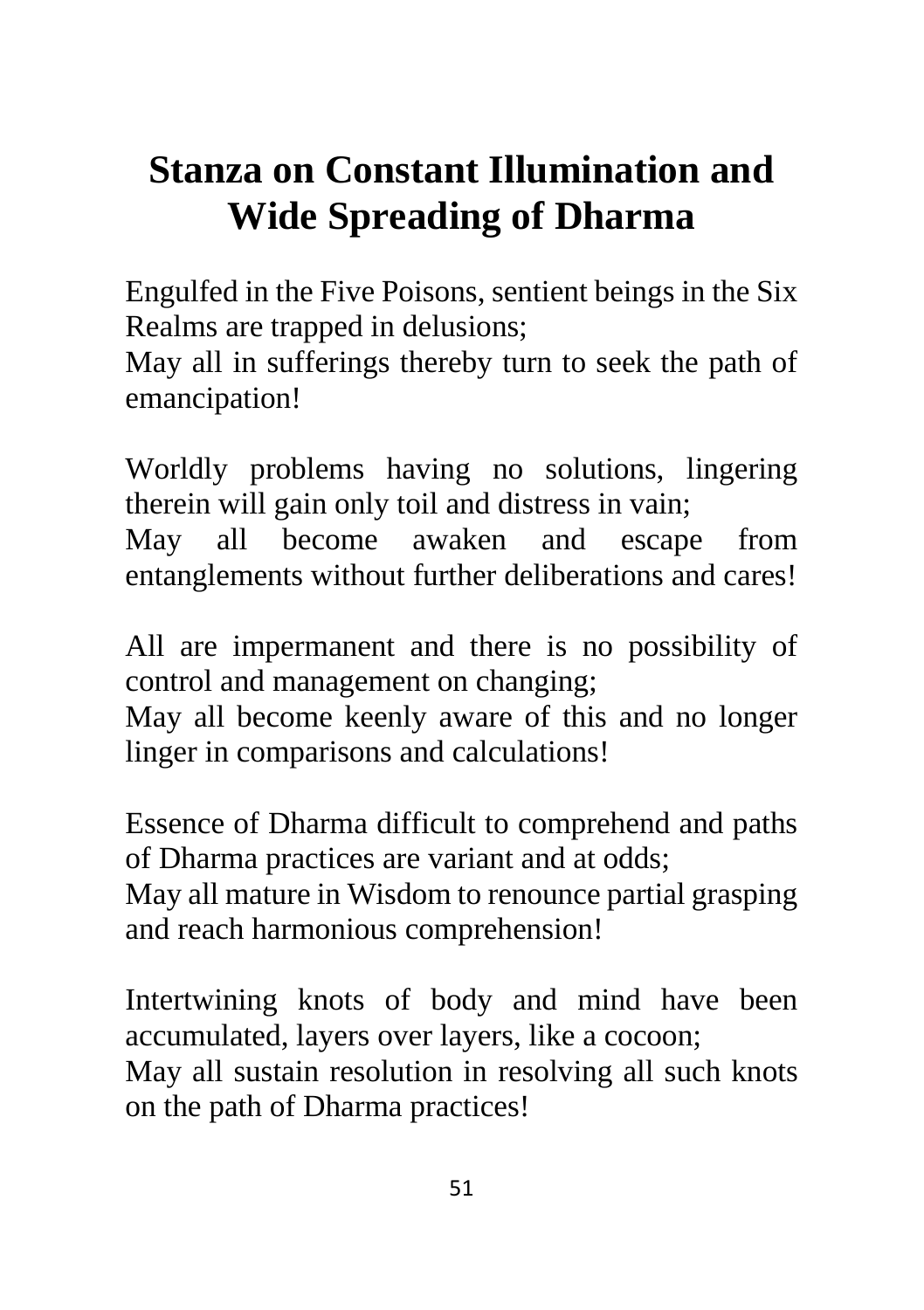Personal grasping, not extinguished, attainment of enlightenment lacks full completion;

May all, through diligent Dharma practices, readily attain the state of non-self!

Full attainment of Dharmakaya yields incomprehensible display of Wisdom and Compassion; May all attain Full Enlightenment to conduct salvation activities without limits and ending!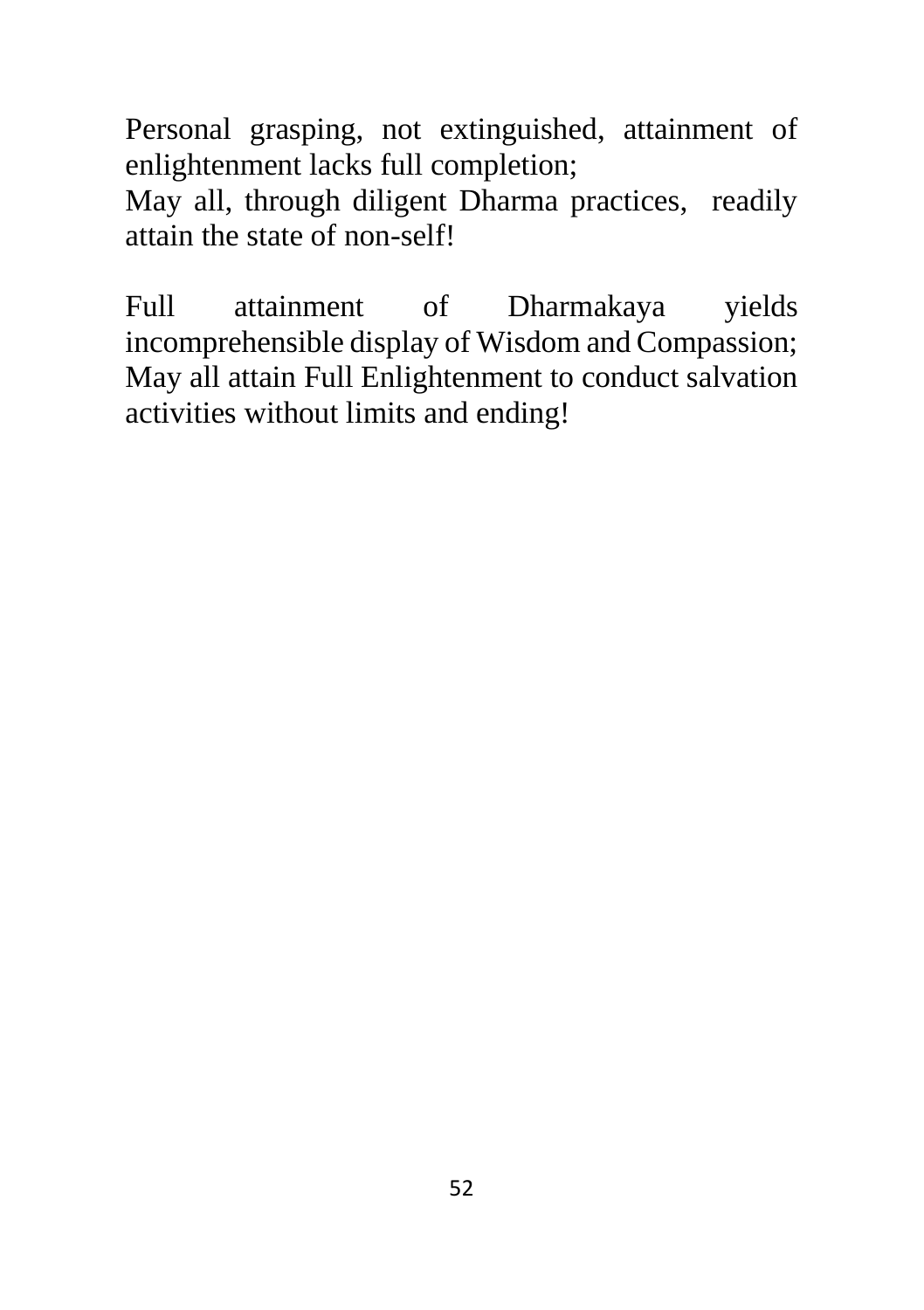# **Returning to Direct Experiences**

#### **NOT FOR SALE**

For your free copy Please write to: br@yogichen.org

Buddhist Yogi C. M. Chen's Homepage www.originalpurity.org www.yogichen.org

Buddhist Yogi Dr. Yutang Lin's Homepage www.yogilin.org www.yogilin.net

#### **© 2021 Yutang Lin**

All Rights Reserved

ISBN 978-957-43-9029-8

First Edition, 2021 1000 copies Printed in Taiwan